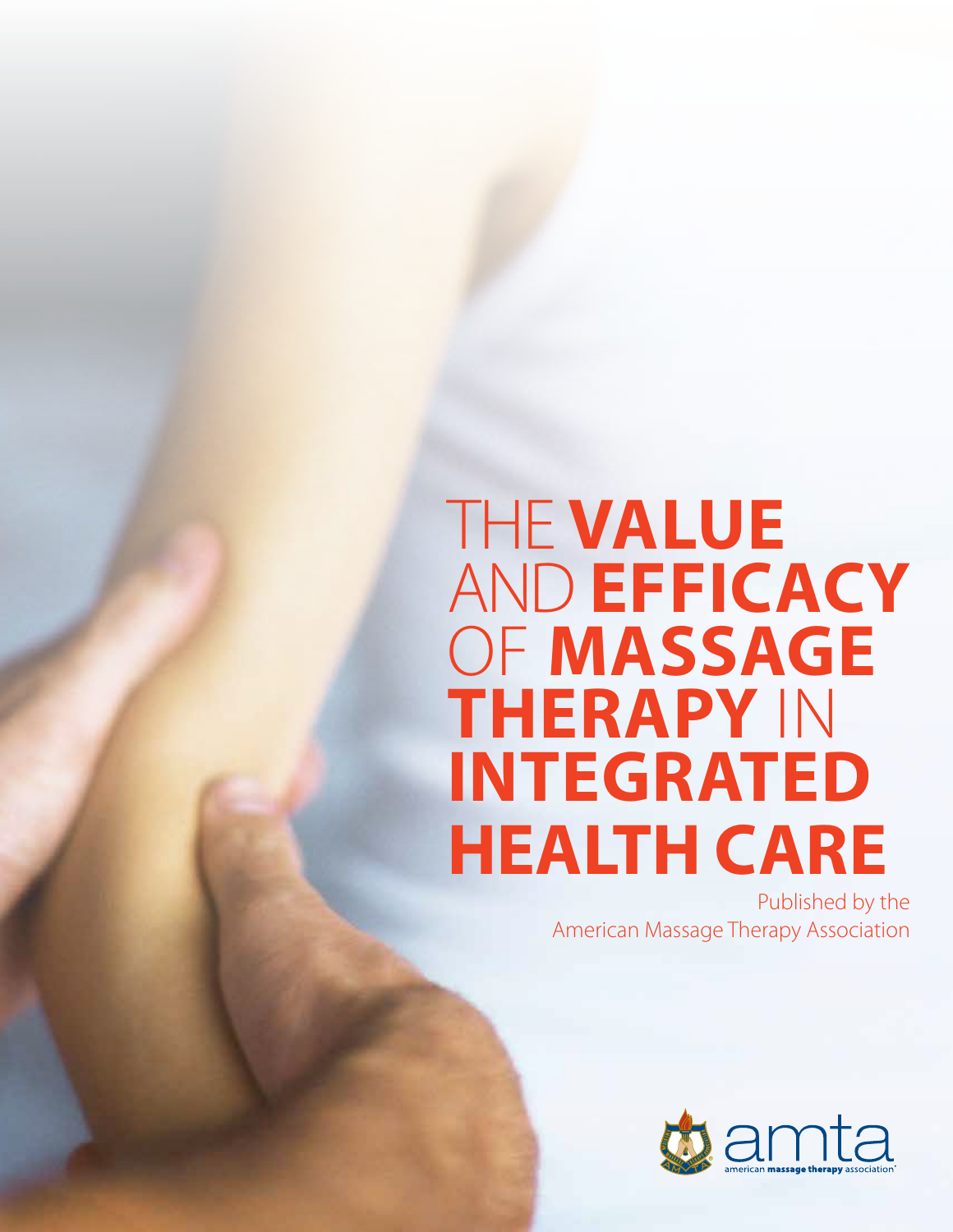# The **Value** and **Efficacy** of **Massage Therapy** in **Integrated Health Care**

Published by the American Massage Therapy Association

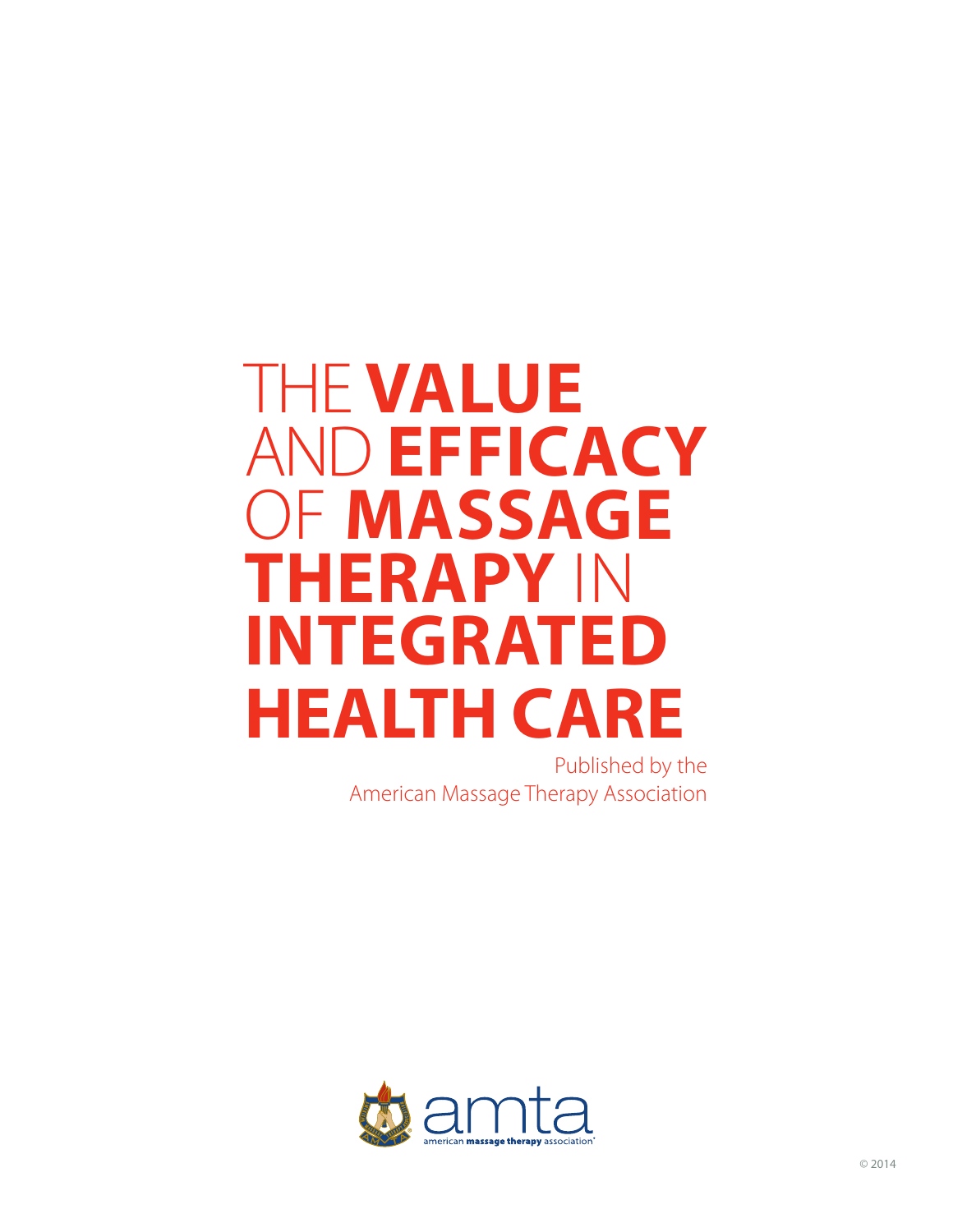## Introduction

This publication of the American Massage Therapy Association (AMTA) examines several aspects of massage therapy in integrated health care. It is intended to foster a more extensive discussion among massage therapists, health care administrators and other health care professionals about the value and efficacy of massage therapy in a variety of health care environments. This dialog and analysis has become more important as a result of national health care reform and the Triple Aim of reform – better health care, better patient outcomes and lower overall costs. Likewise, the evolving situation presents new opportunities for massage therapists to be full participants in health care delivery systems, based on existing clinical research, examples of already integrated care using massage therapy, and the financial advantages for both payers and patients of such integration.

The areas of focus in this document are far from exhaustive, and the categories included are not meant to minimize the role of massage therapy in improving health and wellness, and in addressing a wide array of health conditions. While valuable and high quality research on both efficacy for specific conditions and on cost analysis for massage therapy already exists, all of it is still in its early stages. Based on what already is available, the challenge for all in health care is to learn more about the efficacy and cost-effectiveness of massage therapy provided by professional massage therapists.

AMTA's approach to this document was to engage a variety of experts in a summary analysis of these three areas of value within the context of health care reform. Massage therapy is already integrated into patient care in many health care environments. However, it is not yet fully a part of average medical insurance plans, Medicaid or Medicare. As this document shows, it is clearly time for a more systematic approach to including massage therapy as specific health care delivery systems, such as Accountable Care Organizations (ACOs) and Patient-Centered Medical Homes (PCMH), evolve and become more prominent parts of health care in the U.S. As this document indicates, there are many possibilities for this to occur, all of which have the potential to provide better care and better outcomes in an economically sound manner.

AMTA encourages hospital and clinic administrators, physician and other health care provider groups, and both state and federal government health care administrators to evaluate the information presented herein and use it as a stepping stone for further study and collaboration with massage therapists.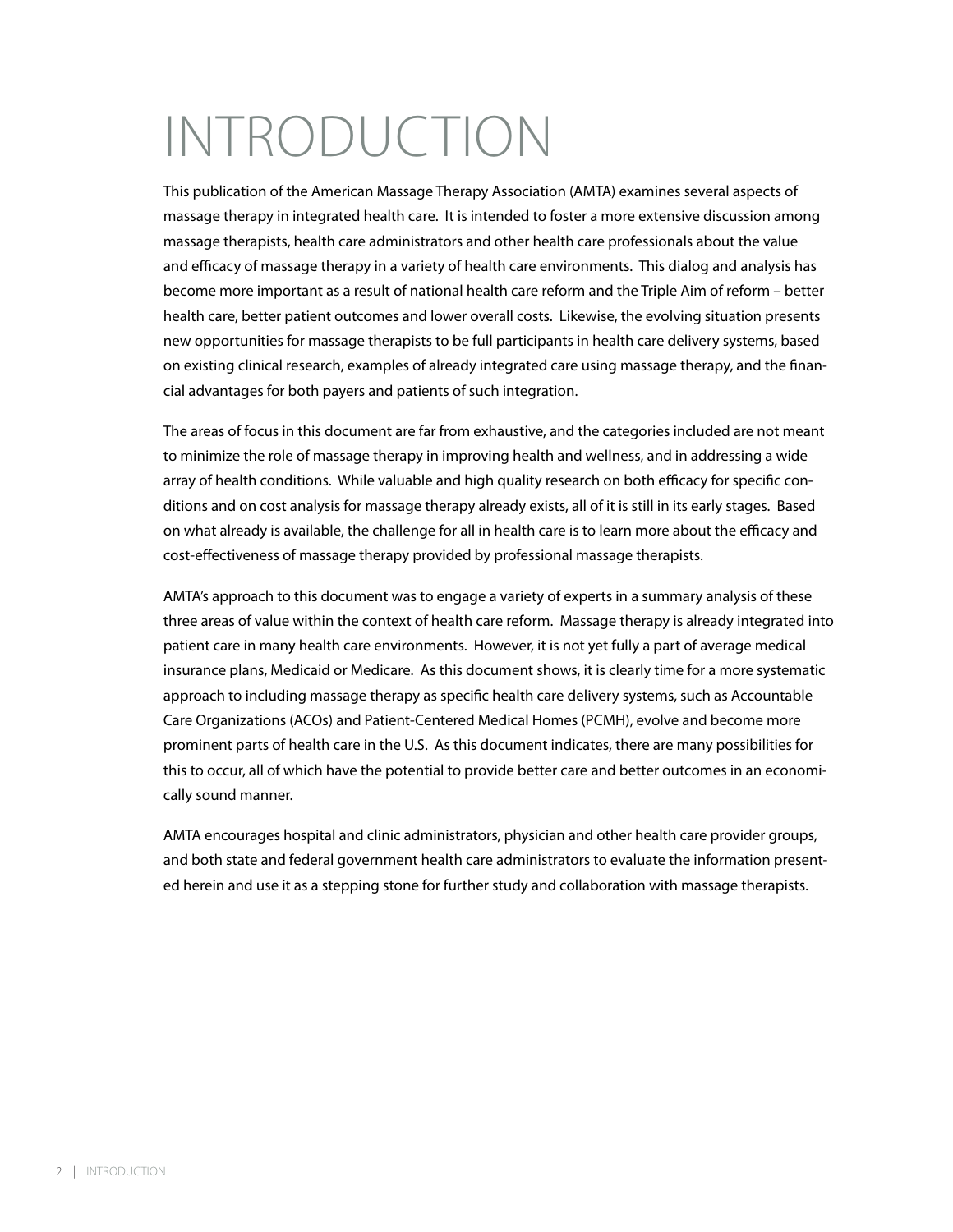## Special thanks go out to the following contributors:

**Dr. Brent Bauer,** Director, Complementary and Integrative Medicine Program, Mayo Clinic (with special thanks for his technical review of all drafts)

**Guy D'Andrea,** Managing Partner, Discern Health

**Joshua J. Slavitt,** Senior Policy Advisor, John Dunham & Associates

**Dr. Basmaa Ali, MD,** Physician and Clinical Instructor of Internal Medicine, Harvard Medical School

**Christine Bechtel,** Founder and President, Bechtel Health Advisory Group

**S. Pualani Gillespie, LMT, RN,** Member at Large, AMTA National Board

**Kimberly Turk, LMT,** Lead Massage Therapy Coordinator, Integrative Medicine Department, Duke University Medical Center

**Nancy M. Porambo,** President, AMTA Board of Directors

**Jeff Smoot,** President-Elect, AMTA Board of Directors

**Winona Bontrager,** Immediate Past President, AMTA Board of Directors

**Kathie Lea,** Vice President, AMTA Board of Directors

**Nathan J. Nordstrom,** Vice President, AMTA Board of **Directors** 

**Dolly Wallace,** Vice President, AMTA Board of Directors

**John Combe,** Member-At-Large, AMTA Board of Directors

**Christopher Deery,** Member-At-Large, AMTA Board of **Directors** 

**Glyn Desmond,** Member-At-Large, AMTA Board of **Directors** 

**S. Pualani Gillespie,** Member-At-Large, AMTA Board of **Directors** 

**Maureen Hoock,** Member-At-Large, AMTA Board of **Directors** 

**Joan Nichols,** Member-At-Large, AMTA Board of Directors

**Bill Brown, Executive Director, AMTA** 

**Dave French,** Director of Business Development and Market Research, AMTA

**Jocelyn Pysarchuk,** Director of Knowledge Transfer, AMTA

**Chris Studebaker,** Director of Government and Industry Relations, AMTA

**Monica Love,** Manager of Professional Development, AMTA

**Ron Precht,** Manager of Communications, AMTA

**Joe Roth,** Manager of Government Relations, AMTA

**Julie Fawcett,** Digital Strategy and Content Editor, AMTA

**Michelle Vallet,** Program Manager Publications, AMTA

**Michelle Zenz,** Program Manager-Communications, AMTA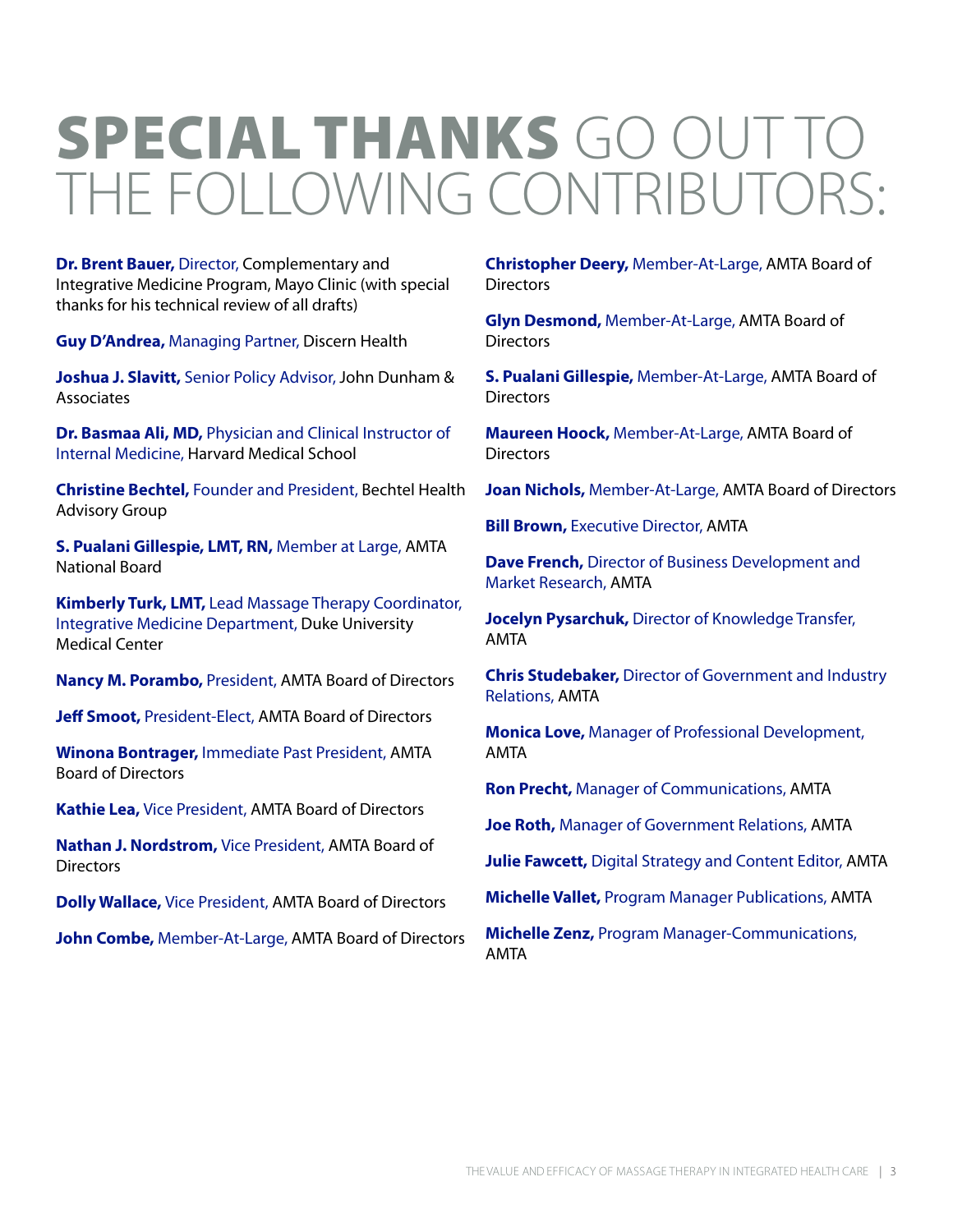## *Part 1: The Therapeutic Value of Massage Therapy*

| <b>Executive Summary</b>                      | 6              |
|-----------------------------------------------|----------------|
| Overview of Massage Therapy                   | $\overline{7}$ |
| Overview of Health Delivery System Reform     | $\overline{7}$ |
| How Massage Therapy Supports the "Triple Aim" | 8              |
| Better Health Care                            | 9              |
| <b>Better Patient Outcomes</b>                | 12             |
| Patient Engagement and Satisfaction           | 14             |
| <b>Cost Effectiveness</b>                     | 15             |
| Strategies for Integrating Massage Therapists | 15             |
| Conclusion                                    | 16             |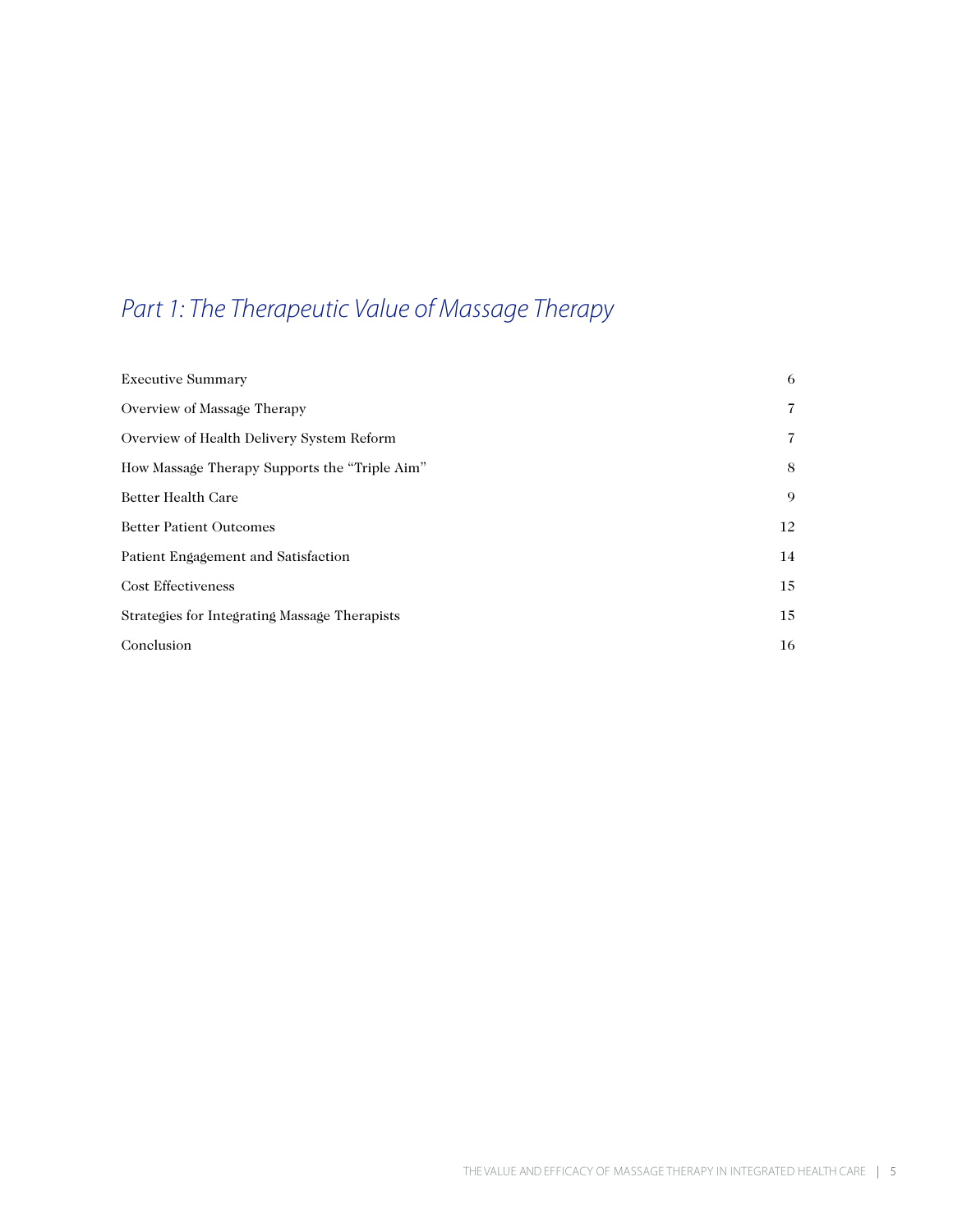# EXECUTIVE SUMMARY

#### *Key Themes*

- Health care reform initiatives demand care integration focused on improving patient care and reducing overall costs.
- Growing evidence supports the value that massage therapy offers to integrated health systems for a range of patient health conditions.
- This presents an opportunity to integrate massage therapists as full participants in emerging care delivery models.

Health care reform creates new opportunities for massage therapists to be full participants in health care delivery systems. "Integrated care" is a core concept of health care reform initiatives at both the federal and regional levels. In integrated care models, health professionals and institutions who provide services to patients work together to share information and coordinate care across multiple settings. For example, primary care physicians must work closely with hospitals, specialist physicians, and other providers to ensure that patients get the best overall care. Integrated care models require a "whole person" orientation, rather than care processes that treat patients as collections of different body parts.

To get a clearer idea of what is meant by integrative medicine, consider this definition offered by the Consortium of Academic Health Centers for Integrative Medicine: "Integrative medicine is the practice of medicine that reaffirms the importance of the relationship between practitioner and patient, focuses on the whole person, is informed by evidence, and makes use of all appropriate therapeutic approaches, health care professionals and disciplines to achieve optimal health and healing." Such a holistic approach aligns well with the goals and techniques of massage therapy.

Another fundamental goal of health reform is enhancing the value of the health care system, which requires that health care providers seek to maximize quality of care and improve patient outcomes while minimizing costs. In this context, "costs" include the total cost of care to treat a patient (or a population of patients), not the price of a specific health service. To succeed under health reform, integrated delivery systems will need to maximize value by managing the overall cost and quality of care for their patients. Therefore, individual massage therapists and the massage therapy profession as a whole must define and demonstrate the value they offer to the health system in terms of improving quality and lowering cost.

This paper focuses on the overall value that the massage therapy profession offers to the health system in the context of health reform. Specific topics addressed in this paper include:

- •  How is "value" defined in emerging models of integrated health care delivery?
- How do new care models create opportunities for integration of massage therapists?
- For which clinical conditions does the evidence most strongly support improved outcomes and/or lower costs through massage therapy?

Focusing the content of this document on these categories is not meant to minimize massage therapy's role in improving health and well-being for a host of other health conditions in many different settings. Rather, this document highlights how massage therapy can contribute to the overall goals of health care reform, especially in partnership with other health care providers. Massage therapy has considerable value across the health care spectrum. The integrated care models demanded under health care reform create new opportunities to demonstrate that value.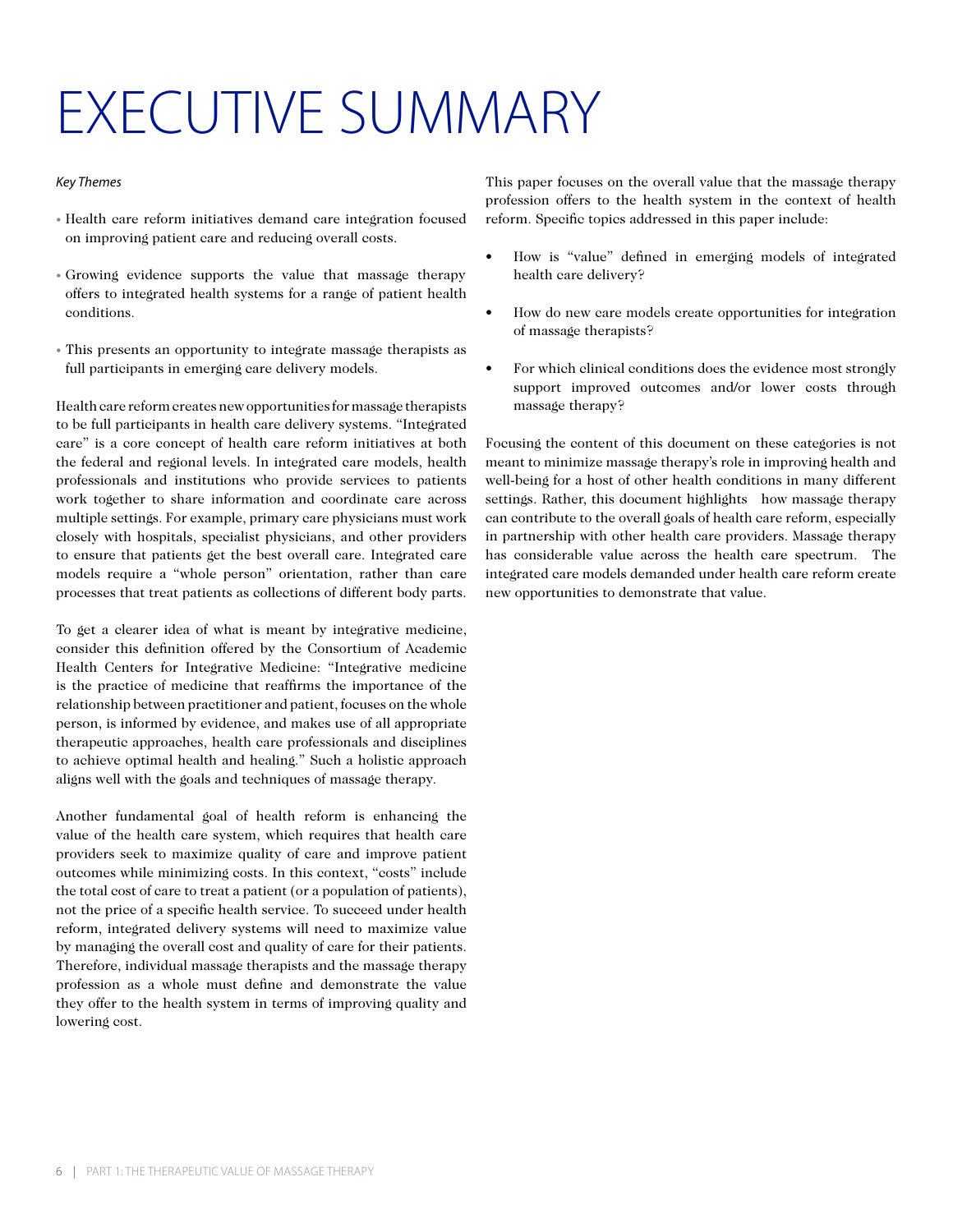#### **OVERVIEW OF MASSAGE THERAPY**

Massage therapy is the manual manipulation of soft tissue intended to promote health and well-being.<sup>1</sup> It includes under its umbrella many types of massage that can be applied by trained massage therapists.

According to AMTA's 2013 consumer survey,<sup>2</sup> an average of 16 percent of adult Americans received at least one massage between July 2012 and July 2013, and an average of 26 percent of adult Americans received a massage in the previous five years. Forty-three percent of those who had a massage in that time frame received it for medical or health reasons, such as pain management, soreness/stiffness/spasms, injury rehabilitation, or overall wellness.

Overall, 88 percent of consumers believe massage can be effective in reducing pain and the same percentage believes massage can be beneficial to health and wellness. These numbers have been consistent over the past decade, showing that consumers view massage as an important health care option. Likewise, massage therapy is increasingly integrated into customary care in many hospitals. According to studies conducted for the American Hospital Association<sup>3</sup>, 64 percent of hospitals offered massage as an outpatient service in 2010 and 44 percent offered it as part of inpatient care. Given the prominent role of massage therapy in many individuals' wellness regimens, and the contributions it can make to patient health, it is important to integrate massage into new health care delivery models.

## **OVERVIEW OF HEALTH DELIVERY SYSTEM REFORM**

During the past several years, the United States has been engaged in an active debate about health care reform. The federal government's enactment of the Affordable Care Act is one result of this process, to which numerous state governments have responded with efforts to improve the health care system in their states. Public and media attention to health care reform has focused primarily on access to health coverage, specifically to provisions in the federal law that require individuals to obtain health insurance.

While health coverage is a critical issue, there are other key aspects of health care reform that have not received as much public attention. Most importantly, federal and state reform efforts include provisions to improve the health care delivery system, with the goal of achieving the "Triple Aim" of better health care, better patient outcomes, and lower overall costs. For decades, health care costs in the United States have been rising much faster than the Gross Domestic Product. This means health care consumes an increasingly greater share of our nation's resources, a trend that is not sustainable in the long-term.<sup>4</sup> More recently, some studies have shown that some patients do not receive the most appropriate care for their conditions<sup>5</sup> and that patient outcomes in certain cases in the United States are worse than in other developed countries.<sup>6</sup> Although the United States continues to lead in the treatment outcomes of serious disease, such as cancer, our shortcomings in prevention and promotion of health and well-being suggest that quality of care is not as good as it could be, even though we are spending more on health care than any other nation. Health care leaders in government and the private sector have linked the issues of cost and quality together. They believe improving quality has the potential to reduce overall costs of care by helping patients avoid expensive complications and poor outcomes that can drive up the cost of care. In other words, the United States can increase "value" in the health care system by simultaneously improving quality and decreasing cost.<sup>7</sup> This concept of value is the cornerstone of health delivery system reform, and an area where the massage therapy profession can make an important contribution.

Many policymakers believe that integrated care delivery models are necessary to achieve the goal of a high-value health system. Integrated care means that health care providers need to work together as a team to coordinate and manage care for a patient, rather than having each health care provider act separately. To successfully implement integrated care models, health care providers need efficient mechanisms to communicate with each other about a patient's treatments and health status, and need to organize their activities to achieve the patient's best possible outcome. With their focus on connecting health care services and overall well-being, massage therapists are well-suited to contribute to team-based care processes. Note that integrated delivery does not require providers to join together to form a single health care organization. That is one approach, but providers can also maintain their independence while agreeing to coordinate services with one another.

These concepts of health delivery reform pre-date the 2010 passage of the Affordable Care Act, but the new law has created

<sup>1</sup> Moyer CA, Rounds J, Hannum JW (2004) A meta-analysis of massage therapy research. Psych Bull 130: 3–18.

<sup>2</sup> http://www.amtamassage.org/research/Consumer-Survey-Fact-Sheets.html

<sup>3</sup> Ananth S (2011) 2010 complementary and alternative medicine survey of hospitals. Samueli Institute report.

<sup>4</sup> Ginsburg P, Hughes M, Adler L, Burke S, Hoagland G W, Jennings C, and Lieberman S (2013) What is driving U.S. health care spending: America's unsustainable health care cost growth. Bipartisan Policy Center report.

<sup>5</sup> McGlynn EA, Asch SM, Adams J, Keesey J, Hicks J, DeCristofaro A, Kerr EA (2003) The quality of health care delivered to adults in the United States," N Engl J Med 348:2635-2645.

<sup>6</sup> Commonwealth Fund Commission on a High Performing Health System (2011) Why not the best? Results from the National Scorecard on U.S. Health System Performance.

<sup>7</sup> A common definition of value is that Value = Quality ÷ Cost. Under this definition, Value increases when Quality increases or Cost decreases.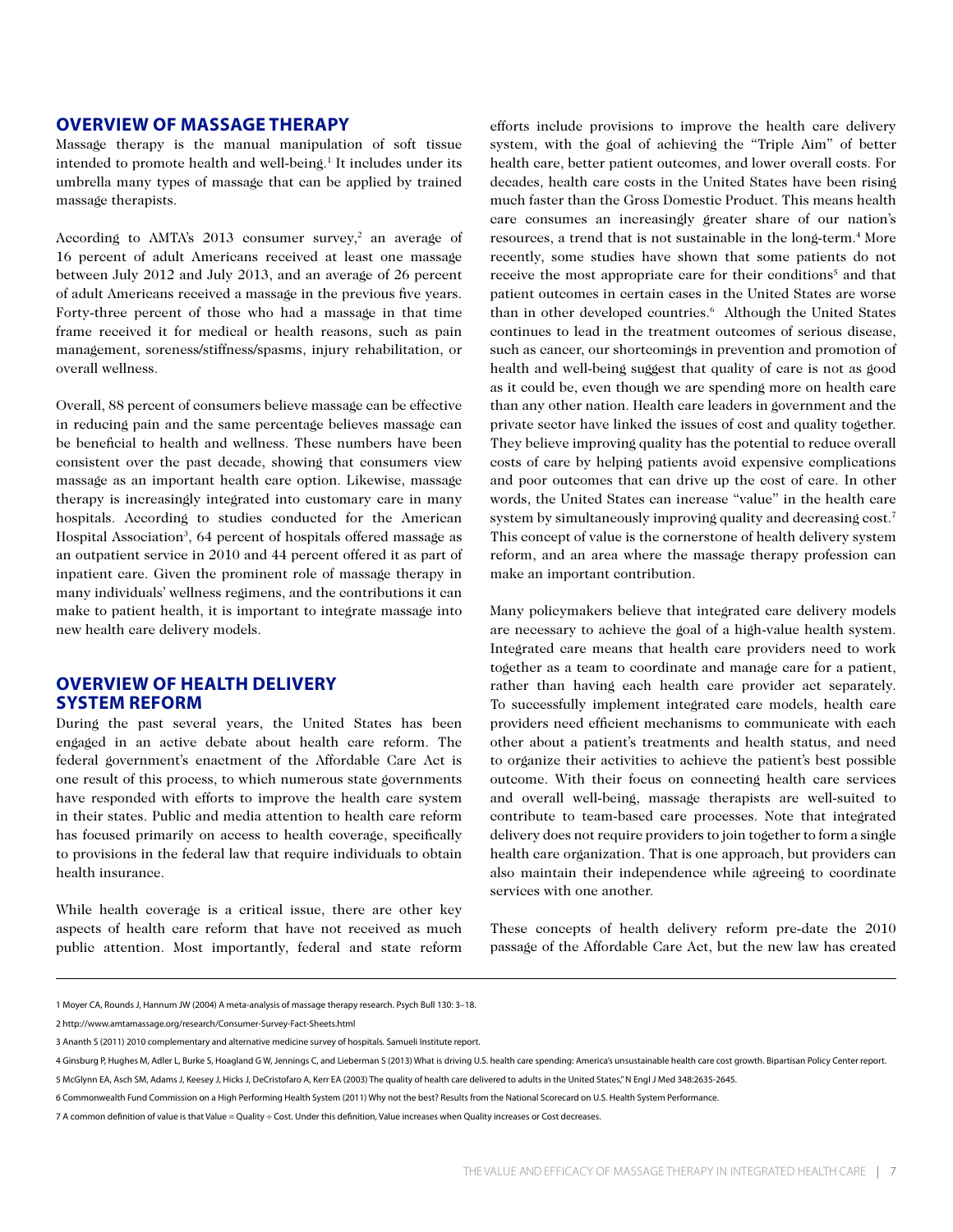momentum for the development and implementation of integrated care models. Health care systems are experimenting with a variety of models, which will continue to evolve for many years. However, some common design elements of new health systems have begun to emerge:

- Health care providers should be accountable for the quality and value of the care they deliver to patients. Health care providers' performance should be measured and a portion of their compensation should be tied to how well they do.
- The "Patient-Centered Medical Home" or "PCMH" is an advanced primary care model that proactively manages patients' health care needs.<sup>8</sup>
	- PCMH envisions a team-based care model that includes different health professionals, each practicing to the top of his or her license.
	- There is a special emphasis on managing patients with chronic health conditions.
	- Most PCMHs are led by an M.D. or D.O.
	- Typically, the PCMH has financial incentives to monitor quality and lower overall costs of care.
- "Accountable Care Organizations" or "ACOs" are vertically integrated care networks that include primary care, specialty care, inpatient care, and other health care services.<sup>9</sup>
	- An ACO is usually assigned a population of patients, and is expected to coordinate care for individuals in that population.
	- ACOs often accept some level of financial risk for quality and cost within their population.
	- Like PCMHs, ACOs are focused on chronic condition management.
- Some ACOs are hospital-led; others are led by physician groups.
- Massage therapists can work with PCMHs and ACOs (and other integrated care delivery models) to help patients achieve the best possible outcomes at the lowest costs.

To take advantage of this opportunity, massage therapists, both individually and as a profession, must be able to articulate the value that they offer. The remainder of this paper focuses on a review of evidence demonstrating the value of massage therapy (see table below) and its potential contribution in integrated care models. This paper addresses why integrated health systems should work with massage therapists.

## **How Massage Therapy Supports the "Triple Aim"**

As described earlier, reform of the health care delivery system is focused on the "Triple Aim" of better health care, better patient outcomes, and lower overall cost.10

**Better Health Care.** This means patients get the right health services based on their particular needs. Research has shown that, as much as half the time, patients do not receive the appropriate health services for their condition as recommended by health care research and clinical guidelines. New delivery models need to close this gap, especially for chronically ill patients who have complex needs that must be managed over an extended period of time.

| <b>CHRONIC PAIN</b>                                                                                                                                                                                                                         | <b>BEHAVIORAL HEALTH</b>                                                                                           | <b>REHABILITATION/PHYSICAL</b>                                                                                                                                                    | <b>ACUTE MEDICAL</b>                                                                                         |
|---------------------------------------------------------------------------------------------------------------------------------------------------------------------------------------------------------------------------------------------|--------------------------------------------------------------------------------------------------------------------|-----------------------------------------------------------------------------------------------------------------------------------------------------------------------------------|--------------------------------------------------------------------------------------------------------------|
| <b>MANAGEMENT</b>                                                                                                                                                                                                                           | <b>TREATMENT</b>                                                                                                   | <b>TRAINING</b>                                                                                                                                                                   | <b>TREATMENT</b>                                                                                             |
| Back pain<br>$\bullet$<br>Headache<br>$\bullet$ .<br>Carpal tunnel syndrome<br>$\bullet$ .<br><b>Osteoarthritis</b><br>$\bullet$ .<br>Neck and shoulder pain<br>$\bullet$ .<br>Fibromyalgia<br>$\bullet$ .<br><b>Hospice</b><br>$\bullet$ . | <b>Anxiety and stress</b><br>٠<br>Depression<br>٠<br><b>PTSD</b><br>٠<br>Substance abuse disorder<br>٠<br>recovery | Athletic training/injury<br>$\bullet$<br>treatment<br>Ergonomic injury<br>٠<br>Cardiac rehab<br>$\bullet$<br>Joint replacement rehab<br>$\bullet$<br>Scar management<br>$\bullet$ | Cancer management<br>Post-surgical pain<br>management<br>Lymphatic drainage<br>Maternity and newborn<br>care |

## 8 For more background information on PCMH, see www.pcpcc.net.

**OPPORTUNITIES FOR MASSAGE THERAPY**

9 For a useful Q&A on accountable care organizations, see http://www.kaiserhealthnews.org/stories/2011/january/13/aco-accountable-care-organization-faq.aspx.

10 Berwick DM, Nolan TW, Whittington J (2008) The triple aim: care, health, and cost. Health Affairs 27: 759-769.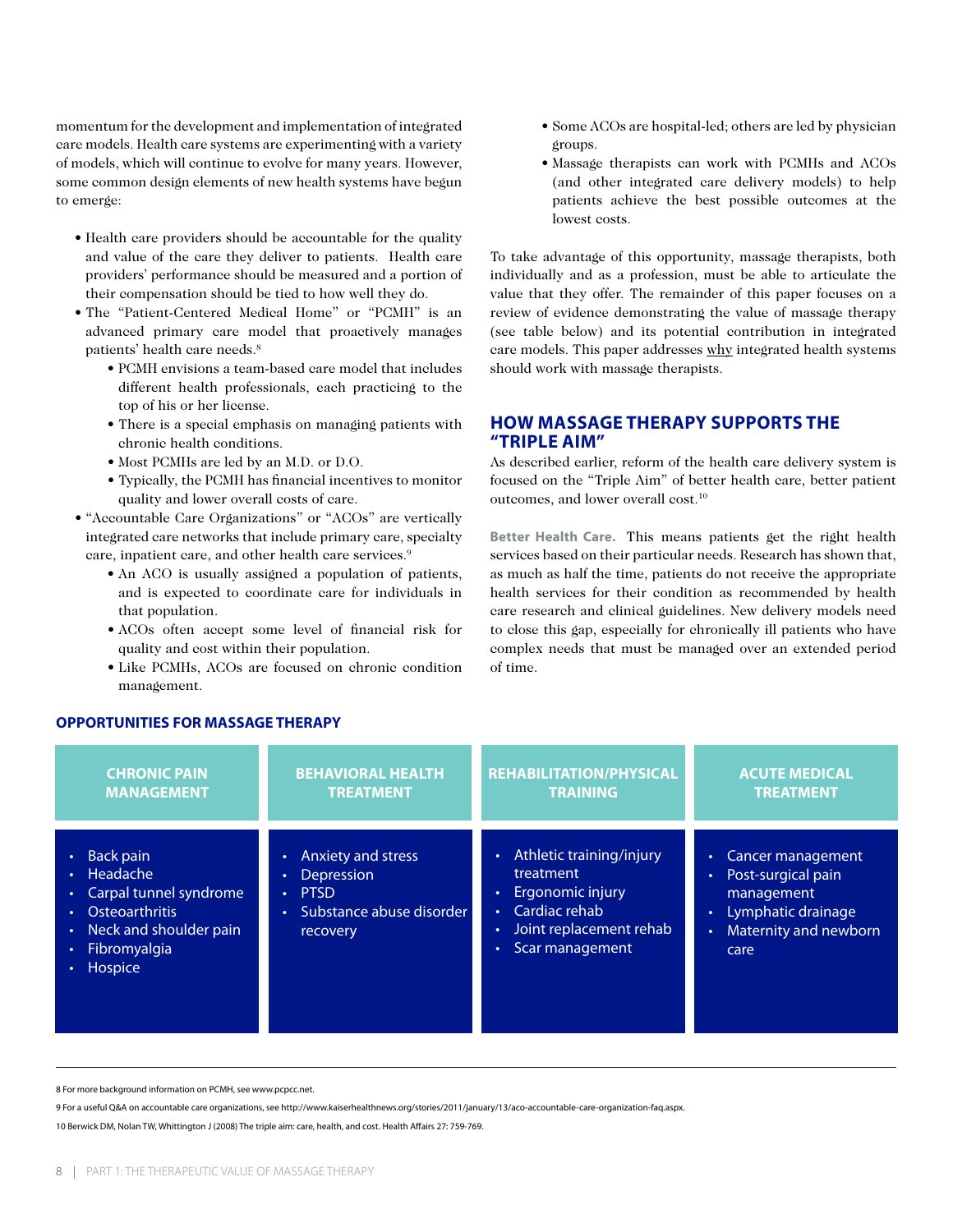**Better Patient Outcomes.** This means patients are healthier, are more satisfied with their care, and enjoy more productivity and quality of life. Compared to other developed countries, the U.S. fares poorly on several patient outcome measures, especially considering we spend more on health care than any other nation.

**Lower Overall Cost.** This means health care inflation should slow to levels comparable to the overall economy (it doesn't mean that costs will actually go down). Lower costs can be achieved through better care coordination, avoidance of complications and duplication, and better preventive care. In general, costs will be measured at an overall level, such as total cost for a patient over a full year, instead of focusing on the cost for a specific health service. However, each individual health service should add value to the overall care process.

Where massage therapy can demonstrate contributions to the Triple Aim, it can make a strong case for inclusion in integrated care delivery models. The table on page eight lists some of the conditions in which massage therapy can be an effective contributor to patient care delivery.

#### **Better Health Care**

Massage therapy can be an important part of the treatment plan for a variety of health conditions. Including massage therapy as part of an integrated care model can help ensure that patients get the appropriate care to manage both the causes and symptoms of poor health, with the goal of improving outcomes. This section details evidence supporting the inclusion of massage therapy in the system to treat a number of important patient health conditions.

Although research continues to quantify what massage therapists see in their practices everyday—that massage therapy can be effective in helping with a wide variety of health conditions work still needs to be done on this front. For further reading, resources such as the National Center for Complementary and Alternative Medicine<sup>11</sup> provide information on the science behind the benefits of massage therapy.

## Care for Chronic Pain Management

Massage therapy is a well-accepted therapy for managing pain, particularly chronic pain. Ample research and evidence supports the use of massage therapy for a variety of specific chronic pain issues.

**Back pain.** Numerous studies demonstrate that massage therapy can provide relief for patients with chronic back pain.12,13,14,15,16 A 2011 study done by Cherkin et. al., for example, compared the effects of two types of massage therapy to usual care on 401 participants suffering from nonspecific low-back pain and found that participants who received massage had superior functional outcomes and symptom improvement than those in the usual care group. Another study on the effectiveness of massage therapy for subacute low-back pain found that participants who received massage had improved function and a decrease in their level of pain when compared to those who received a placebo. These results suggest that massage therapy is a viable, effective option for people who deal with chronic back pain.

**Headache.** Massage therapy has also shown promise for individuals who deal with the pain of chronic headaches and migraines. Patients who experience tension headaches (which can be connected to ergonomic issues as well as emotional issues) and who receive massage therapy, for example, experience a decrease in the physical pain of the headache and an easing of the emotional distress associated with the headaches.17,18 Additionally, a 2006 study19 investigating the effects of massage therapy on migraine randomly assigned 47 participants to massage or a control group. Participants completed daily assessments of migraine experiences and sleep patterns for 13 weeks, with those assigned to massage receiving weekly massage therapy during weeks five and 10 of the study. Anxiety levels, heart rate and salivary cortisol were assessed before and after each massage session. Perceived stress and coping efficacy were evaluated at weeks four, 10 and 13. Results showed that massage participants had greater improvements in migraine frequency and sleep quality during the intervention weeks, as well as the three follow-up weeks.

<sup>11</sup> http://nccam.nih.gov/health/massage/massageintroduction.htm

<sup>12</sup> Furlan AD, Yazdi F, Tsertsvande A, Gross A, Van Tulder M, Santaguida L, Gagnier J, Ammendolia C, Dryden T, Doucette S, Skidmore B, Daniel R, Ostermann T, Tsouros S (2012) A systematic review and meta-analysis of efficacy, cost-effectiveness, and safety of selected complementary and alternative medicine for neck and low-back pain. Evidence-Based Comp Alt Med 2012:1-61 Article ID 953139.

<sup>13</sup> Kumar S, Beaton K, Hughes T (2013) The effectiveness of massage therapy for the treatment of nonspecific low back pain: a systematic review of systematic reviews. Int J Gen Med 6: 733-741.

<sup>14</sup> Cherkin DC, Sherman KJ, Kahn J, Wellman R, Cook AJ, Johnson E, Erro J, Delaney K, Deyo R (2011) A comparison of the effects of 2 types of massage and usual care on chronic low back pain: a randomized controlled trial. Ann Intern Med 155: 1-9.

<sup>15</sup> Cherkin, DC, Eisenberg, D.Barlow W, Kaptchuk TJ, Street J, Deyo RA (2001) Randomized trial comparing traditional chinese medical acupuncture, therapeutic massage, and self-care education for chronic low back pain. Arch Intern Med. 161:1081-8.

<sup>16</sup> Preyde, M. Effectiveness of massage therapy for subacute low-back pain: a randomized controlled trial (2000). CMAJ. 162(13):1815-20.

<sup>17</sup> Moraska A, Chandler C (2009) Changes in psychological parameters in patients with tension-type headache following massage therapy: a pilot study. J Man Manip Ther 17: 86-94

<sup>18</sup> Moraska A, Chandler C (2008) Changes in clinical parameters in patients with tension-type headache following massage therapy: a pilot study. J Man Manip Ther 16: 106-112.

<sup>19</sup> Lawler SP, Cameron LD (2006) A randomized, controlled trial of massage therapy as a treatment for migraine. Behav Med 32: 50-59.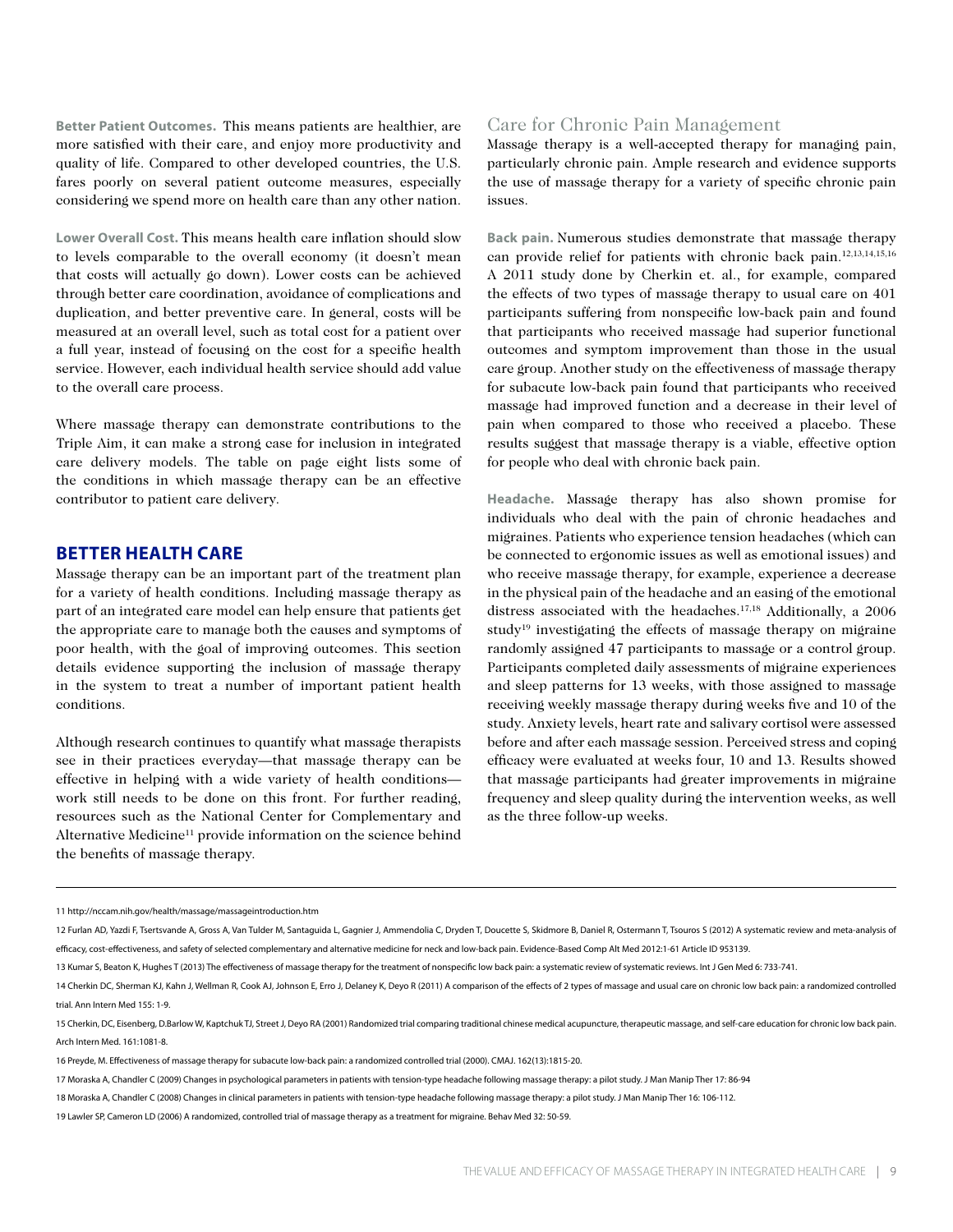**Carpal tunnel syndrome.** Consumers looking to ease hand and arm pain due to conditions such as carpal tunnel syndrome are also finding success with massage therapy.20, 21 A 2011 study of 46 adults with hand pain were randomly assigned to a massage therapy or standard treatment control group. The massage group received massage on the affected hand once a week for four weeks, as well as being taught self-massage techniques. When compared to the control group, those participants receiving massage had less pain and greater grip strength after the first and last session. Lower scores on anxiety, depressed mood and sleep disturbance scales were also realized.15 Additionally, a 2008 study with 27 participants assigned to either a general massage or CTS-targeted massage therapy program found that both general massage and CTS-targeted massage proved beneficial, though grip strength was improved only with the CTS-targeted massage protocol.<sup>16</sup>

**Osteoarthritis.** The pain from the slow degeneration of the knee joint caused by osteoarthritis is also reduced with massage therapy. A recent study showed that a one-hour course of massage given for eight weeks provided better pain relief and range of motion than usual medical care.<sup>22</sup> In this study,  $125$  patients with osteoarthritis of the knee were randomized to one of four eight-week regimens of a standardized Swedish massage protocol (30- or 60-minute weekly or biweekly) or a usual care control group. Outcomes included the Western Ontario and McMaster Universities Arthritis Index (WOMAC), visual analog pain scale, range of motion, and time to walk 50 feet, assessed at baseline, eight, 16 and 24 weeks. At eight weeks, the group receiving 60 minutes of massage therapy saw significant improvement in WOMAC Global scores when compared to usual care, though no significant change was seen with range of motion.

**Neck and shoulder pain.** Additionally, there is growing evidence of the influence of massage therapy on neck and shoulder pain.23 Some initial studies have shown that massage therapy is not only effective in treating musculoskeletal causes of shoulder and neck pain, 24 it can also help relieve cervicogenic headaches caused by neck pain.25

**Fibromyalgia.** Massage therapy can relieve pain in conditions that aren't localized to a specific part of the body, such as fibromyalgia. Fibromyalgia is a syndrome that can produce chronic fatigue, muscle pain and depression, among other symptoms. Massage therapy has been shown to relieve pain and attenuate the general effect of symptoms in fibromyalgia patients, $26,27$  and to be more effective than other options.28 Experts have recommended that massage therapists be regular partners in a team-based treatment of the syndrome, along with physicians, psychologists and physical and exercise therapists.29 It is estimated that between one-quarter and one-half of fibromyalgia patients seek therapy from a massage therapist.30

According to care guidelines from the benefit management company CareCore National, massage therapy can be used effectively to "resolve pain, restore the highest level of function possible, and educate patients to prevent recurrent symptoms" for back, neck, shoulder, arm, hand, hip, leg and foot pain. In most of the cases they list, CareCore recommends that massage therapy can help patients achieve goals of 50 percent reductions in pain frequency and severity and 50 percent improvement in ability to perform daily tasks within four weeks of regular massage therapy.31

**Hospice.** For those who are coping with terminal illnesses, massage therapy can be a particularly effective method of providing comfort and easing pain, stress, depression, nausea and fatigue. The benefits of massage therapy make for a compelling argument for its presence in palliative care facilities.<sup>32</sup>

## Care for Behavioral Health (Including Stress Reduction)

A key aspect of integrated, "patient-centered" care is helping patients manage both their physical and behavioral health care needs. In traditional systems, physical and behavioral symptoms are often treated as separate issues that are treated by individual health care professionals who don't or rarely communicate with one another.

20 Field T, Diego M, Delgado J, Garcia D, Funk CG (2011) Hand pain is reduced by massage therapy. Comp Ther Clin Prac 17: 226-229.

21 Moraska A, Chandler C, Edmiston-Schaetzel A, Franklin G, Calenda EL, Enebo B (2008) Comparison of a targeted and general massage protocol on strength, function and symptoms associated with carpal tunnel syndrome: a randomized pilot study. J Altern Complement Med 14: 259-267.

22 Perlman AI, Ali A, Njike VY, Hom D, Davidi A, Gould-Fogerite S, Milak C, Katz DL (2012) Massage therapy for osteoarthritis of the knee: a randomized dose-finding trial. PLoS One 7: PMID: 22347369

- 23 Ezzo J, Haraldsson BG, Gross AR, Myers C, Morien A, Goldsmith CH, Bronfort G, Peloso PM, The Cervical Overview Group (2007) Massage for mechanical neck disorders: A systematic review. Spine 32:353-362.
- 24 Kong LJ, Zhan HS, Cheng YW, Yuan WA, Chen B, Fang M (2013) Massage therapy for neck and shoulder pain: a systematic review and meta-analysis. Evid Based Complement Alternat Med Epub. PMCID: PMC3600270

25 Youssef EF, Shanb A-S A (2013) Mobilization versus massage therapy in the treatment of cervicogenic headache: a clinical study J Back Musculoskelet Rehabil 26: 17-24

26 Yuan SLK, Bersanetti AA, Marques AP (2013) Effects of shiatsu in the management of fibromyalgia symptoms: a controlled pilot study. J Manipulative Physiol Ther 36: 436-443

27 Brattberg G (1999) Connective tissue massage in the treatment of fibromyalgia. Eur J Pain 3: 235-244.

- 28 Sunshine W, Field TM, Quintino O, Fierro K, Kuhn C, Burman I, Schanberg S (1996) Fibromyalgia benefits from massage therapy and transcutaneous electrical stimulation. J Clin Rheumatol 2:18-22.
- 29 Gilland RP, Talavera F, Foye PM, Lorenzo CT (2013) Rehabilitation and fibromyalgia. Medscape
- http://emedicine.medscape.com/article/312778-overview?src=wnl\_edit\_specol&uac=74941CX#showall

31 CareCore National (2013) Muskuloskeletal benefit management for massage services. Issued October 1, 2013. http://www.carecorenational.com/content/pdf/33/3E6B44F5698B494A8A18EE7B1068853F.pdf 32 Beider S (2005) An ethical argument for integrated palliative care. Evidence-Based Comp Alt Med. 2:227-231.

<sup>30</sup> Lind BK, Lafferty WE, Tyree PT, Diehr PK, Grembowski DE (2007) Use of complementary and alternative medicine providers by fibromyalgia patients under insurance coverage. Arthritis Rheum 57: 71-76.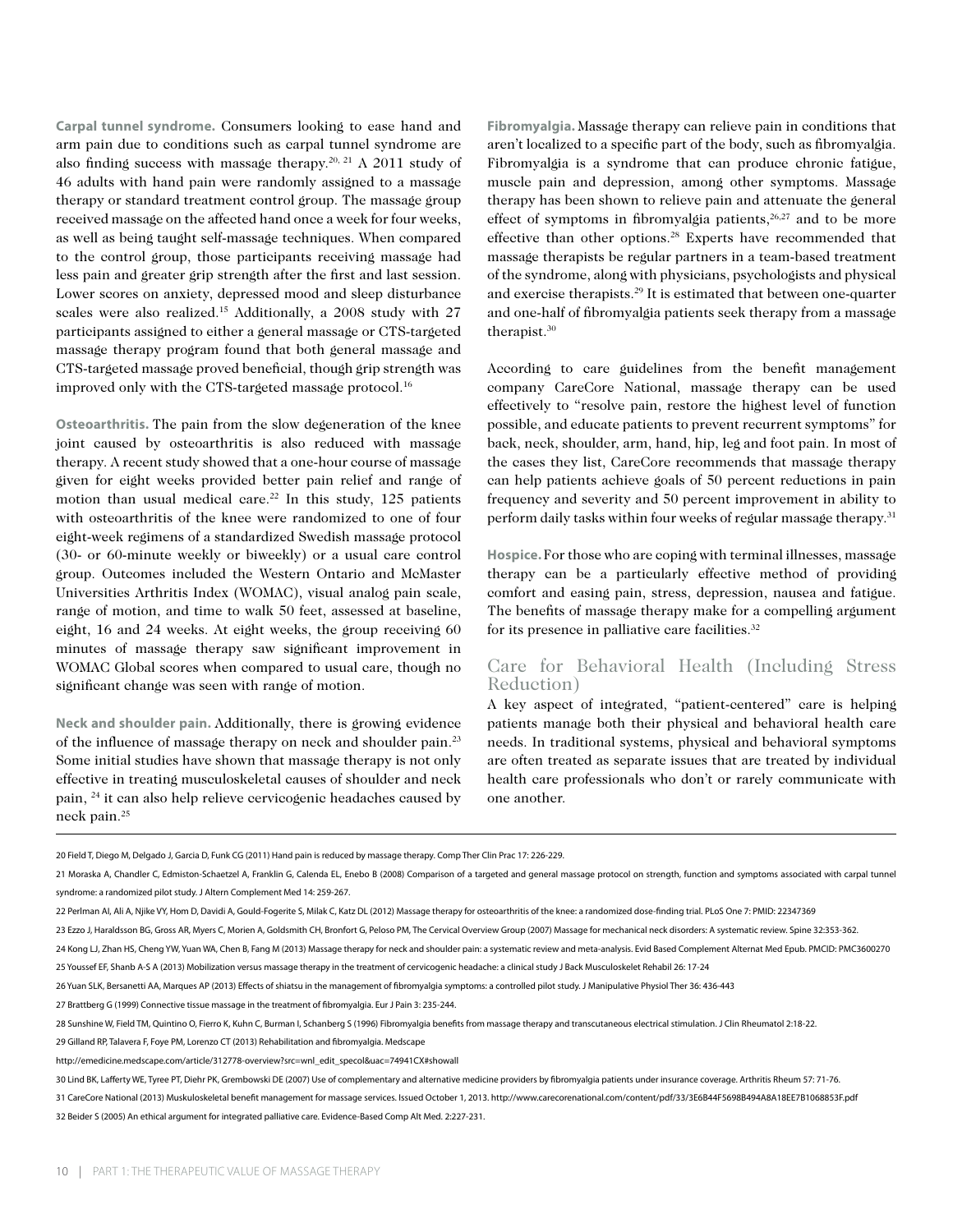New care models are beginning to recognize that physical health outcomes are closely tied to mental and emotional well-being, and so behavioral health is now more often being integrated into patients' physical care plans. Massage therapy is in the unique position of being a part of treatment plans that address both the physical and behavioral aspects of a wide variety of health conditions, as well as the myriad symptoms that accompany these conditions.

**Anxiety and stress.** Anxiety and stress are common life experiences that, when prolonged over days or experienced at extreme levels, can seriously impact mental and physical health.<sup>33,</sup> <sup>34</sup> Both can also be associated with existing health problems particularly chronic problems—or may be experienced as part of a work environment. In fact, the need for stress and anxiety reduction are among the most common physician referrals and patient requests for massage therapy. Massage therapy has been shown to help address stress and anxiety while simultaneously addressing some of their physical repercussions.

For example, a 2012 pilot study<sup>35</sup> assessed the feasibility and effect of chair massage for nurses during work hours to help relieve stress. Thirty-eight nurses were offered weekly 15-minute massages during work hours. Symptoms were assessed at baseline, five and 10 weeks. At 10 weeks, assessment scores showed that massage helped reduce stress-related symptoms during work hours.

More recently, a 2013 study investigated the effect back massage might have on chemotherapy-related fatigue and anxiety for cancer patients.36 Researchers found that for the 40 study participants, back massage given during chemotherapy significantly reduced anxiety and acute fatigue, suggesting that massage therapy may play a key role in helping patients better manage symptoms associated with cancer treatment.

Additionally, massage therapy can be used in combination with other relaxation techniques, psychiatric methods, and therapeutic interventions for those whose constant anxiety is at the extreme of severity.

**Depression.** Depression is a severe mental health disorder that can be aided by massage therapy. A 2010 meta-analysis indicated a significant association between massage therapy and alleviated symptoms of depression. $37$  The National Quality Forum (NQF) rated clinical depression as the most important high-impact Medicare condition capable of significantly raising the price of health care and reducing the health of patients.38 Clinical depression can manifest concurrently with a number of other medical conditions, and contribute to the outcomes patients achieve for those conditions.

For example, one study of HIV patients found that massage therapy helped to reduce depression significantly compared to no interventions or light touching.<sup>39</sup> Pregnant mothers, both before and after delivery, can experience bouts of depression that can affect their infant. Massage therapy can reduce depression in pregnant women and is correlated to better birth outcomes, especially when used with other effective modalities, such as yoga.40 Not only can massage therapy help ease the emotional pain of depression itself, it can be effective for helping to deal with some of the side effects of depression medications, which can include headaches, anxiety and insomnia.

Stress, anxiety and depression may also have physiological symptoms that can be helped by massage therapy. For example, hypertension is associated with stress, and is a risk factor for many cardiovascular illnesses. Massage therapy has been shown to acutely reduce blood pressure and heart rate, so can be used to supplement plans that include combinations of medical and behavioral interventions to reduce blood pressure, particularly when a patient's need for reduced blood pressure is considered urgent.41, 42

36 Karagozoglu, S., Kahve, E (2013) Effects of back massage on chemotherapy-related fatigue and anxiety: supportive care and therapeutic touch in cancer nursing. Appl Nurs Res 26: 210-217.

37 Hou WH, Chiang PT, Hsu TY, Chiu SY, Yen YC (2010). Treatment effects of massage therapy in depressed people: a meta-analysis. J Clin Psych 71:894-901.

42 Olney CM (2005) The effect of therapeutic massage in hypertensive persons: a preliminary study. Biol Res Nurs 7: 98-105.

<sup>33</sup> NIMH (2013) Fact sheet on stress. Downloaded 10/7/2013. http://www.nimh.nih.gov/health/publications/stress/stress\_factsheet\_ln.pdf

<sup>34</sup> Watkins L, Koch GG, Sherwood A, Blumental JA, Davidson JRT, O'Connor C, Sketch MH Jr (2013) Association of anxiety and depression with all-cause mortality in individuals with coronary heart disease. J Amer Heart Assoc PMID: 23537805

<sup>35</sup> Engen DJ, Wahner Roedler DL, Vincent A, Chon TY, Cha SS, Luedtke CA, Loehrer LL, Dion LJ, Rodgers NJ, Bauer BA (2012) Feasibility and effect of chair massage offered to nurses during work hours on stress-related symptoms: a pilot study. Complement Ther Clin Pract 18:212-215.

<sup>38</sup> National Quality Forum (2010) Prioritization of high-impact Medicare conditions and measure gaps. May 2010 Measure prioritization advisory committee report. Downloaded 11/7/13 at http://www.qualityforum.org/ projects/prioritization.aspx

<sup>39</sup> Poland RE, Gertsik L, Favreau JT, Smith SI, Mirocha JM, Rao U, Daar ES (2013) Open-label, randomized, parallel-group controlled clinical trial of message for treatment of depression in HIV-infected subjects. J Altern Complement Med 19: 334-340

<sup>40</sup> Field T, Diego M, Hernandez-Reif M, Medina L, Delgado J, Hernandez A (2012) Yoga and massage therapy reduce prenatal depression and prematurity. J Bodyw Mov Ther 16:204-209

<sup>41</sup> Supa'at I, Zakaria Z, Maskon O. Amminudin A, Nordin NA (2013) Effects of Swedish massage therapy on blood pressure, heart rate, and inflammatory markers in hypertensive women. Evid Based Complement Alternat Med 2013, PMCID:PMC3759268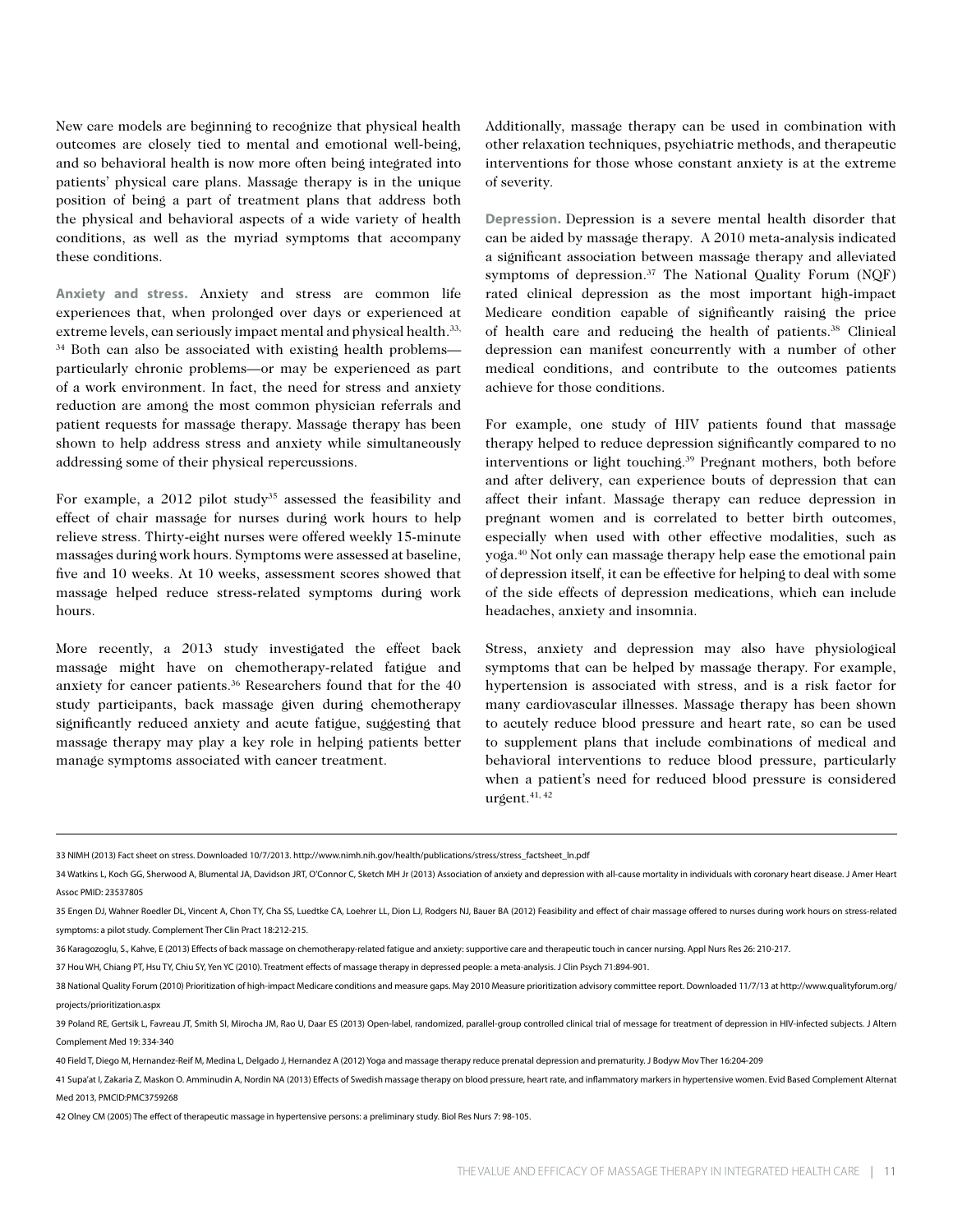**PTSD.** In 2012, research published in Military Medicine<sup>43</sup> showed that massage therapy helped military veterans significantly reduce anxiety, depression, worry and physical pain. Declining levels of tension and irritability following massage were also reported.

**Substance use disorder recovery.** Massage therapy might also be helpful for consumers who are recovering from substance use, specifically when a person is dealing with withdrawal symptoms, for example, or the anxiety, stress and sleep problems that often accompany recovery.44,45

### **Better Patient Outcomes**

Besides direct therapy for certain health care conditions, massage can also be used to improve the efficacy of other health care treatments, thereby improving patient outcomes. This can occur when the patient achieves positive results more quickly, is better able to endure other aspects of their treatment or is more satisfied with their overall care.

### Care for Rehabilitation/ Physical Training

Just as massage therapy is effective for helping patients deal with chronic physical pain, it can aid in healing and rehabilitation following bodily injury. In concert with exercise, physical therapy and other treatment plans, massage therapy can help to reduce pain and improve range of motion in patients dealing with injuries.

**Athletic training/injury treatment.** Massage therapy has long been included in recovery plans for athletes. A 2008 review of the literature on sports injuries noted several studies in which athletes with some form of injury (ligament tears, sub-acute back pain, etc.) were able to recover fully from their injuries through a combination of physical therapy, exercise and massage therapy.46 Further work published recently in Science Translational Medicine showed that massage therapy after exercise attenuated production of cellular inflammatory signals in muscle tissue, thereby supporting post-exercise healing and making the case for massage therapy as part of the wellness regimen for athletes and others.47

**Ergonomics and Job-Related Injuries.** Injuries can also occur due to less-than-optimal ergonomic configurations in the workplace (for example, poor configurations of office space, or workers in assembly lines who must perform repetitive functions in awkward positions).48 These injuries can lead to acute and chronic issues, such as carpal tunnel syndrome and neck pain.

People who are receiving workers' compensation for injuries incurred on the job frequently seek massage therapy to aid in their recovery. Generally, workers' compensation programs around the country will cover massage therapy if the therapy is referred by a physician as a potential means of getting the individual back to the workplace.

The frequency of use of massage therapy sessions for people injured in the workplace suggests a high level of national recognition of the value of massage therapy in helping people return to productivity. It is confirmed by research on its effects. For example, in 2013 the Department of Labor recognized the potential benefit of massage therapy in helping injured employees under the Energy Employees Occupational Illness Compensation Program Act (EEOICPA), which provides compensation to those who work on certain highrisk projects for the Department of Energy. The Department cited the potential benefits of massage therapy as "reducing pain and muscle tension, increasing flexibility and range of motion, and improving blood circulation."49

**Cardiac rehab.** Massage therapy may be particularly helpful for patients recovering from cardiac surgery who may, in some cases, also suffer from back pain, anxiety and stress. One study on the effects of massage in the postoperative cardiovascular surgery setting looked at 113 patients who were randomized to either receive massage therapy or quiet relaxation time. Results showed the 62 participants who received massage had significantly decreased pain, anxiety and tension.<sup>50</sup>

**Joint replacement rehab.** Patients who have undergone joint replacement surgery can also benefit from massage therapy. For

46 Brummitt J (2008) The role of massage in sports performance and rehabilitation: current evidence and future direction. Nor Amer J Sports Phys Ther 3:7-22

http://www.dol.gov/owcp/energy/regs/compliance/PolicyandProcedures/finalbulletinshtml/EEOICPABulletin13-01.htm

<sup>43</sup> Collinge, W., Kahn, J., Soltysik, R. Promoting reintegration of National Guard veterans and their partners using a self-directed program of integrative therapies: a pilot study. Mil Med. 2012 Dec;177(12): 1477-85. 44 Field, T., Quintino, O., Henteleff, T., Wells-Keife, L. & Delvecchio-Feinburg, G. Job stress reduction therapies. Alternative Therapies in Health and Medicine. 1997 3, 54-56.

<sup>45</sup> Black S, Jacques K, Webber A, Spurr K, Carey E, Hebb A, Gilbert R (2010). Chair massage for treating anxiety in patients withdrawing from psychoactive drugs. J Altern Complement Med 16:979-87.

<sup>47</sup> Crane JD, Ogborn DI, Cupido C, Melov S, Hubbard A, Bourgeois JM, Tarnopolsky MA (2012) Massage therapy attenuates inflammatory signaling after exercise-induced muscle damage. Sci Transl Med 4: 119ra13.

<sup>48</sup> Sanchez-Lite A, Garcia M, Domingo R, Angel Sebastian M (2013) Novel ergonomic postural assessment method (NERPA) using product-process computer aided engineering for ergonomic workplace design. PLoS One 16: e72703. PMID: 23977340.

<sup>49</sup> Department of Labor (2013). EEOIPCA Bulletin 13-01, issued Jan 2, 2013.

<sup>50</sup> Wentworth LJ, Brisee LJ, Timimi FK, Sanvick CL, Bartel DC, Cutshall SM, Tilbury RT, Lennon R, Bauer BA (2009) Massage therapy reduces tension, anxiety, and pain awaiting invasive cardiovascular procedures. Prog Cardiovascular Nurs 24: 155-161.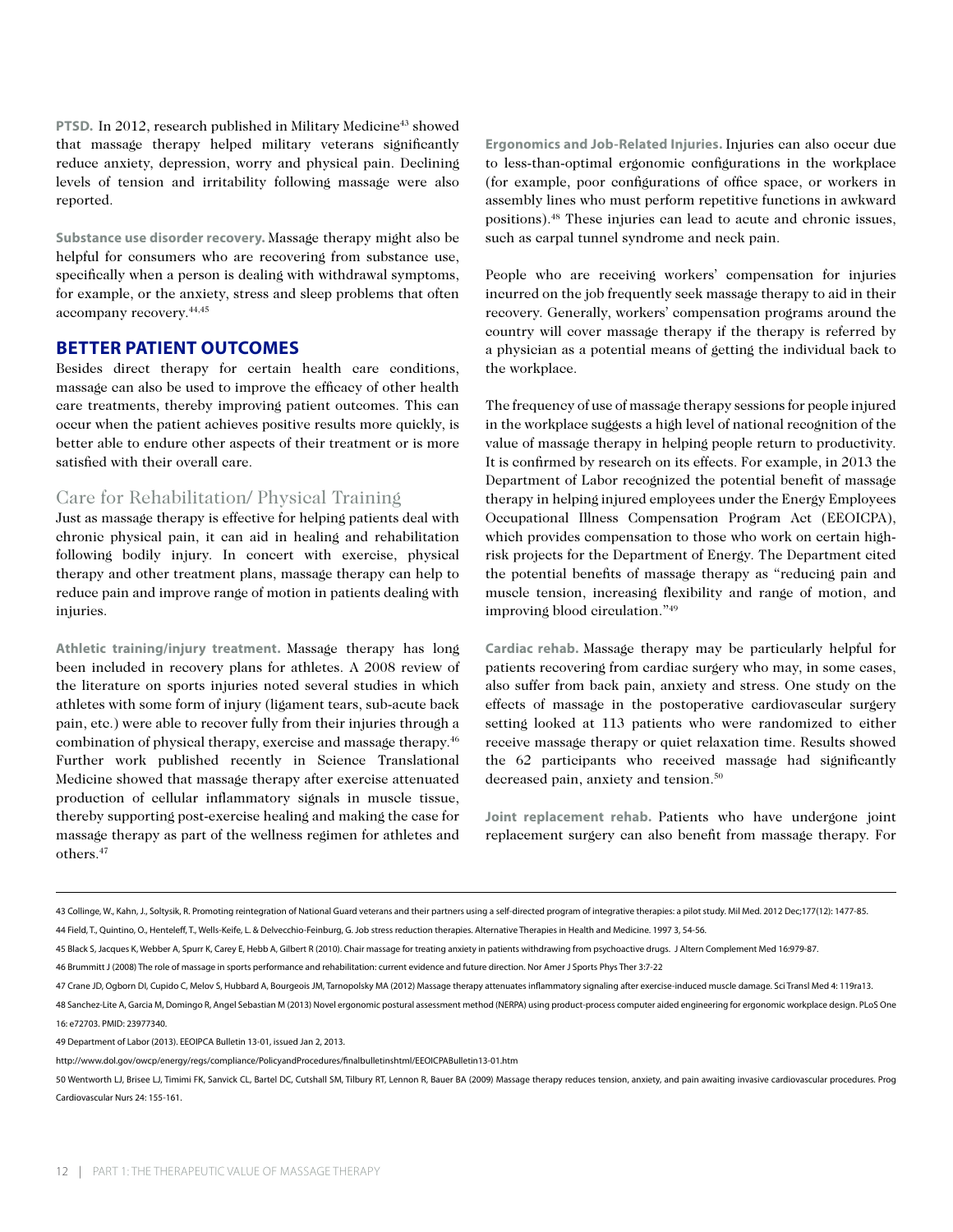example, a 2013 study on the effects of relaxation techniques and back massage on postoperative pain, anxiety and vital signs of patients who had undergone total hip or knee arthroplasty found that both these interventions helped decrease both pain and anxiety.51

Massage therapists, in close collaboration with physical therapists, can help to reduce pain perception and anxiety in patients both before and after hip or knee joint replacements.<sup>52,53</sup>

**Scar management.** Massage therapy can also be effective for scar tissue management, such as scars resulting from surgical incisions. Once a wound has closed, healed and is approved as safe to work on by a physician, massage therapists can apply techniques to break down the scar tissue and promote minimum observability of the healed scar.54,55,56

## Care for Issues Associated with Acute Medical **Treatments**

Both the symptoms of medical conditions and treatments for those conditions can have effects that significantly impair quality of life, sometimes generating pain, anxiety, discomfort and depression. Massage therapy can help relieve those effects and make the healing process more successful. The proven use of massage for inpatient conditions in hospitals illustrates how massage therapy can apply to a wide range of health issues.

**Cancer management.** The effectiveness of massage therapy in helping patients cope with both illnesses and treatments has been demonstrated in studies of cancer care. In one example, the Memorial Sloan-Kettering Cancer Center in New York City studied their use of massage therapy for their patients. At the time of the study they employed 12 massage therapists across their inpatient and outpatient centers that cared for patients who either requested the service themselves, or were referred by their physician. As a result of massage therapy, patients who had reported relatively high levels of pain, fatigue, anxiety, nausea, and depression subsequently reported a nearly 50 percent reduction in the levels of all of their symptoms. Both patients and staff reported generally high approval and appreciation for massage therapy.<sup>57</sup> Other studies have corroborated the helpful role of massage therapy in reducing cancer-related discomfort<sup>58,59,60</sup> including reduction of pain for those experiencing severe bone metastases.<sup>61</sup>

Additionally, organizations such as the Society for Integrative Oncology, dedicated to advancing evidence-based, comprehensive, integrative health care to improve the lives of people affected by cancer, strongly endorse the role of massage therapy in helping people better manage various symptoms and side effects associated with cancer and cancer treatment.

**Postsurgical pain management.** Several studies have been undertaken to examine the effectiveness of massage therapy to aid in healing following other inpatient medical interventions. Extensive research at the Mayo Clinic in Minnesota has demonstrated reductions in postoperative pain and anxiety and improved patient disposition following thoracic surgeries,<sup>62</sup> mastectomies<sup>63</sup> and heart surgeries.<sup>64, 65, 66</sup>

51 Buyukyilmaz F. Asti T (2013) The effect of relaxation techniques and back massage on pain and anxiety in Turkish total hip or knee arthroplasty patients. Pain Manag Nurs 14: 143-154.

52 Morien A(2014) Understanding a patient's surgical journey: what joint replacement surgery entails and the role massage therapy plays in pre- and post- surgery. Mass Ther J 66-78.

53 Ebert JR, Joss B, Jardine B, Wood DJ (2013) Randomized trial investigating the efficacy of manual lymphatic drainage to improve early outcome after total knee anthroplasty. Arch Phys Med Rehabil. 94: 2103-2111.

54 Taspinar F, Bas Aslan U, Sabir N, Cavlak U (2013) Implementation of matrix rhythm therapy and conventional massage in young females and comparison of their acute effects on circulation. J Alternat Complement Med 19: 1-7

- 56 Roh, YS., Cho, H. Oh JO., Yoon, CJ (2007) Effects of skin rehabilitation massage therapy on pruritus, skin status, and depression in burn survivors. Taehan Kanho Hakhoe Chi. 37:221-6.
- 57 Cassileth BR, Vickers AJ (2004) Massage therapy for symptom control: outcome study at a major cancer center. J Pain Symptom Manage 28:244-249

58 Myers CD, Walton T, Small BJ (2008) the value of massage therapy in cancer care. Hematol Oncol Clin North Am 22:649-660.

60 Ferrell-Torry AT, Glick OJ (1993) The use of therapeutic massage as a nursing intervention to modify anxiety and the perception of cancer pain. Cancer Nurs 16: 93-101.

61 Jane SW, Wilkie DJ, Gallucci BB, Beaton RD, Huang HY (2009) Effects of a full-body massage on pain intensity, anxiety, and physiological relaxation in Taiwanese patients with metastatic bone pain: a pilot study. J Pain Symptom Manage 37: 754-763.

62 Dion L, Rodgers N, Cutshall SM, Cordes ME, Bauer B, Cassivi SD, Cha S (2011) Effect of massage on pain management for thoracic surgery patients. Int J Ther Massage Bodywork 4: 1-5

63 Drackley NL, Deqnim AC, Jakub JW, Cutshall SM, Thomley BS, Brodt JK, Vanderlei LK, Case JK, Bungum LD, Cha SS, Bauer BA, Boughey JC (2012) Effect of massage therapy for postsurgical mastectomy recipients. Clin J Oncol Nurs 16: 121-124.

64 Wentworth LJ, Brisee LJ, Timimi FK, Sanvick CL, Bartel DC, Cutshall SM, Tilbury RT, Lennon R, Bauer BA (2009) Massage therapy reduces tension, anxiety, and pain awaiting invasive cardiovascular procedures. Prog Cardiovascular Nurs 24: 155-161

65 Cutshall SM, Wentworth LJ, Engen D, Sundt TM, Kelly RF, Bauer BA (2010) Effect of massage therapy on pain, anxiety and tension in cardiac surgical patients who received standard care. Complement Ther Clin Pract 16: 92-95.

66 Bauer BA, Cutshall SM, Wentworth LJ, Engen D, Messner PK, Wood CM, Brekke KM, Kelly RF, Sundt TM 3rd. (2010) Effect of massage therapy on pain, anxiety and tension after cardiac surgery: a randomized study. Complement Ther Clin Pract 16: 70-75.

<sup>55</sup> Martinez Rodriguez R, Galan del Rio F (2013) Mechanistic basis of manual therapy in myofascial injuries. Sonoelastographic evolution control. J Bodyw Mov Ther 17: 221-34.

<sup>59</sup> Khiewkhern S, Promthet S, Sukprasert A, Eunhpinitpong W, Bradshaw S (2013) Effectiveness of aromatherapy with light Thai massage for cellular immunity improvement in colorectal cancer patients receiving chemotherapy. Asian Pacific J Cancer Prev 14: 3903-3907.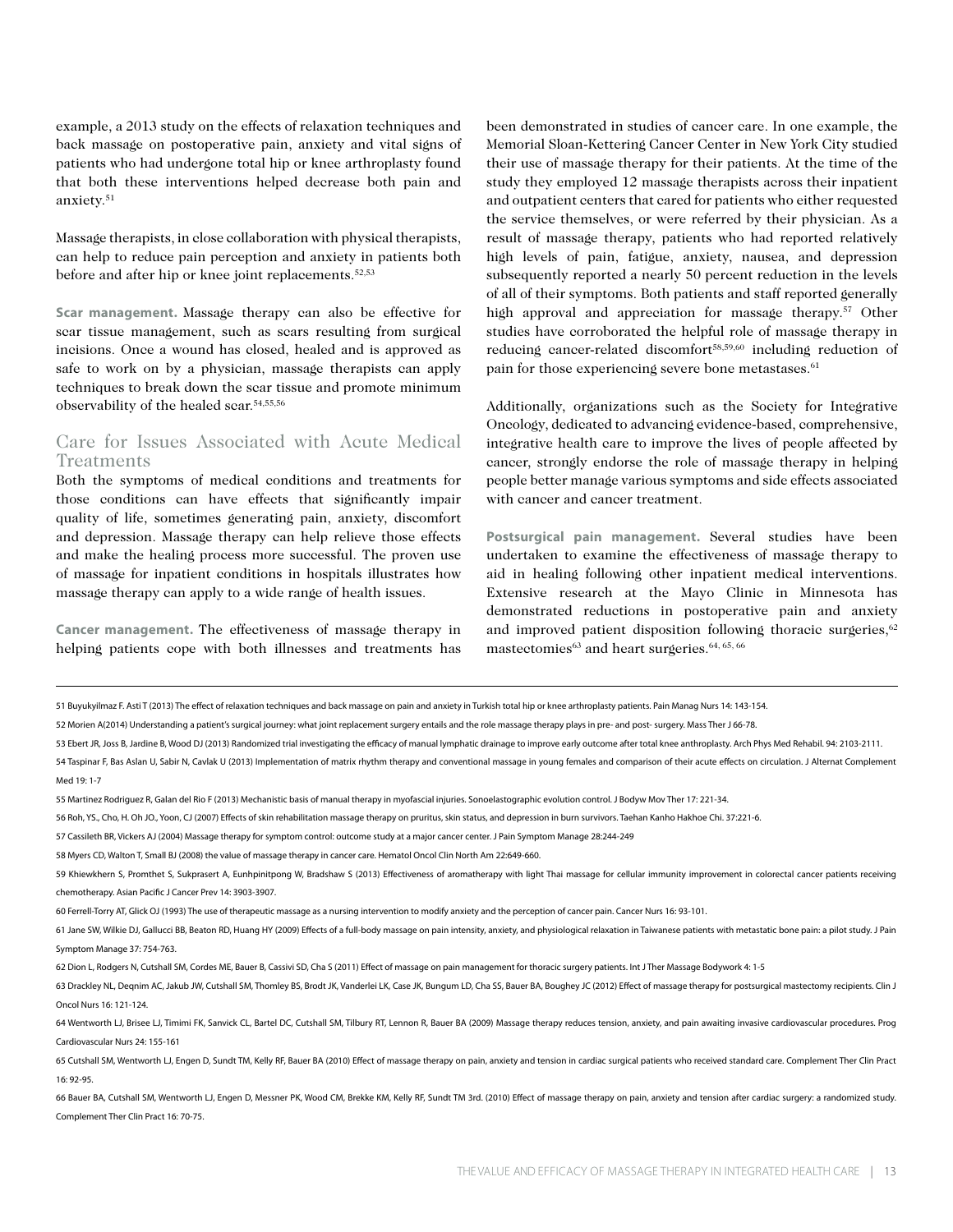Other physical side effects may be addressed by massage therapy as well. Another recent case study examined the effectiveness of massage therapy following spinal fusion and standard physiotherapy treatment, demonstrating improvements in pain management and hip flexor length.<sup>67</sup>

**Lymphatic drainage.** There are instances when massage therapy can be used to help manage unwanted physical side effects or repercussions of surgery. For example, lymphedema can occur when the lymphatic system is damaged during surgery (such as breast cancer surgery), causing severe swelling from lymph accumulation in a limb or other body part. Massage is commonly employed for reducing the swelling of lymphedema. Massage is at least as effective, and possibly more comfortable, as other common swelling-reduction measures (such as compression clothing).68,69,70,71,72

**Maternity and newborn care.** Pregnancy and child birth is another area where massage therapy can improve outcomes. Massage has been shown to be beneficial for easing the soreness associated with the increased weight gain and change in body shape that comes with pregnancy.<sup>73</sup> In addition, women who are in labor can benefit from massage therapy to ease pain in the time period leading up to delivery.74, 75 There is some evidence that infant massage can reduce the number of hospitals days of premature neonates and lead to better growth, but more research is needed to confirm these results.76

### **Patient Engagement and Satisfaction**

One important aspect of patient-centered care is shared decisionmaking, which depends on physicians thoroughly communicating with their patients so patients can make informed decisions about their care and treatment plans. Reviews of literature about the results of shared decision-making show that when patients are presented with multiple options, they are more likely to choose options that are more conservative and less invasive. For example, patients with back pain are less likely to pursue back surgery or prolonged use of pain killers if there are other less invasive (and less costly) alternatives.<sup>77</sup> Therefore, in cases where massage therapy is an appropriate option, it is likely to be preferable over other options for many patients because it is the most conservative—yet still effective—option.

Patient satisfaction is another important outcome of such a process focusing on patient-centered care, both as an indicator of patient engagement in their own care, and as an outcome unto itself. Efforts to measure patient satisfaction have increased in recent years, and will be an important factor in the evaluation of integrated care systems. The Medicare program has included patient satisfaction as a factor in payment to both hospitals<sup>78</sup> and accountable care organizations.79 Patients who utilize massage therapy are generally satisfied with their care,<sup>80</sup> and contributing to patient satisfaction is an opportunity for massage therapy to further add value to the health system.

76 Wang L, He JL, Zhang XH (2013) The efficacy of massage on pre-term infants: a meta-analysis. Am J Perinatol 30: 731-738.

<sup>67</sup> Keller G (2012) The effects of massage therapy after decompression and fusion surgery of the lumbar spine: a case study. Int J Ther Massage Bodywork 5: 3-8

<sup>68</sup> Dayes IS, Whelan TJ, Julian JA, Parpia S, Pritchard KI, D'Souza DP, Kligman L, Reise D, Leblanc L, McNeely ML, Manchul L, Wiernikowski J, Levine MN (2013) Randomized trial of decongestive lymphatic therapy for the treatment of lymphedema in women with breast cancer. J Clin Oncol PMID:24043733

<sup>69</sup> Forchuk C, Baruth, P, Prendegrast M, Holiday R, Brimner S, Schulz, V, Chan YC, Yammine N (2004) Postoperative arm massage: a support for women with lymph node dissection. Cancer Nurs. 27: 25-33.

<sup>70</sup> Bertelli DF, de Oliveira P, Gimenes, AS, Moreno MA (2013) Postural drainage and manual lymphatic drainage for lower limb edema in women with morbid obesity after bariatric surgery: a randomized controlled trial. Am J Phys Med Rehabil 92: 697-703.

<sup>71</sup> Leduc O, Crasset V, Pastouret F, Wilputte F, Leduc A (2011) Impact of manual lymphatic drainage on hemodynamic parameters in patients with heart failure and lower limb edema. Lymphology 44: 13-20.

<sup>72</sup> Molski P, Kruczynski J, Molski A, Molski S (2013) Manual lymphatic drainage improves the quality of life in patients with chronic venous disease: a randomized controlled trial. Arch Med Sci 9: 452-458.

<sup>73</sup> Field T (2010) Pregnancy and labor massage. Exp Rev Obstet Gynecol 5:177-181.

<sup>74</sup> Ibid.

<sup>75</sup> Silva Gallo RB, Santana LS, Jorge Ferreira CH, Marcolin AC, Polineto OB, Duarte G, Quintana SM (2013) Massage reduced severity of pain during labour: a randomised trial. J Physiother 59:109-116.

<sup>77</sup> Stacey D, Bennet CL, Barry MJ, Col NF, Eden KB, Holmes-Rovner M, Llewellyn-Thomas H, Lyddiatt A, Legare F, Thomas R (2014) Decision aids for people facing health treatment or screening decisions. Cochrane Database Syst 1: Art. No.: CD001431

<sup>78</sup> CMS Hospital Value-Based Purchasing Program Fact Sheet, http://www.cms.gov/Outreach-and-Education/Medicare-Learning-Network-MLN/MLNProducts/downloads/Hospital\_VBPurchasing\_Fact\_Sheet\_ICN907664. pdf

<sup>79</sup> Quality Performance Standards Narrative Measure Specifications, http://www.cms.gov/Medicare/Medicare-Fee-for-Service-Payment/sharedsavingsprogram/Downloads/ACO-NarrativeMeasures-Specs.pdf 80 Oldendick, R, Coker A, Wieland, D., Raymond J, Probst J (2000) Population-based survey of complementary and alternative medicine usage, patient satisfaction, and physician involvement. South Med J 92: 375-381.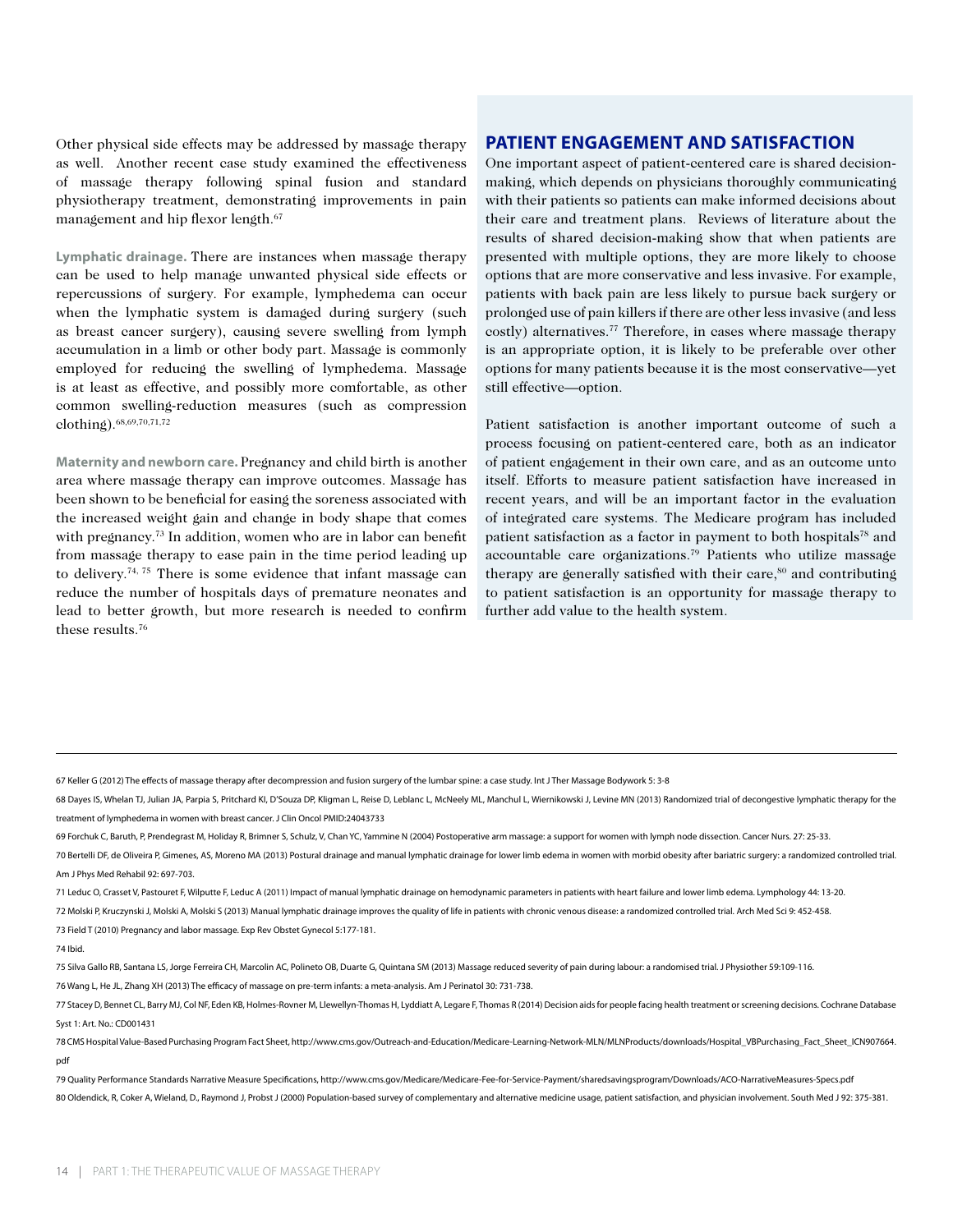#### **Cost Effectiveness**

Accountable care models require joint efforts by caregivers to reduce the overall cost of care, while still maintaining high quality. Health care providers who can help the system to save money while maintaining high quality care for patients are rewarded. Health care providers can contribute to savings in at least four different ways:

- Providing therapies that are less expensive than similar treatments provided by other professionals or in different settings
- Eliminating duplicate, repetitive, or unnecessary treatments or visits
- Providing treatments that ease the overall burden of care
- Helping patients avoid expensive complications or other adverse health events

Massage therapy can potentially contribute in all four of these areas. The use of massage therapy for easing chronic symptoms or preventing ergonomic injury can prevent unnecessary medical treatments and relieve the overall burden of care. The role of massage therapy in lowering blood pressure, easing stress, and reducing anxiety and depression can help patients avoid adverse health events.<sup>81, 82</sup>

The evidence base that demonstrates the medical effectiveness of massage therapy also suggests a role for massage therapy in reducing the overall cost of care. Studies of the cost-effectiveness of access to complementary and integrative therapies have noted the economic favorability of those therapies compared to standard medical care, particularly to those who have highdeductible plans.83, 84 Studies have also shown that those therapies have an increasing value to patients with complex health needs. The potential of integrative therapies such as massage therapy to provide cost savings is greater for patients who have larger "disease burdens", and who therefore spend more on health care than the average patient. A 2010 analysis showed that a patient with major medical issues requiring multiple visits will generally pay less overall when they utilize complementary modalities.<sup>85</sup>

Although the cost effectiveness of massage therapy will be discussed in-depth in Part Three of this document, we do know that cost is one important way massage therapy has demonstrated value, and further research and analysis is emerging to further confirm it. In one recent study, the cost-effectiveness of massage therapy for patients with back pain was maximized when massage therapy was used in conjunction with exercise, physical therapy or movement therapy.<sup>86, 87</sup> As the role of massage therapy in young and evolving models of accountable care continues to grow, it is likely that the contribution of massage therapy to savings will be directly connected to its effective integration into the team-based care process.

## **Strategies for Integrating Massage Therapists**

The ways in which a massage therapist can best add value for a health care provider or health system can vary greatly based on the local factors, including the type of health care organization, its relationship to third-party payers, and the needs of the patient population. Programs currently exist—both within the massage therapy profession and health care facilities such as The Mayo Clinic—that are designed to prepare massage therapists to safely and effectively work within health care settings. More detailed information focused specifically on helping health care providers better understand how massage therapists can enhance and play a meaningful role in various health care environments is covered in Part Two of this document.

For example, a hospital that treats cancer patients will likely want a massage therapist trained in and experienced with oncology massage. A PCMH with a high number of elderly patients may need someone who has experience with geriatric massage. A practice may want to hire one or more massage therapists to work on site, or may refer patients on an agreed-upon basis. ACOs may wish to survey their patients to find out how and when they would like to use massage therapy. Health care organizations should use a reliable source for seeking out qualified massage therapists. The American Massage Therapy Association's (AMTA) website features a national directory of association members that can be searched by region and specialty.<sup>88</sup>

87 Lin C-W C, Haas M, Maher CG, Machado LAC, van Tulder MW (2011) Cost-effectiveness of guideline-endorsed treatments for low back pain. Eur Spine J 20:1024-1038

88 https://www.amtamassage.org/findamassagetherapist

<sup>81</sup> NIMH (2013) Fact sheet on stress. Downloaded 10/7/2013. http://www.nimh.nih.gov/health/publications/stress/stress\_factsheet\_ln.pdf

<sup>82</sup> Watkins L, Koch GG, Sherwood A, Blumental JA, Davidson JRT, O'Connor C, Sketch MH Jr. (2013) Association of anxiety and depression with all-cause mortality in individuals with coronary heart disease. J Amer Heart Assoc PMID: 23537805

<sup>83</sup> Lafferty WE, Tyree PT, Bellas AS, Watts CA, Lind BK, Sherman KJ, Cherkin DC, Grembowski DE (2006) Insurance coverage of subsequent utilization of complementary and alternative medicine providers. Am J Manag Care 12: 387-404

<sup>84</sup> Martin BI, Gerkovich MM, Deyo RA, Sherman KJ, Cherkin DC, Lind BK, Goertz CM, Lafferty WE (2012) The association of complementary and alternative medicine use and health care expenditures for back and neck problems. Med Care 50: 1029-1036.

<sup>85</sup> Lind BK, Lafferty WE, Tyree PT, Diehr PK (2010) Comparison of health care expenditures among insured users and nonusers of complementary and alternative medicine in Washington State: a cost minimization analysis. J Alt Complementary Med 16:411-417.

<sup>86</sup> Hollinghurst S, Sharp D, Ballard K, Barnett J, Beattie A, Evans M, Lewith G, Middleton K, Oxford F, Webley F, Little P (2008) Randomised controlled trial of Alexander technique lessons, exercise, and massage (ATEAM) for chronic and recurrent back pain: economic evaluation. BMJ 337:a2656 1-8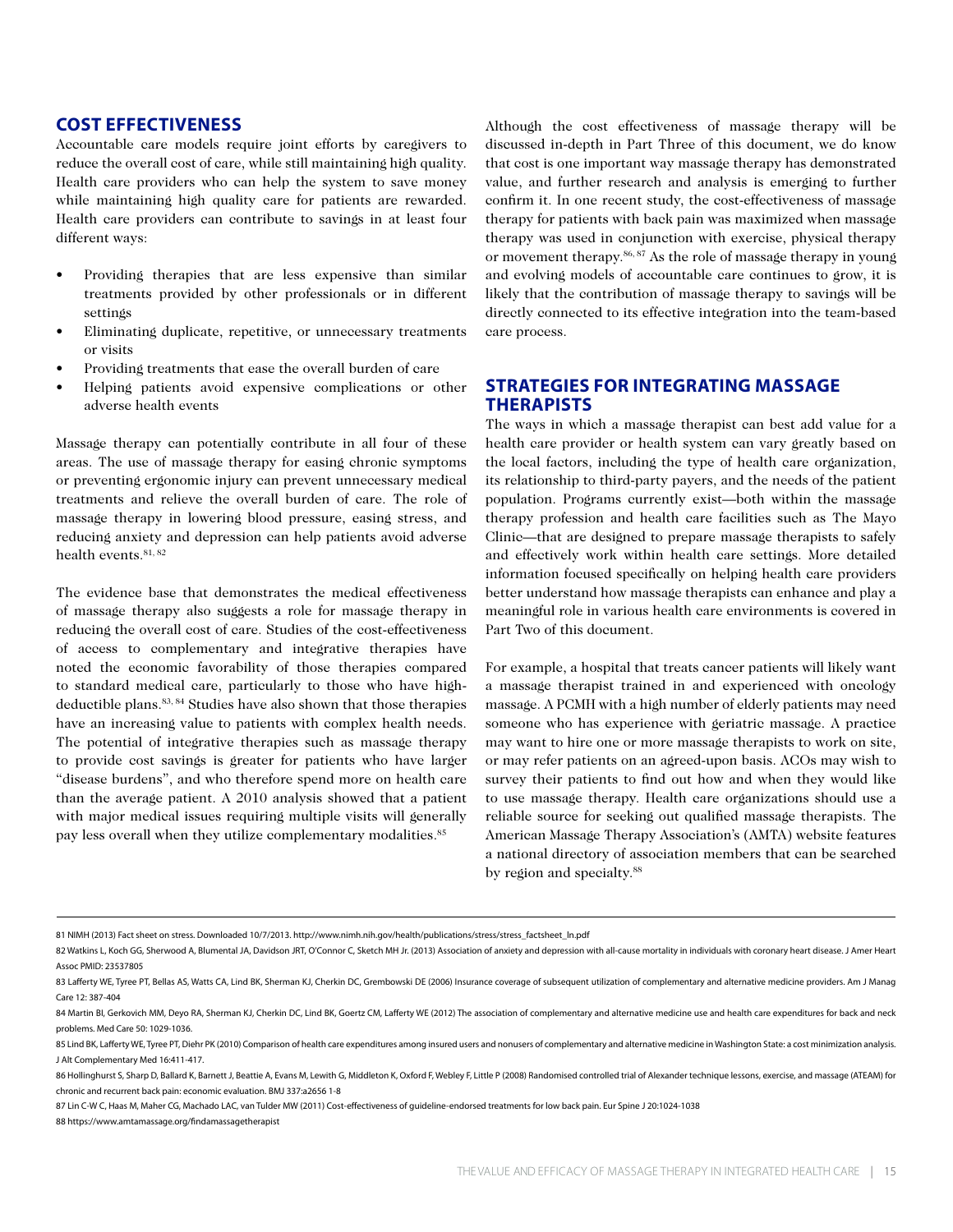## **Conclusion**

When viewed in the context of integrated care delivery models focused on the whole patient, massage therapy offers obvious benefits for improving the care process. These benefits are supported by a growing body of research demonstrating massage's value as a direct therapy for certain medical conditions, and as part of integrated care to help patients achieve better outcomes. Massage therapy has always concerned itself with the overall wellbeing of patients, and new health delivery models are now trying to implement this philosophy.

Each integrated care delivery system will be different. Some will be PCMHs, focused on primary care, prevention, and general care coordination. Other systems, such as ACOs, will include a much broader range of health care providers such as hospitals specialists, and ancillary providers. Regardless of their specific organization, the goals of these emerging health provider systems are consistent with the "Triple Aim" of health care reform: to drive value through better patient care, better outcomes, and managing cost.

Massage therapists have much to offer under the new paradigms of health care. Whether the massage therapist is simply a practitioner coordinating with other providers, or a formal member of the health care team, individual patients and the system as a whole will benefit from the inclusion of massage therapy in integrated care models.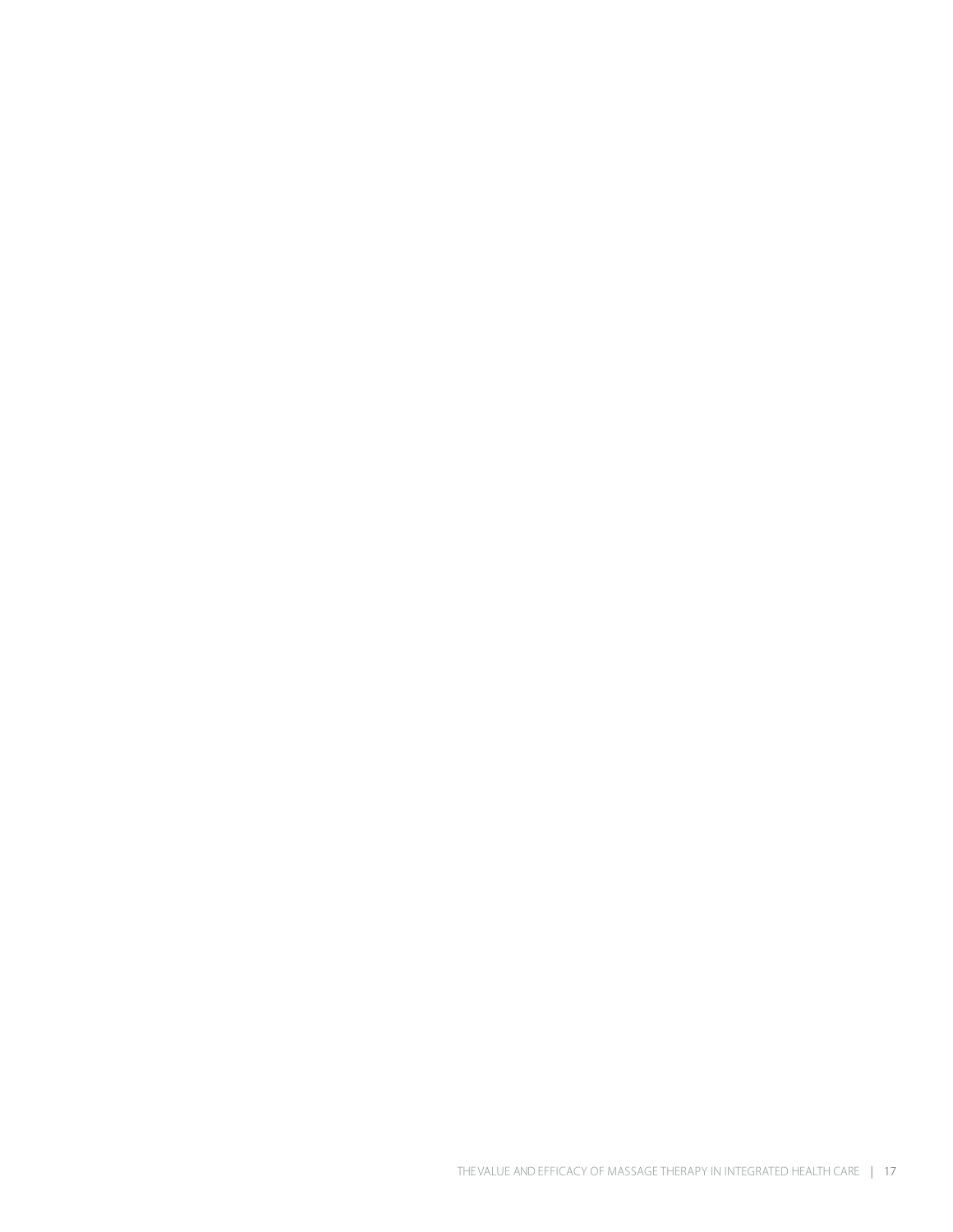## *Part II: A Vision for the Ongoing Integration of Massage Therapy in Emerging Health Care Systems*

| <b>Executive Summary</b>                           | 20 |
|----------------------------------------------------|----|
| Health care Reform and Massage Therapy             | 21 |
| National Trends in Health care and Massage Therapy | 23 |
| Case Studies of Massage Therapy in Health Care     | 24 |
| Conclusion                                         | 26 |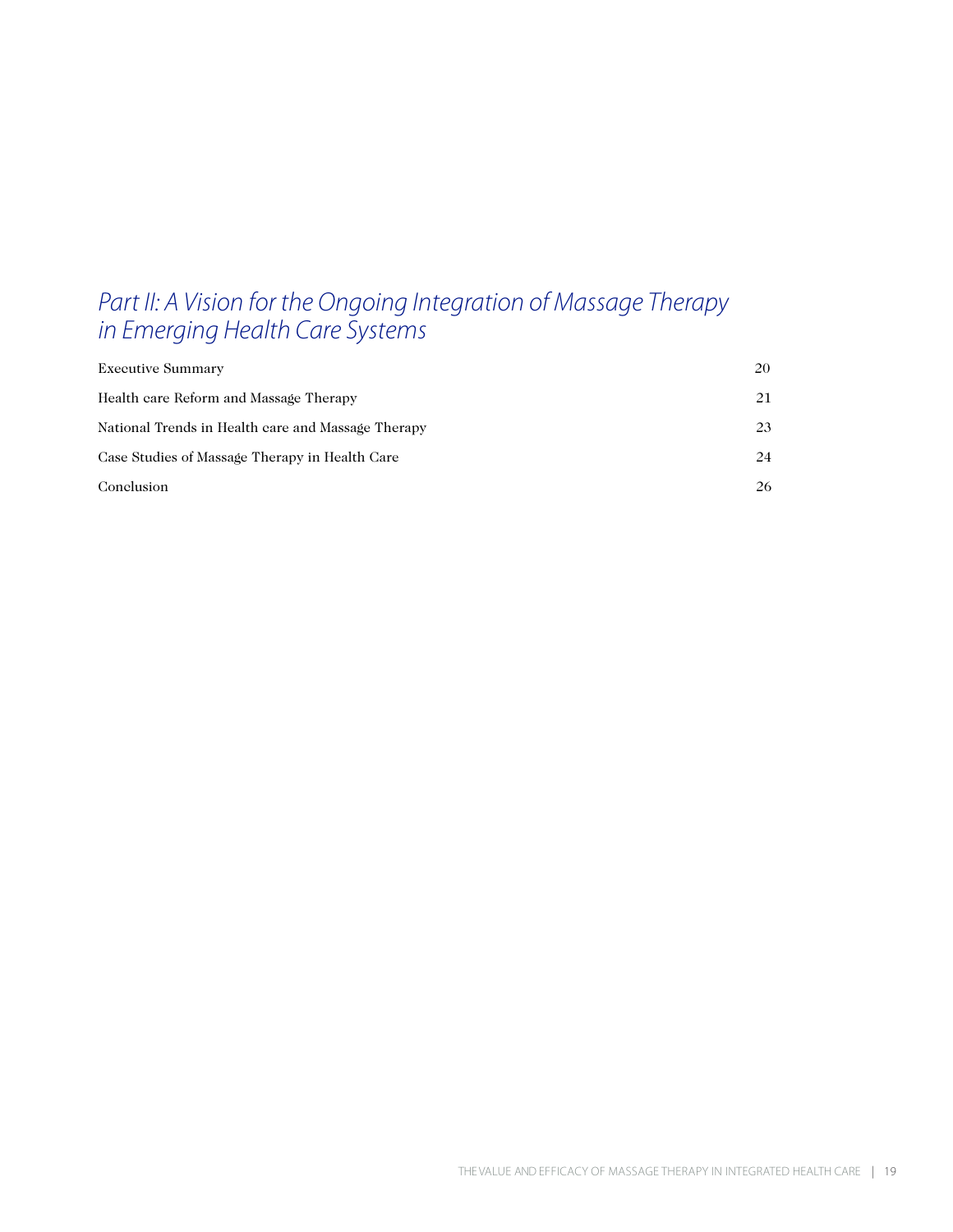## EXECUTIVE SUMMARY

Health care reform is placing new demands and expectations on health care providers. Providers are being asked to improve the quality of care while simultaneously lowering costs. To meet these demands, many providers are organizing themselves into "accountable care systems," which coordinate care delivery across different types of health care providers and settings.

Massage therapy has been shown to improve patient care and satisfaction, result in better patient outcomes and help manage overall health care costs<sup>1</sup>. Part One of this document explored areas of evidence for how massage therapy demonstrates value for better health care outcomes. Part Two presents a vision for the ongoing integration of massage therapy into emerging health care systems and explores opportunities for massage therapists to make important contributions to accountable care systems.

#### *Key Findings*

- Massage therapists have been working effectively in different health care settings for many years, and have gained increasing recognition for their contributions.
- New models of health care, such as ACOs and PCMHs, are exerting an influence on health care institutions that can open new opportunities for massage therapy integration.
- Massage therapists are finding new ways to thrive in more collaborative working environments in primary care practices and hospitals.
- Healthcare administrators have incentives to pursue collaborations with massage therapists to implement team-based care.

"Team-based care" is a fundamental principle of accountable care. This team-based approach is well-aligned with a massage therapist's role in providing integrated care that supports better overall patient well-being. However, to fully realize the potential of integrated care models, health care systems and massage therapists must define and create partnerships to share responsibility for delivering and coordinating patient care. Case studies of collaborations occurring today demonstrate how massage therapists can function within team-based care models and deliver better patient results.

In this section, we outline new models of health care that are creating openings for massage therapy to be further integrated. Case studies illustrate how massage therapists are engaging in partnerships across health care systems and improving patient outcomes. The national move toward new models of care can create opportunities for massage therapists to assume new positions within the care system.

1 For a comprehensive review of the research supporting massage therapist' role in a better health care system, please see Part I of this report, "The Therapeutic Value of Massage Therapy"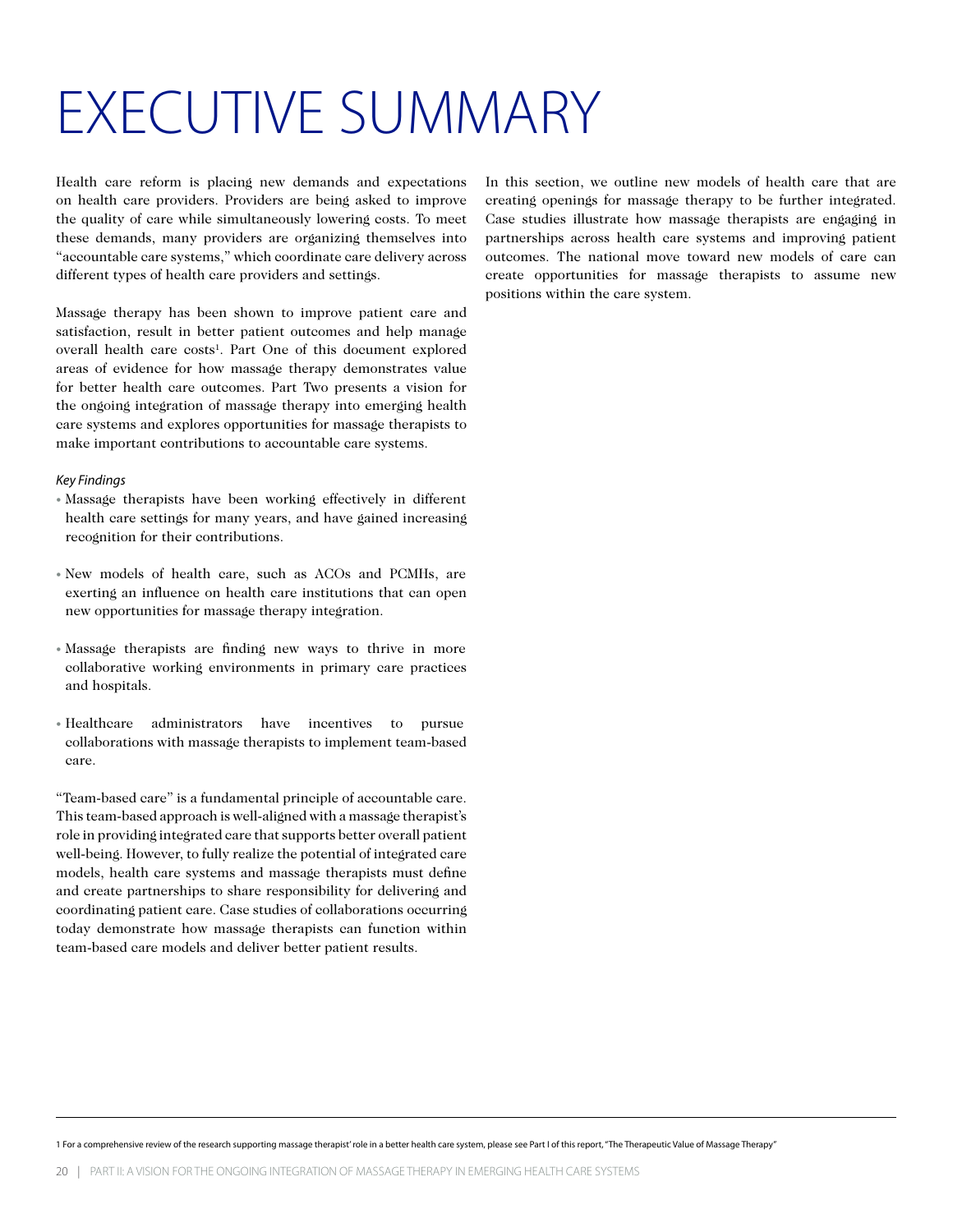#### **HEALTH CARE REFORM AND MASSAGE THERAPY**

As a result of changing models in health care, the ways health care institutions operate are evolving as well. This shift in operation has redefined what is considered "valuable" in health care delivery. Practices and hospitals are seeking ways of improving care and reducing costs, while making concerted efforts to ensure that their delivery of care is centered on patient needs. Providers are being incentivized to consider episodes of care from a wider perspective, and to take into account patient satisfaction in their care models.

Because of these changes, massage therapists are finding a more collaborative climate in both primary care and hospitals. As outlined in Part I of this report, massage therapists provide services that add to value by helping to provide better health care, better patient outcomes and improved cost-effectiveness of care the "Triple Aim" of health care reform. Massage therapists have been working with other health care providers for many years in hospital and primary care settings, as well as on a referral basis. But, new models of care are broadening the opportunities for massage therapists to be more fully integrated into the process of care and to provide massage therapy where and when it is most effective.

Two specific new health care models, ACOs and PCMHs, are examples of opportunities where massage therapy can flourish in clinical settings to a greater degree than it has previously. In addition, "traditional" medical providers such as hospitals and physician clinics may find new ways to work with massage therapists, as health care reform asks all types of health care providers to improve care delivery.

**PCMHs.** Patient-centered medical homes (PCMHs) are an advanced primary care model that proactively manages patients' health care needs<sup>2</sup>. Typically a PCMH is run by an M.D. or D.O., although it may be owned by a hospital system or large physician group. (A recent trend has been for hospitals to purchase primary care practices because effective primary care is a core principle

of health care reform.) The level of implementation of PCMH initiatives varies by communities, and is especially prevalent in markets where large plans have offered financial incentives to primary care practices.

In many programs, PCMHs must achieve recognition from the National Committee for Quality Assurance to demonstrate adherence to patient-centered care principles. NCQA's web site is an excellent resource to identify PCMHs within a community. (See: http://recognition.ncqa.org/) The NCQA standards require PCMH practices to:

- Enhance Access/Continuity
- Identify/Manage Patient Populations
- Plan/Manage Care
- Provide Self-Care/Support/Community Resources
- Track/Coordinate Care
- Measure/Improve Performance

To achieve these objectives, the PCMH requires close collaboration and teamwork between primary care physicians and other care providers. In this model, physicians may find more opportunities to work directly with massage therapists, not only in treating the patient, but also in helping to create an overall care plan for a patient. Care managers, whose responsibility is to engage patients in addressing their chronic health needs, can also work with massage therapists to help patients overcome physical and behavioral barriers to better health.

PCMHs also are likely to be engaged in shared savings programs, in which practices can receive a percentage of the money that they save. Shared savings calculations are often based not only on cost reductions, but also on quality measure reporting and patient satisfaction survey results. Insofar as massage therapists are able to improve the quality of care in a practice through effective inclusion in care plans, and are able to lower costs by reducing the need for medications, surgeries and other expensive interventions, massage therapy holds significant value for PCMHs.



### *Figure 1* **PATIENT-CENTERED MEDICAL HOME GROWTH**

2 For more background information on PCMH, refer to Part 1 of this report and also see www.pcpcc.net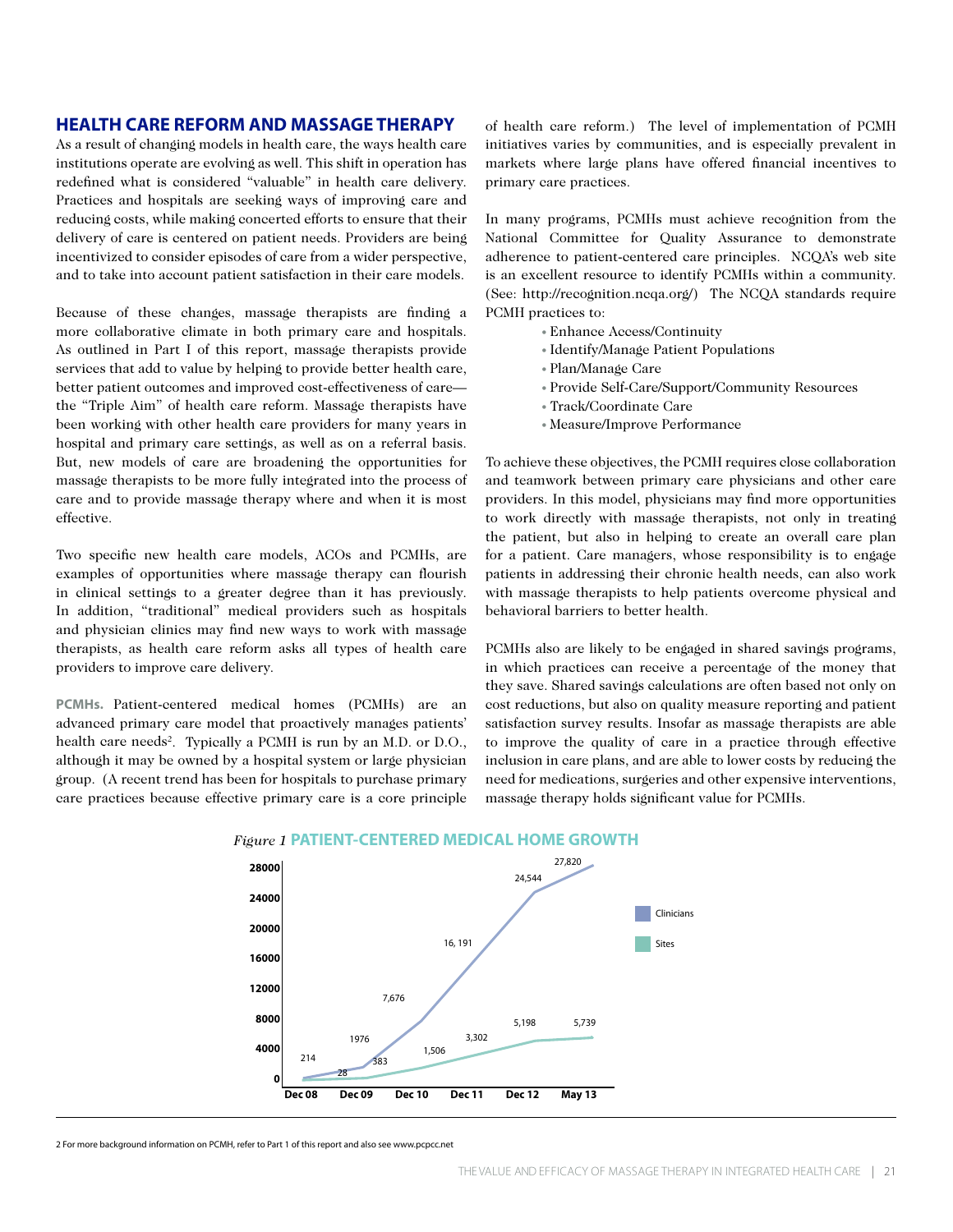**ACOs.** Accountable care organizations (ACOs) are integrated care networks that include primary care, specialty care, inpatient care and other health care services<sup>3</sup>. ACO programs vary across the country, but most assign a population of patients to the ACO, which is then expected to coordinate care for individuals in that population. Some ACOs are hospital-led; others are led by physician groups. ACOs manage care by establishing referral systems, standardizing electronic health record systems, and coordinating care, especially for patients with complex care needs.

Payments models for ACOs can encourage treatment of the patient through extended "episodes of care," which can include care management for a significant amount of time following an acute delivery of care. For example, an episode of care for a patient receiving a hip replacement can extend for months following the actual surgery, so the health and rehabilitation of the patient are viewed as part of a complete continuum of care.

Massage therapists can be integrated into the ACO model through several different means. They can work as salaried employees of hospitals or primary care practices that are members of ACOs. They can operate private practices that are part of the ACO's extended network. ACOs create a framework for massage therapists to operate more closely with an entire network of care providers. Massage therapists working with an ACO can access patient records through an electronic health system used by all the member providers and record the care that they render. Through their ability to improve patient outcomes and lower the need for costly interventions, massage therapists, regardless of where they work, can add value to an ACO network in many of the same ways they add value to PCMHs.

#### *Figure 2*  **TOTAL ACCOUNTABLE CARE ORGANIZATIONS BY SPONSORING ENTITY**



**Hospitals.** While hospitals are among the most traditional of care settings, health care reform is creating new pressures on hospitals and driving innovation. For example, the Medicare program now adjusts hospital payment based on a long list of performance criteria. These include measures such as patient satisfaction and readmissions rates. This means that hospitals not only have incentives to provide the best care during the inpatient stay, but also to follow up after the patient is discharged. For a range of patients and health conditions, hospitals should identify opportunities to integrate massage therapy as a health improvement strategy where it enhances performance and patient satisfaction. This may also help the hospital succeed under new measurement and payment programs, while also creating additional patient referrals for massage therapy. The cost effectiveness possibility will be looked at further in Part Three.

**Collaborations**. The health reform environment also can provide new opportunities for collaborations between massage therapists and fellow health care providers through a variety of other venues and referrals. For example, the increasing focus on patient engagement and choice has prompted health care providers to consider the range of care options they make available to patients. In some cases, this focus has prompted the development of integrative care<sup>4</sup> departments in hospitals or primary care practices that include features of integrative care.<sup>5,6</sup> Such organizations allow for modalities and therapy options that were not previously considered part of traditional care to be included in the care process. Demand for integrative care is primarily driven by patient demands for more options, particularly when they are confronted by the possibility of invasive procedures. An increasing movement toward integrative care is creating new opportunities for massage therapists. In turn, physicians are becoming increasingly more aware of the benefits of adding massage therapy to their practices and care processes.

Of note, these opportunities for closer collaboration are not specific to any one workplace environment. While ACOs, PCMHs, hospitals and integrated care networks do provide formal opportunities for referrals and employment, patients can benefit from relationships between primary care providers and massage therapists that result in new client recommendations and, ultimately, improved care. Referral arrangements, even when not included in a patient's health care plan, continue to be an option.

5 Sierpina VS, Dalen JE (2013) The future of integrative medicine. AM J Med 126:661-662.

6 Maizes V, Rakel D, Nieniec JD (2009) Integrative medicine and patient-centered care. EXPLORE 5: 277-289.

<sup>3</sup> For a useful Q & A on accountable care organizations, see http://www.kaiserhealthnews.org/stories/2011/january/13/aco-accountable-care-organization-faq.aspx.

<sup>4</sup> The term "Integrative Care " is sometimes confused with the term "Integrated Care". Integrative care specifically refers to the inclusion of care modalities that were not previously part of traditional care procedures, and seek to address patients' overall wellness instead of focusing on specific conditions. Integrated care is a term in health reform discussions that broadly refers to a healthcare system that is more collaborative and more networked. ACO and PCMH models are illustrative of the move towards more integrated care, but they can include Integrative Care into their system.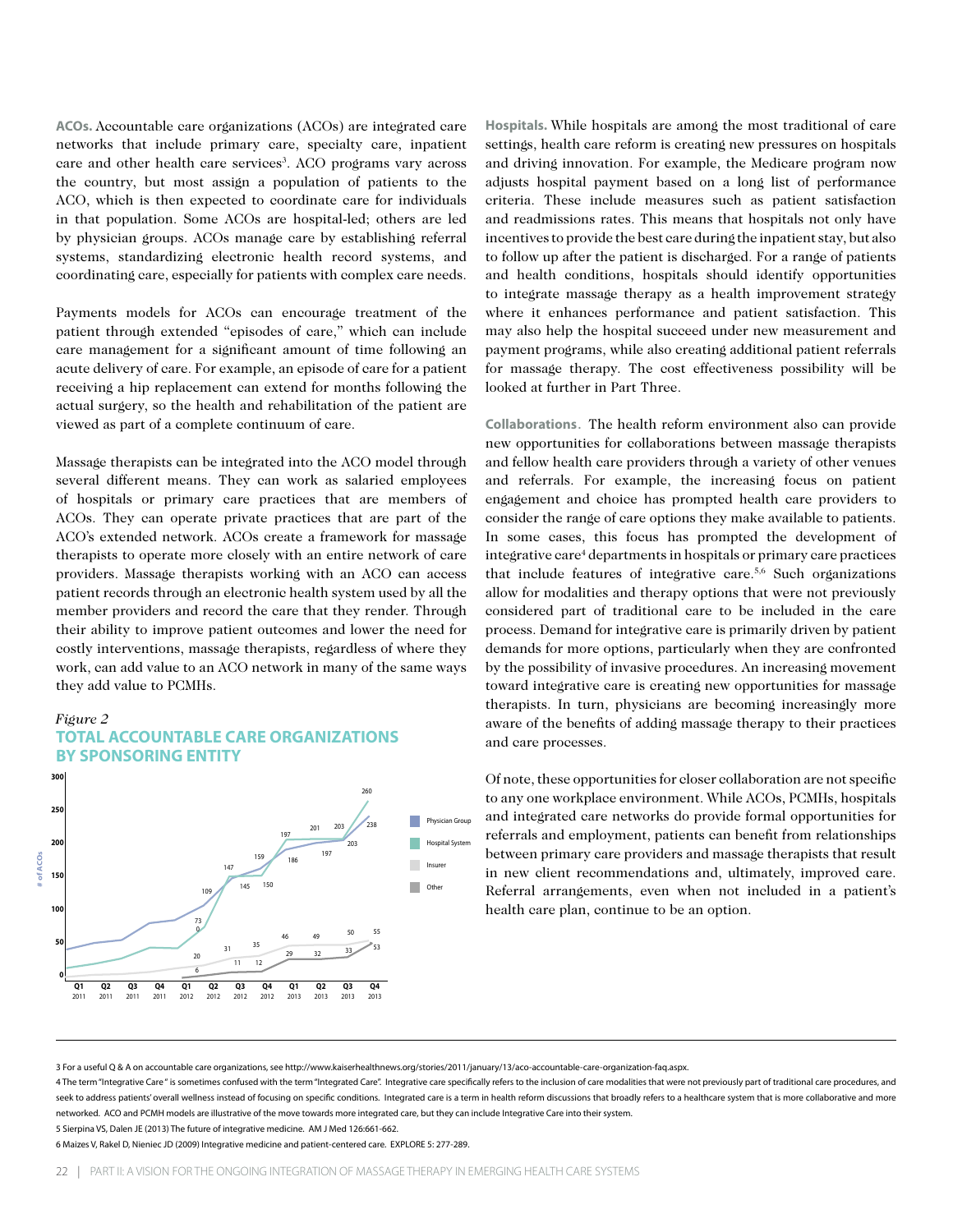## **NATIONAL TRENDS IN HEALTH CARE AND MASSAGE THERAPY**

Research confirms the connections being made between patients, health care providers and massage therapists. According to AMTA's  $2013$  consumer survey<sup>7</sup>, more than fifty million American adults (16 percent) had discussed massage therapy with their doctors or health care providers in the previous year. Of those, 62 percent of their doctors or health care providers strongly recommended massage therapy or encouraged them to get a massage. This percentage has steadily increased over the past ten years. As shown in Figure 3, while physicians led the way in recommending massage, many chiropractors and physical therapists also recommended massage therapy.

Furthermore, the 2013 survey data shows that, between 2011 and 2013, the percentage of massage therapists who received referrals from hospitals was up by seven percentage points. Referrals from other providers went up during that time as well (see Figure 4 below):

Massage therapy is increasingly integrated into customary care in many hospitals. According to studies conducted for the American Hospital Association<sup>8</sup> massage therapy is the top complementary therapy offered in outpatient settings and the second highest complementary therapy offered in inpatient settings. In 2007, 54 percent of hospitals offered massage as an outpatient service. In 2010, that number rose to 64 percent. Inpatient use of massage went from 40 percent in 2007 to 44 percent in 2010. Hospitals place great priority on their patients' feedback: 78 percent said they chose therapies based on patient demand, 74 percent based on evidence, and 58 percent based on the availability of practitioners. Massage therapy ranks high on all three measures.

Supporting this trend toward less invasive procedures and complementary approaches to common health conditions, the American College of Physicians and the American Pain Society issued joint clinical practice guidelines<sup>9</sup> that include massage therapy as one of the nonpharmacologic treatment options that should be considered for patients with low-back pain who do not improve on their own.

## *Figure 3* **Health Care Professionals Who Recommended Massage**

| Physician 53%                            |                                                                  |      |      |
|------------------------------------------|------------------------------------------------------------------|------|------|
| <b>Chiropractor 42%</b>                  |                                                                  |      |      |
| <b>Physical Therapist 41%</b>            |                                                                  |      |      |
| <b>Other Healthcare Professional 21%</b> |                                                                  |      |      |
| Nurse 14%                                |                                                                  |      |      |
| <b>Physician Assistant 14%</b>           |                                                                  |      |      |
| <b>Mental Health</b><br>Professional 11% | <i>Figure 4</i><br><b>Source of Referral for Massage Therapy</b> | 2011 | 2013 |
|                                          | <b>Hospitals and Medical Facilities</b>                          | 46%  | 53%  |
|                                          | Chriropractors and Integrated Health Clinics                     | 63%  | 70%  |
|                                          | Other Health Care Professionals                                  | 65%  | 73%  |
|                                          | <b>Other Massage Therapists</b>                                  | 76%  | 79%  |

7 http://www.amtamassage.org/research/Consumer-Survey-Fact-Sheets.html

8 Ananth S (2010) Complementary and alternative medicine survey of hospitals. http://www.samueliinstitute.org/File%20Library/Our%20Research/OHE/CAM\_Survey\_2010\_oct6.pdf

9 Chou R, Qaseem A, Snow V, Casey D, Cross JT Jr, Shekelle P, Owens DK; Diagnosis and treatment of low back pain: a joint clinical practice guideline from the American College of Physicians and the American Pain Society. Ann Intern Med. 2007 Oct 2;147(7):478-91. Clinical Efficacy Assessment Subcommittee of the American College of Physicians; American College of Physicians; American Pain Society Low Back Pain Guidelines Panel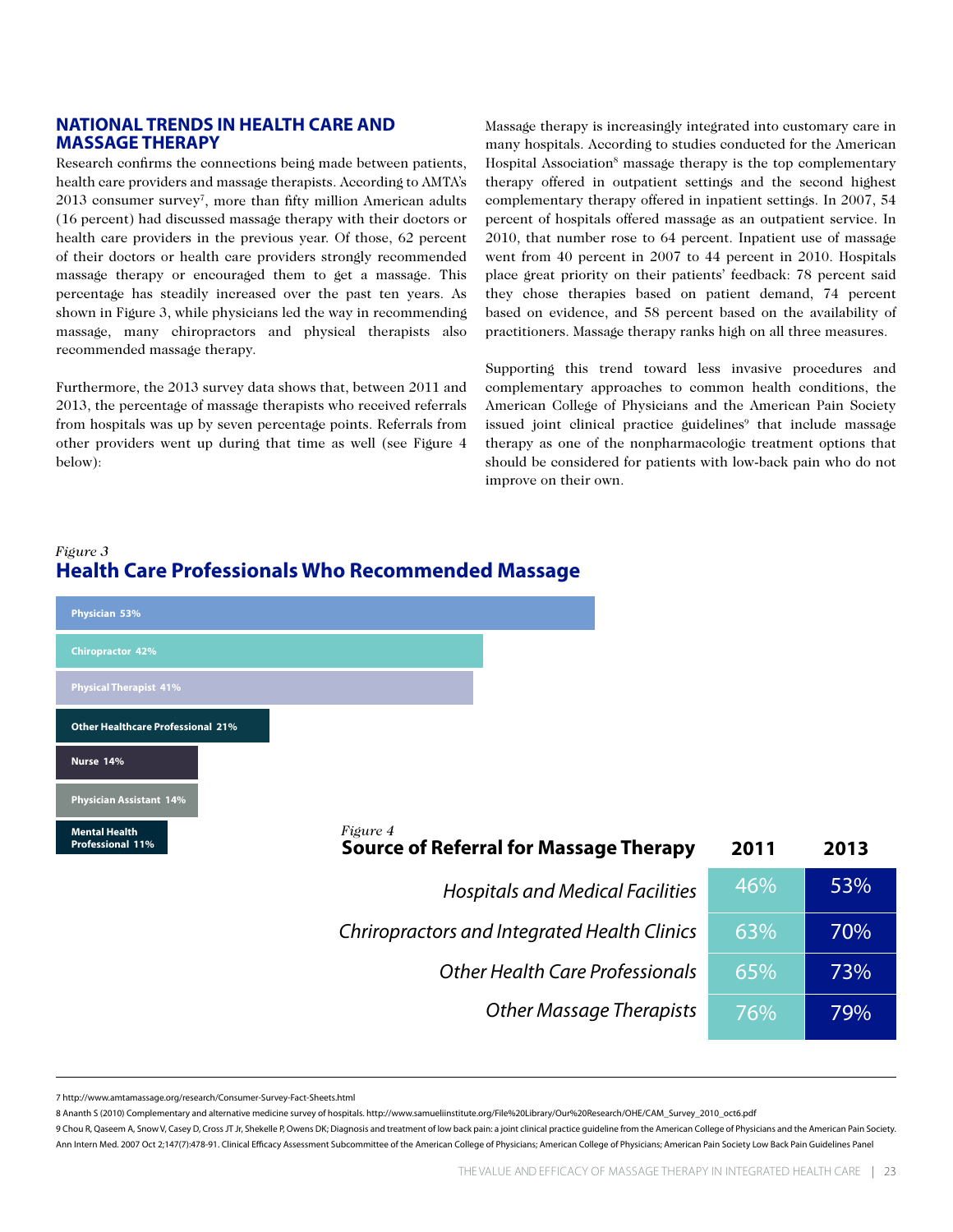## CASE STUDIES

## **CASE STUDIES OF MASSAGE THERAPY IN HEALTH CARE**

As previously mentioned, massage therapists have already been working in the health care system for many years.<sup>10</sup> Some are employed by hospitals or primary care practices, and some collaborate with both of them through private massage therapy practice. As new models of health care have recently emerged, massage therapists are already adjusting and finding new ways to work more effectively and more collaboratively in clinical settings.

The following case studies discuss ways in which specific massage therapists have been able to work within the context of PCMHs and other care models. These snapshots provide a glimpse into the potential of massage therapy integration. The case studies include examples of massage therapists in primary care, hospitals and integrated health networks.

## Case Study #1 Casey Health Institute (CHI)

CHI is a Maryland PCMH practice established in 2011. The practice emphasizes integrative care in its delivery model.

#### **How massage therapy is included:**

CHI employs a licensed massage therapist on a salary basis. Prior to joining CHI, she spent more than a decade working in physical therapy clinics associated with hospitals, as well as in a private massage therapy practice. In addition to her salary at Casey, she receives employee health benefits and is eligible for paid opportunities to pursue continuing education courses in her field. Her business hours are regular and predictable.

The massage therapist collaborates closely with medical staff and attends weekly staff and clinical meetings, where she offers recommendations on the needs of individual, and often complex, patients. She indicates to the physicians when massage would or would not be appropriate. She also participates in smaller work group meetings and has regular personal consultations with the other providers in the practice. She has full access to the electronic health records of each patient and includes her notes on the care that she delivers.

## Case Study #2 **CLINIX**

CLINIX is a practice in Colorado founded in 1984. It was the first physician practice in Colorado to receive PCMH recognition from the National Center for Quality Assurance (NCQA). It is a member of a shared savings program.

#### **How massage therapy is included:**

CLINIX had a massage therapist and a chiropractor on staff before the practice made the transition to a PCMH. They also employ an exercise therapist. All are considered team members with the physician.

They have found that referring a patient to the massage therapist has been beneficial in reducing the need for expensive procedures. For example, when a patient presents with back pain, the primary care physician will discuss various options with the patient. Often, the physician will refer the patient to the chiropractor, and the chiropractor will refer the patient to the massage therapist and/ or exercise therapist. Through their collaborative treatment, the patient's problems are often resolved, thus saving the patient expensive and unnecessary procedures and tests that the patient would otherwise have used if the problem lingered. Therefore, the massage therapist is part of a process that benefits the patient and potentially saves the practice, patient and insurer from unnecessary expenses.

## Case Study #3 Zanjabee Integrative Medicine

Zanjabee is an independent primary care practice with an emphasis on integrative health, founded in 2010. The founder of the practice, a primary care physician, is also an instructor of Internal Medicine at Harvard University and holds an MBA from the Massachusetts Institute of Technology.

#### **How massage therapy is included:**

The practice employs at least one massage therapist who is an integral part of the practice and care team. They invest at least a year toward developing and training their massage therapists to optimize their full integration into their clinical care process.

Zanjabee has several standard protocols for incorporating massage into treatment for ergonomic injuries to the shoulder and neck, anxiety and depression, migraine, tension headache, sports injuries, PTSD and limb pain. When the physician recommends massage, she indicates the massage referral on the patient's electronic medical records and also consults with the massage therapist directly to check in.

10 For massage therapists exploring careers in the health care field, this exploration of the topic is useful: http://www.amtamassage.org/uploads/cms/documents/amta\_healthguide\_2013.pdf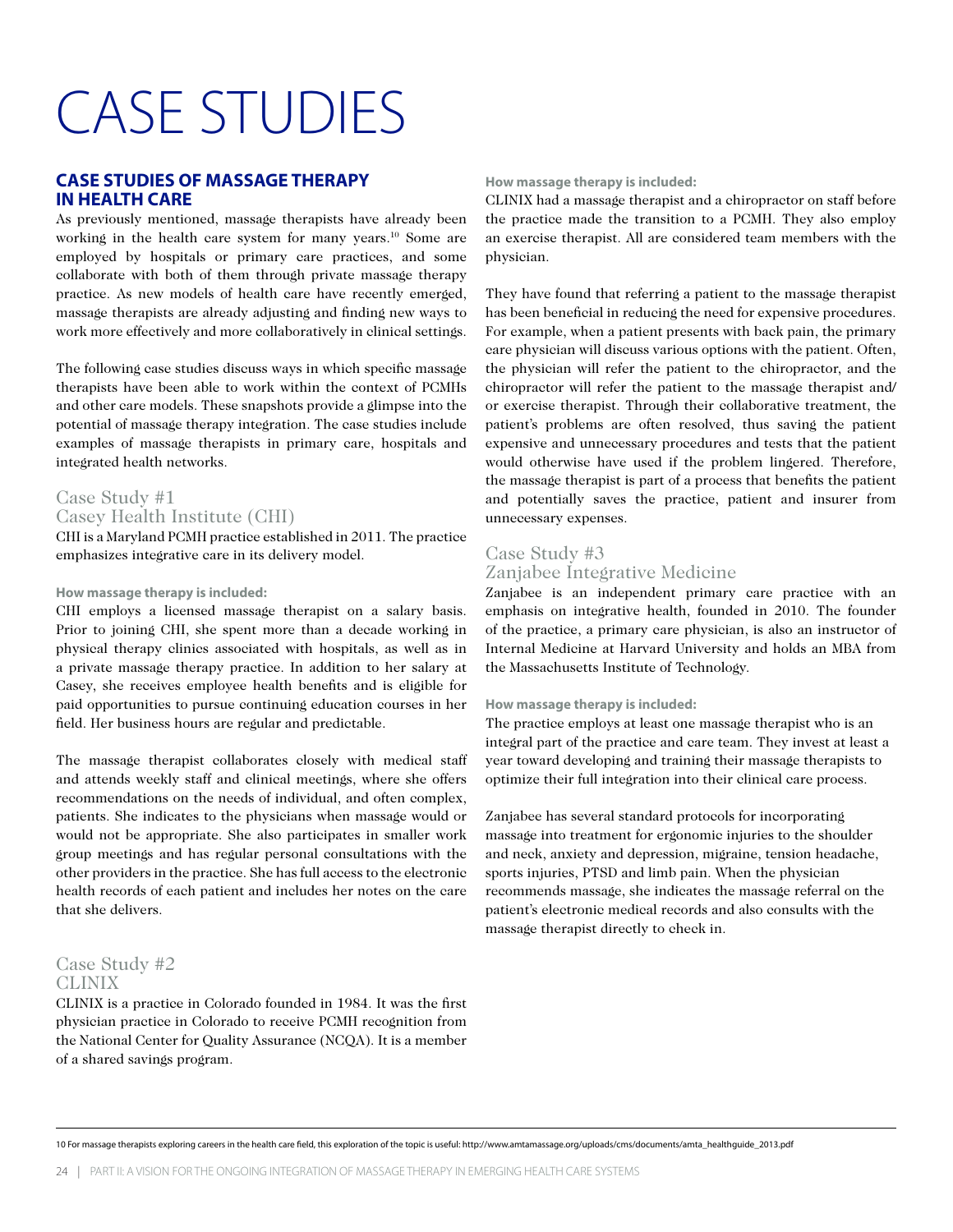## Case Study #4 Memorial Sloan-Kettering Cancer Center (MSKCC)

MSKCC is a renowned cancer center in New York City. It is credited with being the oldest and largest cancer center in the world. It is designated by the National Cancer Institute as a Comprehensive Cancer Center, meaning that it serves patients and conducts population-based research.

#### **How massage therapy is included:**

Researchers at MSKCC were interested in the possible contribution of massage therapy to patients undergoing cancer treatments. For a study they published in 200411, they selected more than 1,000 cancer patients. They employed 12 massage therapists to work in both the inpatient hospital and the outpatient centers. The results of the study suggested that massage therapy was beneficial for patients as it helped patients to cope with pain, stress, nausea and other results of their treatments. They still employ 12 massage therapists to work throughout the center. Patients can select from a range of massage therapy options, including Swedish, shiatsu and aromatherapy massage. Inpatients at the hospital can self-refer for a massage, or can be referred by a physician, while outpatient requests are exclusively self-referred. Currently, whether inpatient or outpatient, those who would like a massage are given the option to purchase a one-time session, or a set of ten sessions for a bulk price. In 2013, MSKCC reported that they provided about 75 hours a week of 20-30 minute massage sessions to cancer patients.

#### Case Study #5

#### Gritman Medical Center

Gritman Medical Center in Moscow, Idaho, is an award-winning, not-for-profit, Critical Access Hospital dedicated to providing excellent health care services to its patients. Gritman Medical Center has been a member of its community for more than 100 years. By providing useful information and educating residents on ways to stay healthy through prevention programs, Gritman is dedicated to creating a healthy community.

#### **How massage therapy is included:**

Gritman Massage Therapy provides skilled, professional massage therapy services, with or without a physician's referral, to inpatients of Gritman Medical Center and on an outpatient basis. For individuals who have been admitted to Gritman Medical Center's Family Birth Center, Medical Surgical Unit, or Critical Care Unit, complimentary massage therapy is available with a physician's referral. Massage therapy services include orthopedic and sports massage; prenatal, labor and postpartum massage; relaxation and stress management; oncology massage; massage for pain relief and hospice massage therapy. Gritman also has a satellite office at the University of Idaho and provides hospice massage through a collaboration with a regional homecare company and the Gritman Foundation. Gritman employs three massage therapists as part of its Therapy Solutions service.

#### Case Study #6

#### Northwestern Memorial Hospital

Northwestern Memorial Hospital in Chicago, Illinois, offers integrative care as part of treatment plans and employs massage therapists. Their physicians are trained in both conventional medical care and integrative medicine to ensure that they can offer the best course of treatment and lifestyle plan for each patient. Practitioners include trained specialists in acupuncture, massage therapy, naturopathic medicine and health psychology.

#### **How massage therapy is included:**

Northwestern offers massage at its main hospital and at several other locations. The physicians group (Northwestern Integrative Medicine) offers a full range of complementary and integrative therapies, including massage therapy. Physicians and practitioners work as colleagues and in partnership to benefit patients' health. The complementary physicians and practitioners intentionally blend the best of conventional medicine, cutting-edge diagnosis and treatment with appropriate therapies. This specific group employs three massage therapists.

Northwestern Integrative Medicine offers several different types of massage, including manual lymphatic drainage, myofascial, neuromuscular, trigger point therapy, prenatal massage and deep tissue. Conditions commonly cared for include stressrelated muscle tension, whiplash, muscle tension headaches, post-operative soft tissue pain, carpal tunnel syndrome, fibromyalgia, multiple sclerosis, hypertension, low back pain, temporomandibular joint pain, repetitive use injuries, traumatic muscle-strain injuries, and rotator cuff injuries. Insurance may be billed if massage is provided as part of a chiropractic service.

## Case Study #7 Mayo Clinic

Mayo Clinic's complementary and integrative medicine physicians and other health professionals offer patients and their referring physicians' recommendations to help integrate appropriate complementary medicine therapies and wellness programs into the patients' overall treatment plan. Recommendations are meant to complement rather than replace conventional medical care.

11 Cassileth BR, Vickers AJ (2004) Massage therapy for symptom control: outcome study at a major cancer center. J Pain Symptom Manage 28: 244-249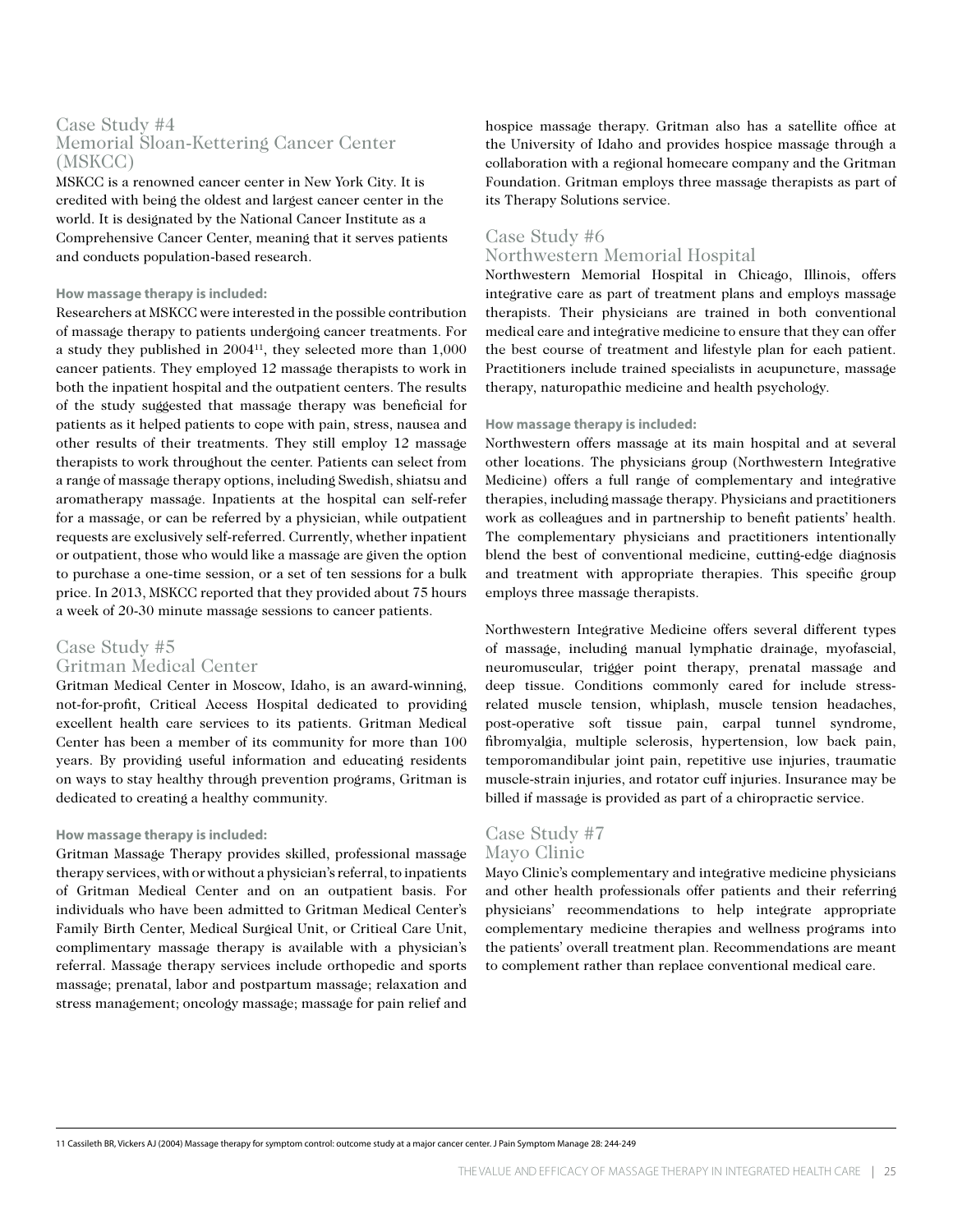#### **How massage therapy is included:**

The CIM program supports a clinical service center for the campus in Rochester, Minnesota. Patients can request consultations with CIM personnel, who make recommendations on potential services the program can offer, or their physicians can refer patients directly to practitioners. The CIM program employs a minimum of two massage therapists.

CIM personnel also seek ways to employ massage therapy both for patients and for hospital staff members. Their published research has shown positive effects of massage for pre- and postsurgical pain following a variety of procedures<sup>12,13,14</sup>, and has found application for massage therapy for hospital staff who perform ergonomically-stressful procedures.<sup>15</sup>

#### Case Study #8 Duke Health System

Duke University, in Durham, North Carolina, has an extensive health system that includes the medical school hospital and Duke Integrative Medicine. Duke Integrative Medicine is committed to transforming the way health care is delivered in the 21st century. Expert providers integrate the best of conventional medicine with proven complementary therapies to address the whole person body, mind, spirit and community. The innovative model of care includes primary care, physician consultations, health coaching, and an array of clinical services, classes, workshops and trainings.

#### **How massage therapy is included:**

Massage therapy services are offered throughout the Duke health system. To receive massage therapy, patients do not require a physician referral; they can go to the integrative health program and request it.

An employed massage therapist who practices throughout the Duke health system enjoys extensive interaction with physicians, nutritionists, acupuncturists and other caregivers. They share space and discuss patient needs in informal settings, and also have formal treatment team meetings when difficult cases arise. The teams are diverse and allow for discussions about the patient that approach care from many different perspectives. The massage therapist is seen as an equal in the care team; physicians, nurses and patients can approach the massage therapist and ask for consultations. The massage therapist works with the system's electronic health records. In addition, the massage therapist is given the opportunity to address different groups of caregivers, including medical students, to educate them on the benefits of massage therapy.

#### **CONCLUSION**

The movement toward new models of health care represents an opportunity to more effectively integrate massage therapy into the health care system. To make the most of this opportunity to improve patient care, hospitals, physicians and other health care providers should seek practical solutions to include massage therapy in their care models, especially because of the broad range of patient types and conditions for which massage therapy is an important service. The specific relationships between health care providers and massage therapists vary and will continue to vary. As case studies show, some massage therapists are employed within hospitals or physician practices, while in other cases, providers create referral relationships that include communitybased massage therapists as part of the care team.

A willingness to innovate will be critical to success in a fast-evolving health care system. Many massage therapists are developing new ways to increase their care for patients and to provide massage therapy when and where it can be most useful. Ultimately, patients will benefit from these closer collaborations and there is every indication that outcomes also will result in lower costs.

<sup>12</sup> Dion L, Rodgers N, Cutshall SM, Cordes ME, Bauer B, Cassivi SD, Cha S (2011) Effect of massage on pain management for thoracic surgery patients. Int J Ther Massage Bodywork 4: 1-5

<sup>13</sup> Drackley NL, Deqnim AC, Jakub JW, Cutshall SM, Thomley BS, Brodt JK, Vanderlei LK, Case JK, Bungum LD, Cha SS, Bauer BA, Boughey JC (2012) Effect of massage therapy for post-surgical mastectomy patients. Clin J Oncol Nurs 16: 121-124.

<sup>14</sup> Wentworth LJ, Brisee LJ, Timimi FK, Sanvick CL, Bartel DC, Cutshall SM, Tilbury RT, Lennon R, Bauer BA (2009) Massage therapy reduces tension, anxiety, and pain awaiting invasive cardiovascular procedures. Prog Cardiovascular Nurs 24: 155-161

<sup>15</sup> Keller SR, Engen DJ, Bauer BA, Holmes DR Jr, Rihal CS, Lennon RJ, Loehrer LL, Wahner-Roedler DL (2012) Feasibility and effectiveness of massage therapy for symptom relief in cardiac catheter laboratory staff: a pilot study. Comp Ther Clin Pract 18: 4-9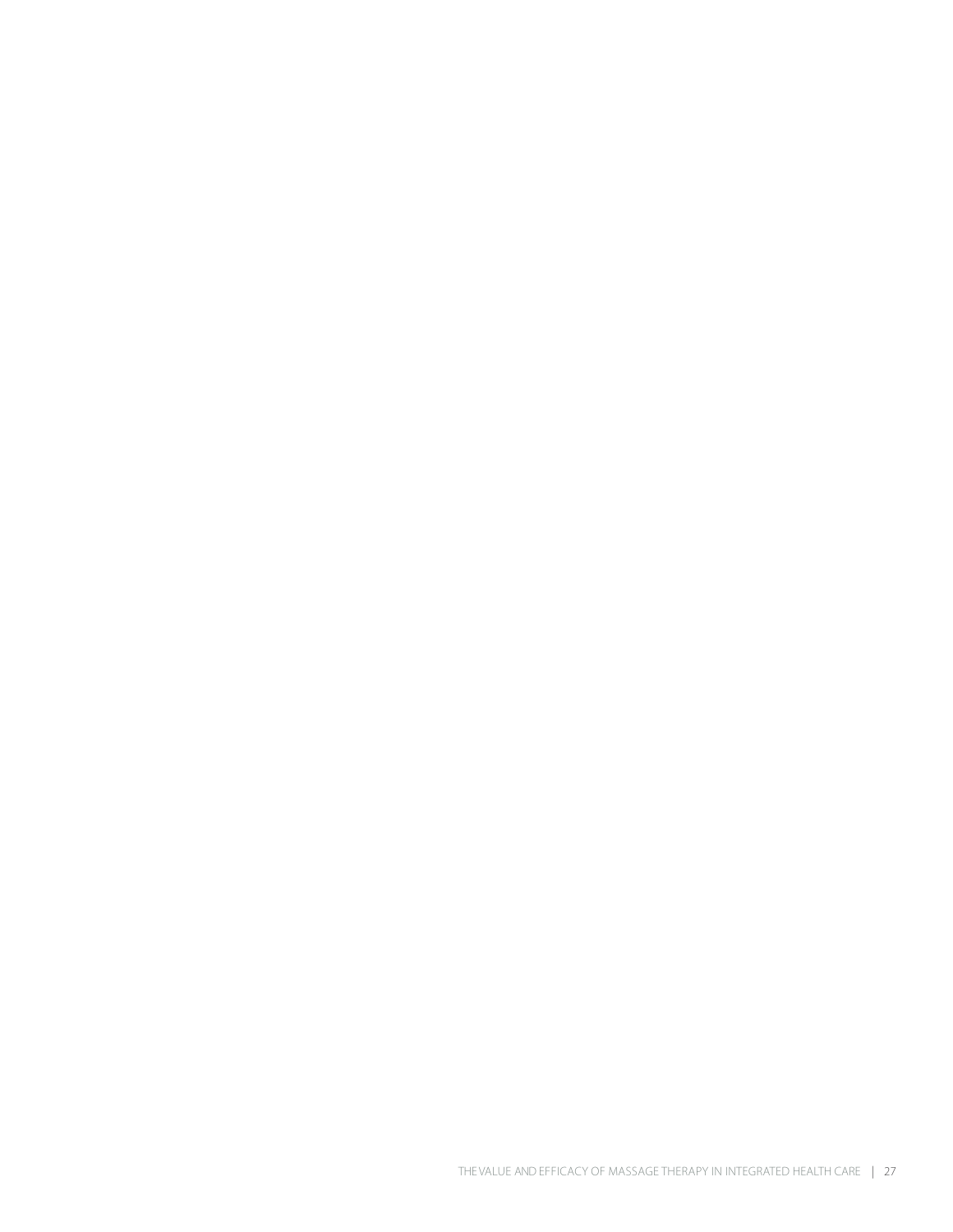## *Part III: The Economic Value of Massage Therapy*

| <b>Executive Summary</b>                                                 | 30 |
|--------------------------------------------------------------------------|----|
| Introduction                                                             | 31 |
| The Use of Massage Therapy in Patient Care                               | 31 |
| Conditions/Classifications for which Massage Therapy Might be Prescribed | 32 |
| The Economics Behind the Cost Savings                                    | 33 |
| The Economic Value of Massage Therapy                                    | 34 |
| Conclusion                                                               | 36 |
| Methodology                                                              | 39 |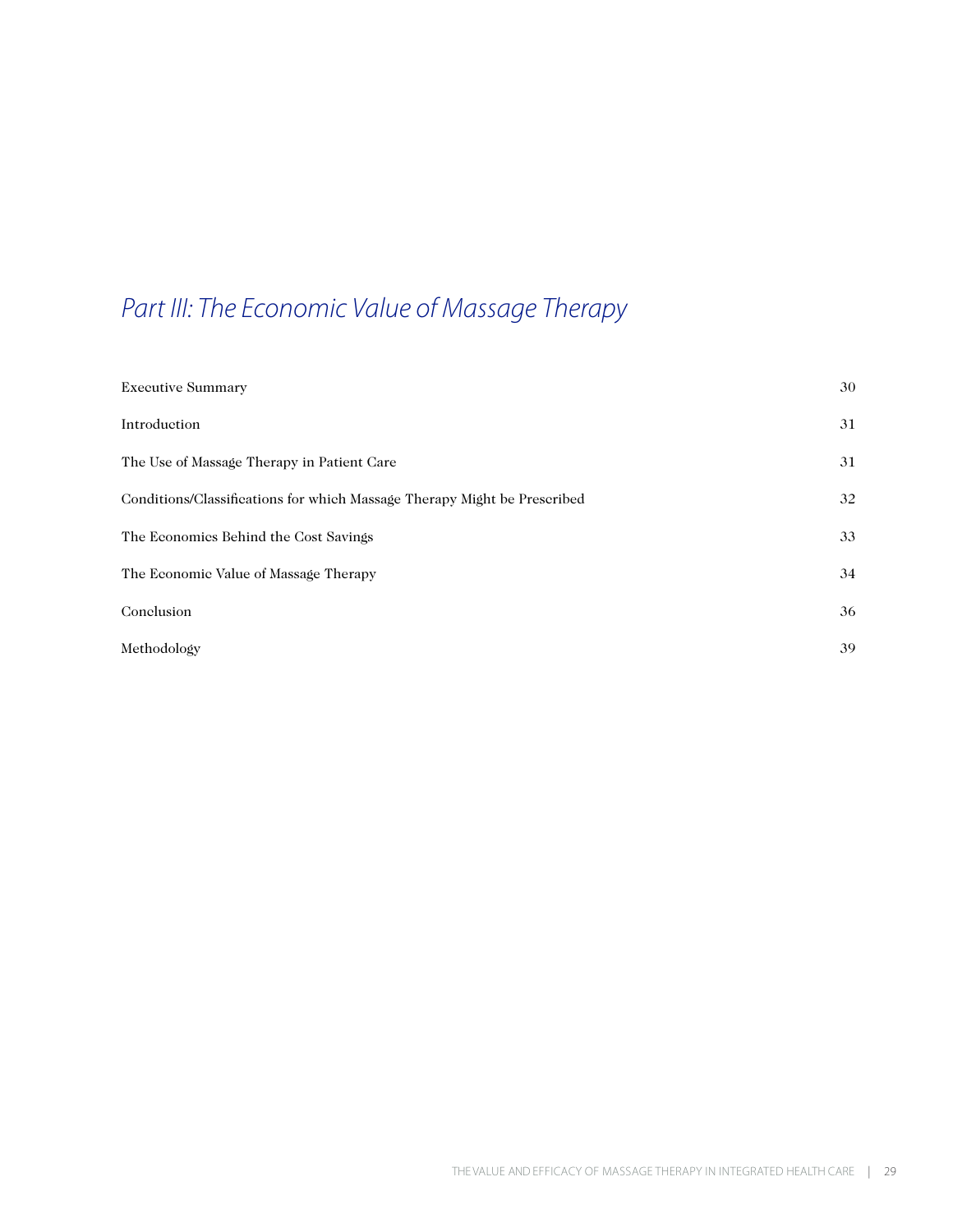## EXECUTIVE SUMMARY

As parts one and two of this document explored, massage therapy can be an effective part of an integrative care approach to medicine and can be effective for many conditions. While often performed independently, massage therapy is also used in conjunction with a number of conventional medical services used to address a variety of health conditions. And, massage therapy is increasingly recognized by consumers as a meaningful option for reducing pain and addressing their health and wellbeing. However, few government third-party payment programs and even fewer private insurance companies recognize massage therapy as a viable medical option and therefore do not cover patients – even when the therapy is prescribed by a physician.<sup>1</sup>

To begin a conversation on the detailed cost effectiveness of massage therapy, AMTA commissioned John Dunham and Associates to look at the relationship between massage therapy coverage and costs of care. This analysis is intended to provide a starting point for conversations with health care providers. It examines data from the federal Medicaid and Medicare systems to see if patient care costs can be reduced by providing better access and insurance coverage for medically prescribed massage therapy. Based on an econometric analysis that takes into account a number of demographic and economic variables, the weighted average cost for 19 specific types of treatments was about \$64 lower per treatment in states where massage is covered as part of Medicaid.

While the savings per individual treatment may not appear significant, when the total number is analyzed cumulatively across approximately 66 million outpatient services, the research indicates that private insurers could save as much as \$4.55 billion in costs if they were to cover massage therapy nationally. These potential savings are substantial and reach as high as \$439 million in Texas, and \$426 million in California. Government third-party payers could also see substantial savings – as much as \$1.39 billion if all 46 states that do not cover massage under their Medicaid programs were to do so.

While a model of this type cannot predict causality, economic theory suggests that the savings are the result of the benefits of increasing the supply of practitioners to meet the demands of the medical marketplace. Medical costs have been rising faster than inflation in part because the number of practitioners is limited. By covering massage therapy as part of a system of integrative care, the potential pool of practitioners would grow, since as many as 300,000 massage therapists and approximately 16,760 massage service firms are added. The benefits of massage therapy accrue when it is taken as part of a comprehensive treatment system. It is by making a trip to the massage therapist in place of additional hours at the hospital or doctor's office, or by substituting massage in place of some other treatments, where the savings truly emerge.

1 Massage therapy is often available in cases of auto insurance and worker's compensation claims; however it is typically not presented as a medical option in the general case.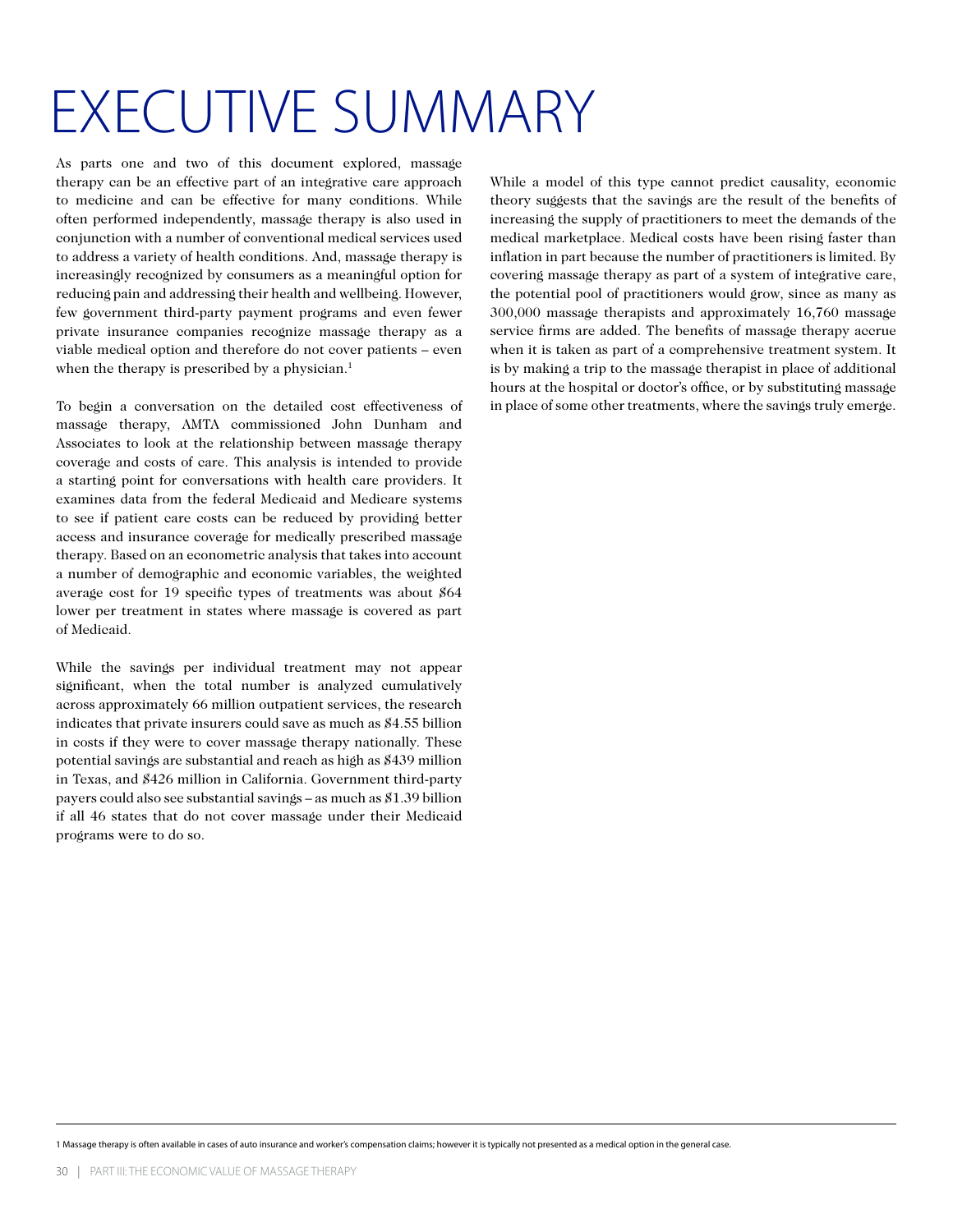#### **Introduction**

This analysis examines how the inclusion of massage therapy services as part of an integrative care approach can help lower costs for certain conditions and types of treatments. The analysis uses a comprehensive database of service costs to estimate how massage therapy can help increase the number and types of service providers. By increasing the size of the market for providing medical care, massage therapy reduces costs to the government and to private insurers.

Massage has long been acknowledged as an important therapy for the treatment of pain and chronic illness. Unfortunately, while significant clinical research confirms its efficacy, these benefits are at times dismissed by both public and private insurers as nonessential or optional. Little to no research has been done in the past to quantify the potential benefits of encouraging the use of massage treatments in terms of insurance dollars saved. Any savings would benefit both consumers and the insurance companies that decide to extend coverage – something that is of particular importance during a period when the entire health care sector is undergoing a major transition with a focus on reducing costs.

This analysis examines the statistical link between the recognition of medically approved massage therapy under insurance coverage and the cost of medical care for several outpatient treatment procedures. It uses data from an extensive database of treatments covered by Medicare and Medicaid programs across the country.2 These data are used as a proxy<sup>3</sup> for all medical coverage, and were selected because they were related to the medical conditions where massage therapy might show efficacy as a form of treatment.<sup>4</sup> In all, 19 of 30 outpatient treatment types available from the dataset were used in the analysis.<sup>5</sup>

The economic rationale for the probability of cost savings is the result of medical treatment (supply) meeting patient needs (demand). While the number of medical conditions can be considered to be fixed whether or not insurance companies cover certain types or instances of massage therapy, the number of service providers would significantly increase. As such, particularly for specific treatment types, the pool of providers (the supply part of the equation) would grow, while the demand part (care provided to injured and sick people) would be fixed. The economic theory behind this is discussed in more detail later.

Based on the models developed for this analysis, if all 46 states that do not currently cover medically prescribed massage therapy6 were to do so, the overall savings to state and federal Medicaid systems could be nearly \$1.39 billion for just the 19 treatment types covered.

Were all private insurers to decide to cover massage therapy in these same 46 states, savings for these outpatient treatment types could be as high as \$4.55 billion.7

## **The Use of Massage Therapy in Patient Care**

The National Center for Complementary and Alternative Medicine maintains a large repository for data on the efficacy of massage therapy for medical outcomes.8 As discussed in depth in Part One, scientific research points to the benefits of massage for chronic pain, mental health, headaches, and numerous other symptoms and side effects. A recent study, for example, concluded that the benefits of massage therapy for chronic back pain were significant and may last as long as 6 months.<sup>9</sup> The benefits of massage therapy are even noted, as part of an integrative care package, in the treatment plans of HIV/AIDS, fibromyalgia, cancer, and other debilitating illnesses. Massage therapy is not necessarily a substitute for medical procedures, but it is assumed that it may work effectively alongside conventional medicine either to directly address the ailments or to address some of the pain and anxiety issues that result from certain medical procedures. Recognizing this, the American College of Physicians and the American Pain Society have issued joint clinical practice guidelines that include massage therapy as one of the non-pharmacologic approaches that should be considered for patients with low-back pain.

2 Medicare Provider Charge Data-Outpatient, Medicare Provider Charge Data, Centers for Medicare & Medicaid Services, February 2014. Available online at www.cms.gov. Data for Maryland was not available in the CMS Outpatient database.

3 It is not possible to obtain comprehensive patient and payment data on private insurers. While some private insurers or workman's compensation plans may cover massage therapy for certain conditions, this represents individual company decisions and would not be appropriate to use for modeling purposes.

4 According to the US Department of Health and Human Services, massage may be a potential therapy in varying capacities for cases of pain, cancer, mental health, fibromyalgia, headaches, HIV/AIDS, infant care, and more. In some cases benefits are documented, while in others research is ongoing. See Massage Therapy for Health Purposes: What You Need To Know, National Center for Complementary & Alternative Medicine, The U.S. Department of Health and Human Services, February 1, 2014.

5 Additional research was conducted into the potential benefits of inpatient care; however, the complexity of inpatient services at hospitals prevented JDA from reaching any specific conclusions about the cost effectiveness of utilizing massage therapy in a hospital environment. Even so, the modest savings that were calculated for outpatient care combined with the large potential patient pool could potentially lead to significant savings for inpatient care for patients or third-party payers. The potential direct and indirect savings on inpatient therapy could be significant and warrants further research.

6 Florida, Maine, Michigan, Ohio and the District of Columbia specifically cover certain massage treatments when prescribed by a physician as part of a covered service. It is possible to get a special dispensation for medically prescribed massage therapy in Indiana and Massachusetts if there are no other options available; however, this is very rare. For the purpose of this analysis, Indiana and Massachusetts are not considered to be states that cover massage therapy.

7 Note that Medicaid coverage is being used as a proxy for private insurance plans. If a state covers medically prescribed massage therapy then it is assumed that insurance plans in that state provide similar coverage. Since individual insurance plans may vary (even under the Affordable Care Act quidelines) this assumption may need to be relaxed. The assumption may overstate potential gains in those states where private insurers already recognize and cover massage therapy.

8 Massage Therapy for Health Purposes: What You Need To Know, National Center for Complementary & Alternative Medicine, The U.S. Department of Health and Human Services, February 1, 2014.

9 Cherkin, Daniel, Karen Sherman, and Richard Deyo, A Comparison of the Effects of 2 Types of Massage and Usual Care on Chronic Low Back Pain: A Randomized, Controlled Trial, Annals of Internal Medicine, July 2011.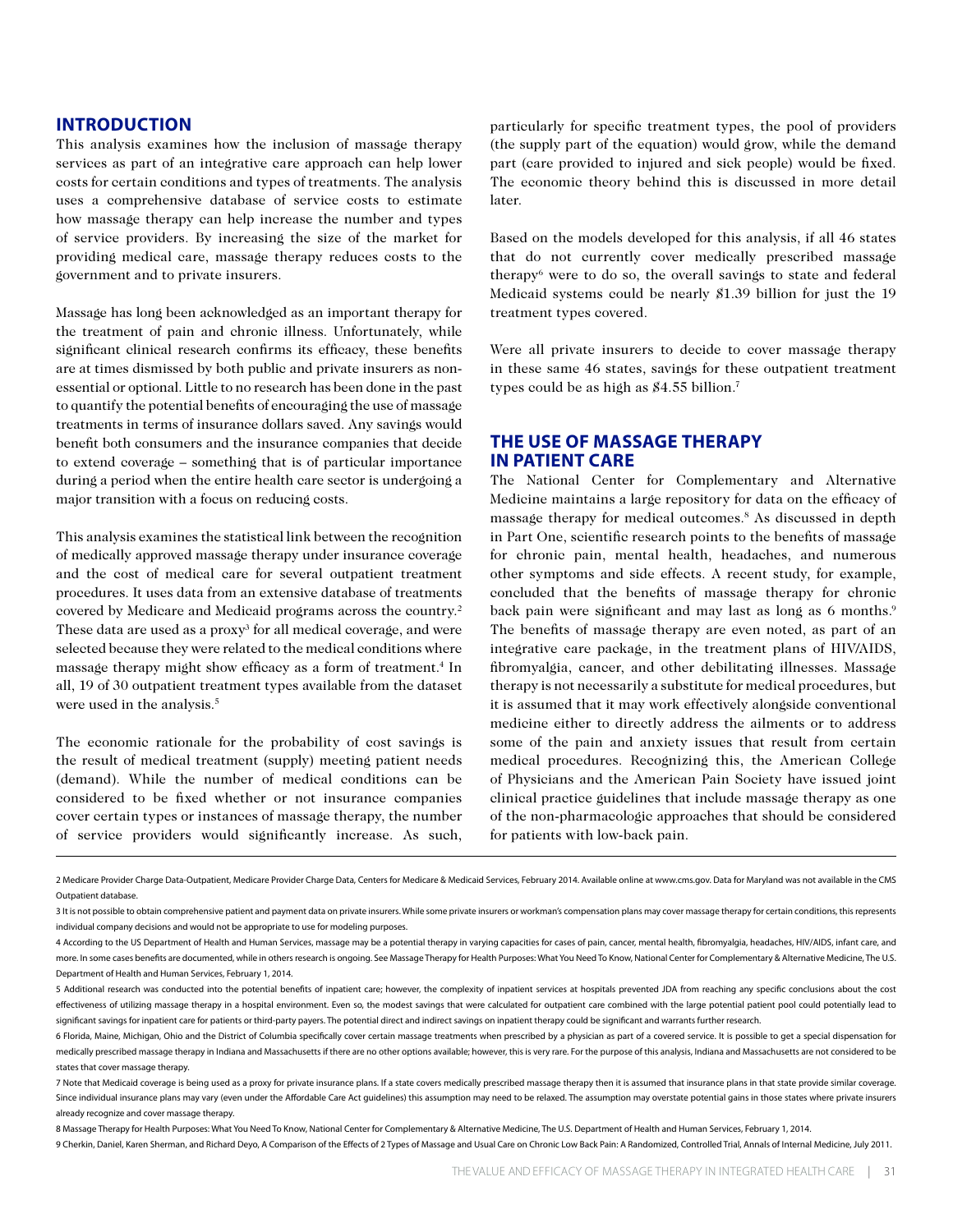More than 20 percent of cancer patients use massage therapy to manage the stress and anxiety associated with conventional medicine, and the possibility of additional benefits is being researched.10 Massage is a therapeutic approach, and like any other therapeutic option it works well in certain circumstances and is less effective in others. Table 1 outlines specific conditions for which massage therapy might be part of the therapeutic care. These ailments form the basis of the outpatient service approaches examined for this analysis.

## **Conditions/Classifications for Which Massage Therapy Might be Prescribed**

The Center for Medicare and Medicaid Services (CMS), maintains data on the number of specific treatments submitted for payment, as well as the cost billed to Medicaid and payments made to providers for both inpatient and outpatient treatment types.

Inpatient treatments are listed according to diagnosis-relatedgrouping (DRG) and are broken down to the hospital level.<sup>11</sup> Outpatient treatments are listed according to their ambulatory payment classifications (APC) and are likewise compiled at the hospital level.<sup>12</sup>

In all, these datasets provide information on 100 specific inpatient and 30 specific outpatient treatment types. Of the 30 common outpatient codes, 19 were selected for further analysis as they were related to the medical conditions where massage therapy was expected to be an effective part of a treatment plan. Table 2 shows those treatments examined in this analysis.

Data for use in this analysis come from different sources that are not necessarily perfectly aligned. For example, Medicare, the federal government's health insurance program for the elderly, is

| <b>CHRONIC PAIN</b>                                                                                                                                                          | <b>BEHAVIORAL HEALTH</b>                                                                       | <b>REHABILITATION/PHYSICAL</b>                                                                                           | <b>ACUTE MEDICAL</b>                                                                                                      |
|------------------------------------------------------------------------------------------------------------------------------------------------------------------------------|------------------------------------------------------------------------------------------------|--------------------------------------------------------------------------------------------------------------------------|---------------------------------------------------------------------------------------------------------------------------|
| <b>MANAGEMENT</b>                                                                                                                                                            | <b>TREATMENT</b>                                                                               | <b>TRAINING</b>                                                                                                          | <b>TREATMENT</b>                                                                                                          |
| Back pain<br>$\bullet$<br>• Headache<br>Carpal tunnel syndrome<br>$\bullet$ .<br><b>Osteoarthritis</b><br>Neck and shoulder pain<br>$\bullet$ .<br>Fibromyalgia<br>• Hospice | <b>Anxiety and stress</b><br>Depression<br><b>PTSD</b><br>Substance abuse disorder<br>recovery | Athletic training/injury<br>treatment<br>Ergonomic injury<br>Cardiac rehab<br>Joint replacement rehab<br>Scar management | Cancer management<br>Post-surgical pain<br>management<br>Lymphatic drainage<br>Maternity and newborn<br>$\bullet$<br>care |

| Table 2 Ambulatory Payment Classifications Used in Analysis <sup>13</sup> |  |  |  |  |
|---------------------------------------------------------------------------|--|--|--|--|
|---------------------------------------------------------------------------|--|--|--|--|

| Level 1 Hospital Clinic Visits                | Level I Nerve Injections                                |
|-----------------------------------------------|---------------------------------------------------------|
| <b>Level 2 Hospital Clinic Visits</b>         | <b>Level II Nerve Injections</b>                        |
| Level 3 Hospital Clinic Visits                | Level III Nerve Injections                              |
| Level 4 Hospital Clinic Visits                | <b>Level IV Nerve Injections</b>                        |
| Level 5 Hospital Clinic Visits                | Level I Electronic Analysis of Devices                  |
| Level I Diagnostic and Screening Ultrasound   | Level II Electronic Analysis of Devices                 |
| Level III Diagnostic and Screening Ultrasound | <b>Level I Excision/Biopsy</b>                          |
| Level II Echocardiogram Without Contrast      | <b>Level II Excision/Biopsy</b>                         |
| Level III Echocardiogram Without Contrast     | Level II Extended EEG, Sleep and Cardiovascular Studies |
| <b>MRI and MRA Without Contrast</b>           |                                                         |

10 Corbin, Lisa, Safety and Efficacy of Massage Therapy for Patients With Cancer, Cancer Control, July 2005.

11 Medicare Provider Charge Data-Inpatient, Medicare Provider Charge Data, Centers for Medicare & Medicaid Services, February 2014. Available online at www.cms.gov.

13 The various "levels" are related to the complexity of treatment. In general, the higher the numeric the more complex the particular treatment.

<sup>12</sup> Medicare Provider Charge Data-Outpatient, Medicare Provider Charge Data. Centers for Medicare & Medicaid Services, Feb. 2014. Available online at www.cms.gov . Data for Maryland was not available in the CMS Outpatient database.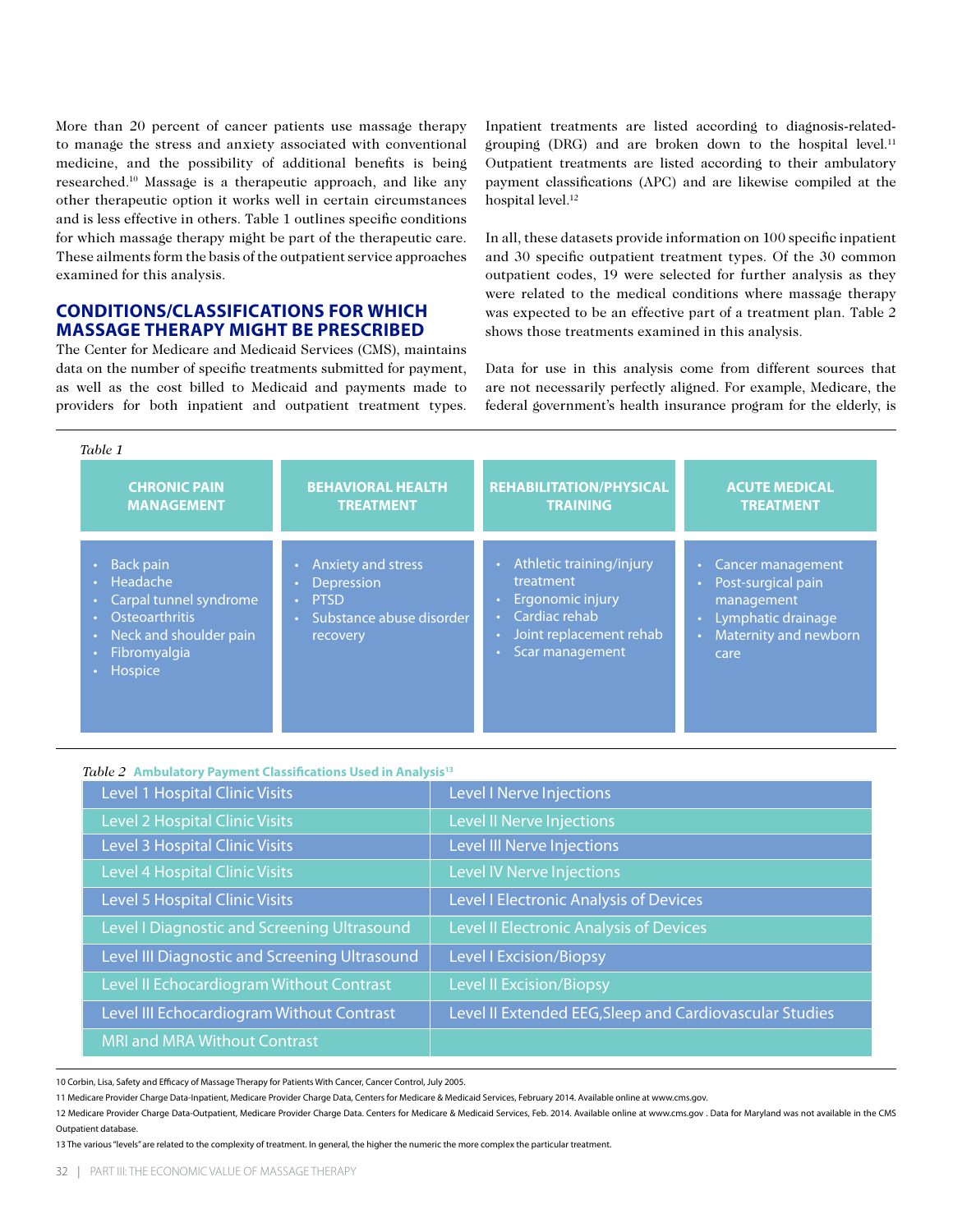basically the same across the country. As such, any massage therapy services covered in one state are likely to be covered in all states. On the other hand, the Medicaid program, which provides coverage to the economically disadvantaged and certain other individuals, is managed at the state level and states provide coverage for different types of services. In conducting this analysis, cost and patient data are based on Medicare coverage, while the availability of coverage options is based on Medicaid programs. In other words, the model examines how Medicare payments differ across states depending on whether or not state Medicaid covers massage therapy. The postulate being that payments in general would be lower in those states where Medicaid has enhanced the number of providers.

As shown in Figure 1, Medicare and Medicaid provide approximately 30 percent of all health care coverage in America, while employer plans and private insurers represent about 54 percent of the market.14 Based off of projections from Medicare discharges, there were approximately 28.27 million Medicaid outpatient services in 2012, just over 24.70 million of which were in states that are not currently covering massage therapy.15 The approximate number of privately insured outpatient services for fiscal year 2011 is 77.21 million, with 66.72 million occurring in states that do not cover massage therapy.

The fact that so much of the market is covered by private insurance suggests that if the price effect correlated with lower Medicare rates is extended to private insurers, sizable cost savings beyond the immediate effects on Medicare could be realized. States in which private insurers already cover massage therapy are likely to have a smaller impact than those in which private insurance policies follow Medicaid policy and do not support massage therapy coverage. Estimates of private insurer savings are based on each state's anticipated Medicare savings projected on the size of the state's private insurance market.

## **The Economics Behind the Cost Savings**

One of the principles of economics is that in a market for a particular good or service, prices are set by the relationship between the demand for that good or service, and the available amount – or the supply. The concept is hundreds of years old, but was popularized beginning in 1776 when Adam Smith published *The Wealth of Nations*.

This concept is particularly important in this analysis and in the market for medical care. Because of the complex nature of medical care, and the specialized training that doctors, nurses, and massage therapists require, the number of practitioners is limited—there is a limited supply. On the other hand, the demand for care is growing as more and more people enter the market.

With a fixed supply of services, and an increase in demand, medical costs have been growing faster than inflation. Figure 2 compares medical cost inflation with the overall consumer price index for the past two decades.



14 Note that this is prior to the implementation of all of the provisions of the Affordable Care Act which will dramatically change the way coverage is provided.

15 Data are given in terms of outpatient services and not patients or consumers. It is possible for the same individual to be counted as receiving a service on multiple occasions throughout the year.

## *Figure 1* **Health Insurance Coverage By Provider**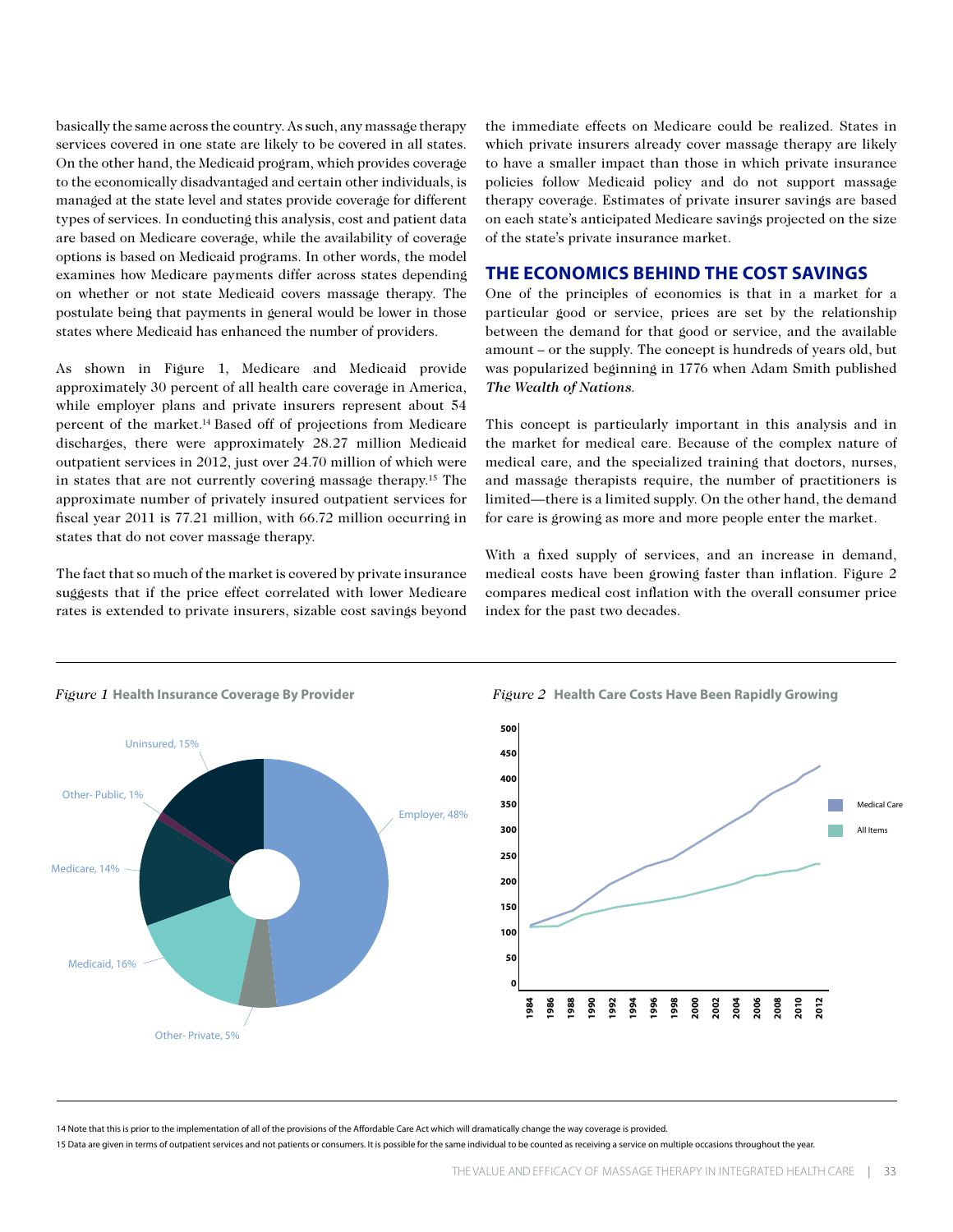If insurance carriers and government third-party payers were to include medically prescribed massage therapy as part of a system of integrative care, the potential pool of practitioners could grow substantially as 61,630 therapists in 16,760 massage service firms, and more than 200,000 part-time and self-proprietor massage therapists, are added.16 As Figure 3 shows, by increasing the number of practitioners, prices should fall.

There is a great deal of discussion in medical economics journals about the issue of supplier induced demand and how this changes the normal market for medical care. In short, the idea of supplier induced demand is that practitioners (particularly doctors) can create their own demand since they have more information than consumers. It's the old idea of a doctor saying take these pills and then come back and see me in two weeks. The fact remains that medical practitioners are heavily involved in determining the types and amounts of medical treatments/therapies that their patients receive.

While there is some evidence to indicate that medical practitioners do play an important role in creating their own demand and

therefore may increase the amount of charges that would otherwise occur in a market, this should not impact this analysis which examines the supply of practitioners, and postulates that more practitioners will reduce costs with demand being fixed. Since the number of prescribing entities, or physicians, does not change, any supplier induced demand that exists in a particular market would be relatively fixed. Also, massage therapists must rely on these same physicians to prescribe services, so these practitioners will not necessarily have the ability to create substantial new demand.17 There may be circumstances where the allowance of massage therapy might open up entirely new markets for health care services and thereby increase demand, but again, that is already taken into account by the cross-sectional analysis used in this study.

## **The Economic Value of Massage Therapy**

Based on the analysis of Medicaid and Medicare data, costs associated with certain outpatient treatments are significantly lower in states where massage therapy is covered as part of a comprehensive plan, when controlling for numerous demographic and socio-economic factors.18 While the per-session savings are





16 Employed massage therapist data comes from the Bureau of Labor Statistics' "Occupational Employment and Wages, May 2012."available online at http://www.bls.gov/oes/current/oes319011. Total estimates for massage therapists, including self-proprietorships and graduating students are based on projections from state licensing boards. Location data is based on those businesses that have reported that they are in the therapeutic massage business. Data are from Dun & Bradstreet's Hoovers data system and are as of January 2013.

17 This removes the direct incentive to overprescribe massage therapy.

18 See methodology section.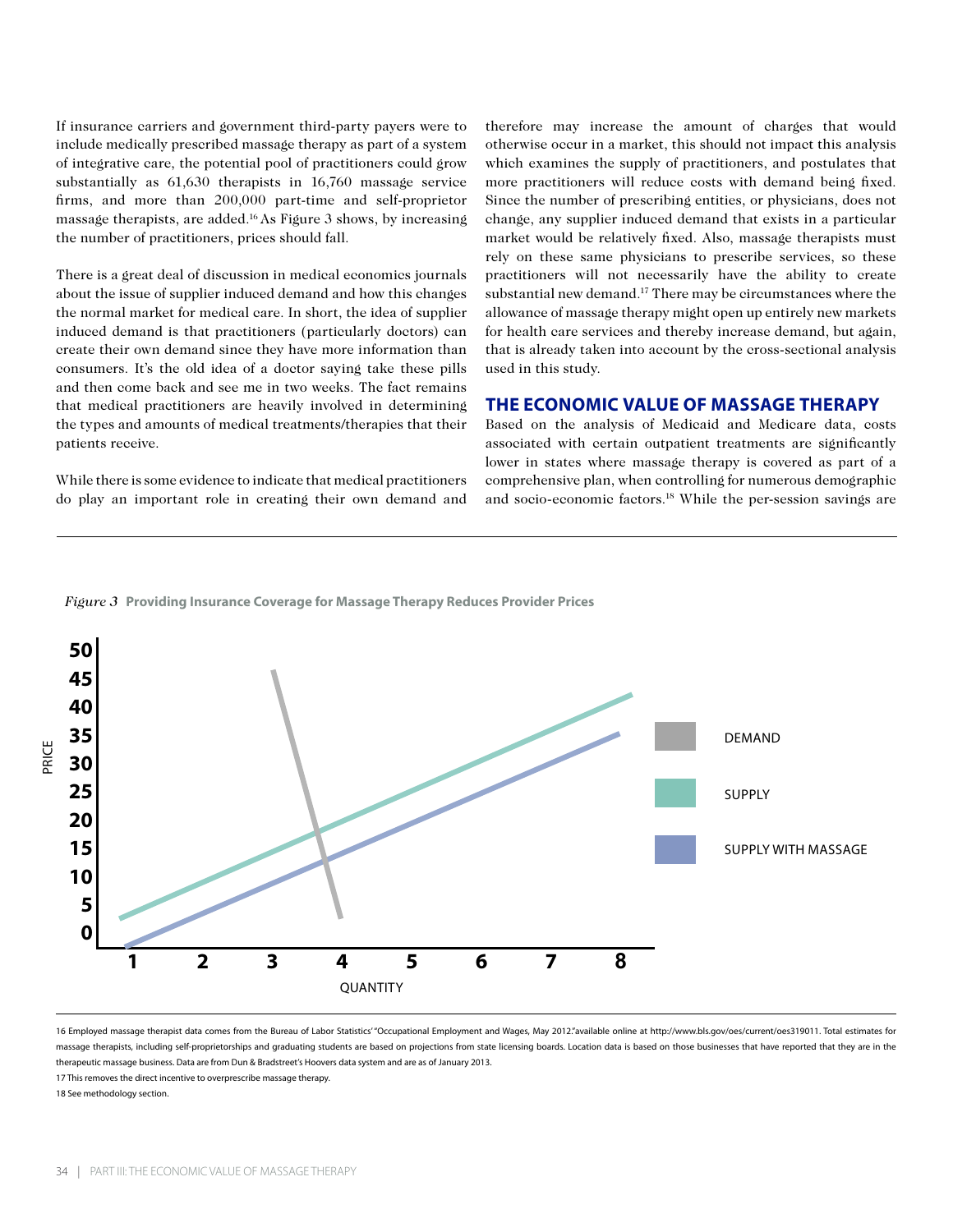typically a modest fraction of total cost, the volume of outpatient services makes the savings very large on the state and national level.

While both inpatient and outpatient treatments were examined, the model was only robust enough to determine cost savings for outpatient services. The section "A Note on Massage Therapy and Inpatient Treatment"(p. 36) explores the limitations in finding correlations in inpatient services. Outpatient treatments are the area most clearly and consistently impacted by the inclusion of massage therapy in a comprehensive treatment structure. In fact, for 16 of the 19 outpatient treatments studied, state coverage of massage is associated with lower overall treatment costs. Were all payers (private insurance, Medicaid and Medicare) in the remaining states to permit massage therapy, the estimated savings would be as high as \$5.94 billion.

Table 3 details the cost effects on a treatment-by-treatment basis. Savings range from about \$15 to just under \$532, depending on the service examined. Of the three treatments that show positive price correlation (massage therapy is associated with higher costs,) the effect ranges from about \$34 to over \$456.19 Since this is a statistical model it is expected that not all of the equations will reach the same conclusion and, while it is not theoretically likely that covering massage services provided by a physician would actually increase costs, to ensure that the results are modest, and that treatments are not "cherry picked," these instances are included in the final numbers.

As Table 3 shows, based on cost data for approximately 22.35 million outpatient services in 2012, the coverage of massage therapy as part of an integrative care approach leads to substantial potential savings—an average of about \$80 in savings across all procedure types, and when weighted for the proportion of types a total of about \$64 in savings per treatment.<sup>20</sup>

The approximate number of privately insured outpatient services is 77.21 million, with 66.72 million occurring in states that do not

#### *Table 3*

**Modeled Provider Cost Differentials Between States That Cover Massage Therapy and Those That Do Not**

| <b>OUTPATIENT MEDICAL</b><br><b>TREATMENT</b> | <b>COEFFICIENT,</b><br><b>IMPACT ON COST</b> |
|-----------------------------------------------|----------------------------------------------|
|                                               |                                              |
| <b>Level I Excision/Biopsy</b>                | $-5532$                                      |
| <b>Level II Excision/Biopsy</b>               | $-5145$                                      |
| Level II Extended EEG, Sleep                  |                                              |
| and Cardiovascular Studies                    | \$166                                        |
| Level I Nerve Injections                      | $-5286$                                      |
| Level II Nerve Injections                     | $-5137$                                      |
| Level III Nerve Injections                    | $-5155$                                      |
| Level IV Nerve Injections                     | \$456                                        |
| Level I Diagnostic & Screening Ultrasound     | $-524$                                       |
| Level III Diagnostic & Screening Ultrasound   | $-5129$                                      |
| Level II Echocardiogram Without Contrast      | $-564$                                       |
| Level III Echocardiogram Without Contrast     | $-5227$                                      |
| <b>MRI and MRA Without Contrast</b>           | $-5238$                                      |
| Level 1 Hospital Clinic Visits                | $-515$                                       |
| Level 2 Hospital Clinic Visits                | $-540$                                       |
| <b>Level 3 Hospital Clinic Visits</b>         | $-543$                                       |
| Level 4 Hospital Clinic Visits                | $-569$                                       |
| Level 5 Hospital Clinic Visits                | $-532$                                       |
| Level I Electronic Analysis of Devices        | \$34                                         |
| Level II Electronic Analysis of Devices       | $-540$                                       |
|                                               |                                              |
| <b>AVERAGE</b>                                | $-580$                                       |

| .                       | ---    |
|-------------------------|--------|
| <b>WEIGHTED AVERAGE</b> | $-564$ |

20 Note that data is given in terms of outpatient services and not patients or consumers. It is possible for the same individual to be counted as receiving a service on multiple occasions throughout the year.

<sup>19</sup> There is a significant amount of variability in terms of the financial benefits of covering massage therapy across treatment types. Much of this is due to the complexity, cost and frequency of the treatment itself. In addition, this is a statistical analysis and the savings coefficients are based on differences in pricing between states that offer massage therapy as part of Medicaid treatments and those that do not. Actual costs are the result of a large number of factors, only 24 of which are controlled for in the analysis. Also, statistical analyses of this type can only measure correlation or a relationship between different data points, It cannot meas causality. The underlying theory that a larger supply of practitioners will reduce costs is tested and shown to be reasonable.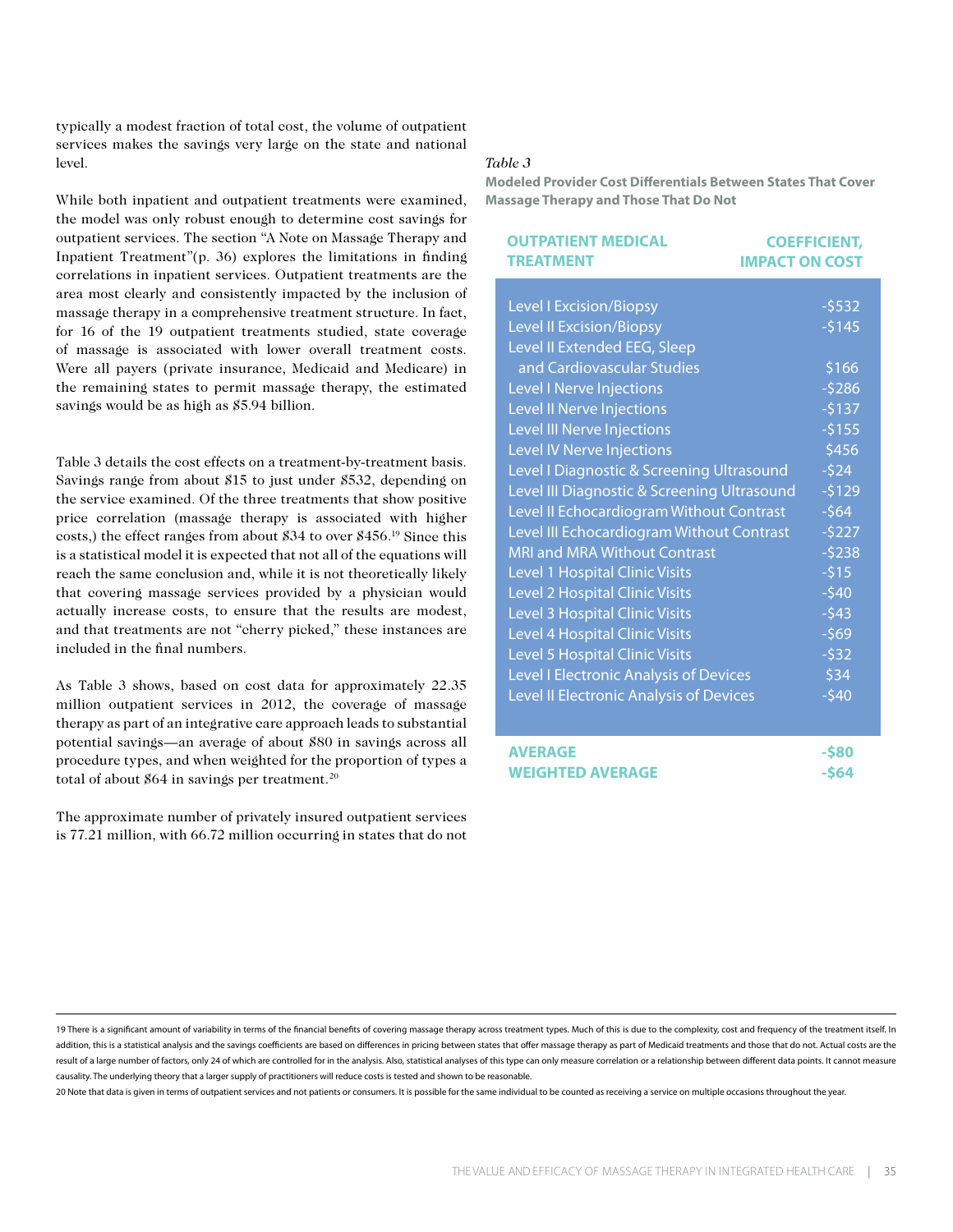cover massage therapy. Were all of these insurers to begin to cover prescribed massage therapy, the potential savings could be as high as \$4.55 billion per year. In addition, states could save \$1.39 billion by including massage therapy in their Medicaid programs. Figure 421 outlines potential savings by state for large markets, and Table 4 shows the savings for all states.<sup>22</sup>

### **Conclusion**

*Figure 4*

The practice of allowing massage therapy as an insured coverage is correlated, for most treatments examined, with lower coverage costs when controlling for demographic and economic factors. The channels through which increased coverage may result in reduced costs are based on a straightforward assessment of supply and demand in the medical treatment market. State and private coverage of massage therapy would result in an increase in massage consumers as the price is partially mitigated through insurance.

The benefits of massage therapy accrue when it is taken as part of a comprehensive treatment system. It is by making a trip to the therapist in place of additional hours at the hospital or doctor's office, or by substituting massage in place of some drug prescriptions, where the savings emerge. On a single service basis, the savings are relatively small—about \$64 on average—but when summed across all potential consumers, the true impact is in billions of dollars for both private insurers and government thirdparty payers.

## A Note On Massage Therapy and Inpatient Care

As it stands, there are not enough detailed data to report on efficacy of massage therapy in reducing costs of inpatient treatments. The Center for Medicare and Medicaid Services releases data for the top 100 diagnosis related groupings (DRGs), which gives total patients (discharges) and average costs. This leaves more than 350 DRGs unaccounted for. In addition, multiple DRGs may be applied to any given patient. For this reason, and the fact that length of stay is also not listed, it is not possible to account for the effect of massage therapy availability on treatment costs in any statistically significant manner. Based upon the benefits of massage therapy for outpatient care, further research into inpatient treatments is strongly recommended.

Several of the DRGs that might be expected to benefit from massage therapy (for example, medical back pain and back & neck procedures) do show some promise. These have negative coefficients associated with massage therapy coverage, again indicating that accepting massage therapy might lead to lower costs. Ultimately, however, there is not enough data to create a viable model at this time.



### **Providing Insurance Coverage for Massage Therapy Can Lead to Substantial Savings for State and Private Insurers**

23 Medicare Provider Charge Data-Inpatient, Medicare Provider Charge Data, Centers for Medicare & Medicaid Services, February 2014. Available online at www.cms.gov.

24 Medicare Provider Charge Data-Outpatient, Medicare Provider Charge Data. Centers for Medicare & Medicaid Services, Feb. 2014. Available online at www.cms.gov . Data for Maryland was not available in the CMS Outpatient database.

<sup>21</sup> The model assumes that private insurers cover patients in a manner similar to those covered by state Medicaid insurance. This is not always the case as private plans may have either more or less generous benefits. 22 Data for Maryland were not available.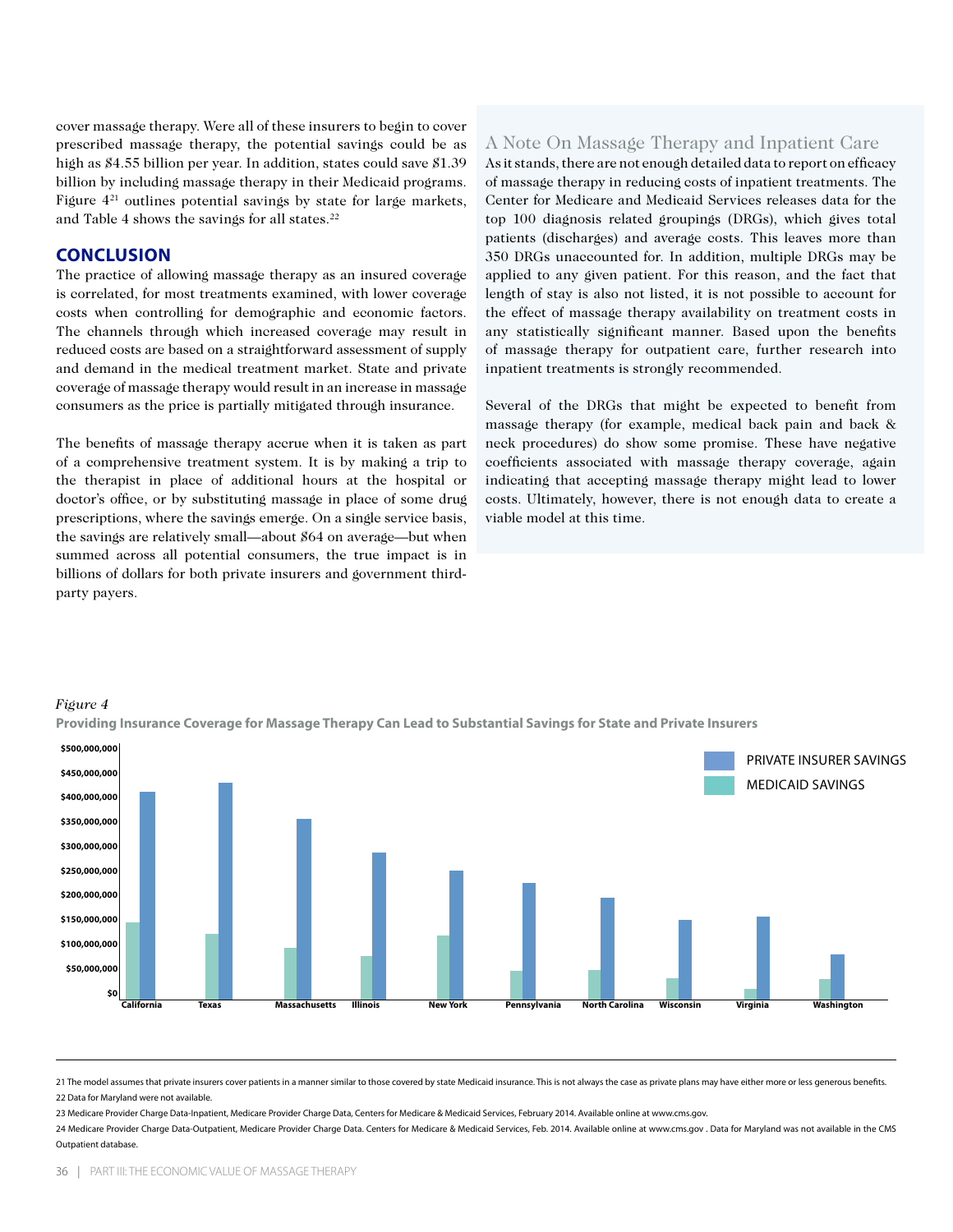### *Table 4*

**Providing Insurance Coverage for Massage Therapy Can Lead to Substantial Savings for Private Insurers**

| <b>STATE</b>         | <b>ESTIMATED</b><br><b>MEDICAID</b><br>SAVINGS <sup>1</sup> | <b>ESTIMATED</b><br><b>SAVINGS</b><br><b>TO PRIVATE</b><br><b>INSURERS</b> | <b>STATE</b>                             | <b>ESTIMATED</b><br><b>MEDICAID</b><br><b>SAVINGS1</b> | <b>ESTIMATED</b><br><b>SAVINGS TO</b><br><b>PRIVATE INSURERS</b> |
|----------------------|-------------------------------------------------------------|----------------------------------------------------------------------------|------------------------------------------|--------------------------------------------------------|------------------------------------------------------------------|
| Alabama              | \$17,952,595                                                | \$58,345,933                                                               | Montana                                  | \$4,014,533                                            | \$15,131,701                                                     |
| Alaska               | \$2,162,221                                                 | \$7,639,847                                                                | Nebraska                                 | \$5,821,968                                            | \$32,285,457                                                     |
| Arizona              | \$17,005,204                                                | \$46,291,945                                                               | Nevada                                   | \$3,610,314                                            | \$18,773,633                                                     |
| Arkansas             | \$17,830,626                                                | \$41,292,975                                                               | New Hampshire                            | \$10,929,499                                           | \$87,435,996                                                     |
| California           | \$158,736,920                                               | \$426,083,313                                                              | New Jersey                               | \$19,002,007                                           | \$93,426,535                                                     |
| Colorado             | \$17,469,638                                                | \$79,285,278                                                               | <b>New Mexico</b>                        | \$12,002,426                                           | \$24,576,395                                                     |
| Conneticut           | \$15,721,305                                                | \$66,029,480                                                               | New York                                 | \$121,256,327                                          | \$274,144,739                                                    |
| Delaware             | \$4,135,600                                                 | \$12,636,556                                                               | <b>North Carolina</b>                    | \$64,495,428                                           | \$205,579,175                                                    |
| District of Columbia | \$14,455,516                                                | \$32,380,355                                                               | North Dakota                             | \$8,631,719                                            | \$63,299,271                                                     |
| Florida              | \$43,940,490                                                | \$144,375,895                                                              | Ohio                                     | \$67,164,660                                           | \$230,878,519                                                    |
| Georgia              | \$37,685,648                                                | \$139,975,265                                                              | Oklahoma                                 | \$19,611,156                                           | \$56,526,272                                                     |
| Hawaii               | \$6,339,800                                                 | \$20,076,034                                                               | Oregon                                   | \$13,403,793                                           | \$41,788,296                                                     |
| Idaho                | \$6,757,148                                                 | \$26,063,285                                                               | Pennsylvania                             | \$58,206,548                                           | \$225,065,319                                                    |
| Illinois             | \$93,376,010                                                | \$302,098,856                                                              | Rhode Island                             | \$3,959,014                                            | \$12,808,575                                                     |
| Indiana              | \$32,853,319                                                | \$106,290,148                                                              | South Carolina                           | \$18,356,386                                           | \$58,510,981                                                     |
| lowa                 | \$17,669,184                                                | \$66,259,441                                                               | South Dakota                             | \$4,805,281                                            | \$19,564,359                                                     |
| Kansas               | \$10,313,167                                                | \$44,425,952                                                               | Tennessee                                | \$28,122,983                                           | \$78,119,398                                                     |
| Kentucky             | \$28,128,190                                                | \$79,696,537                                                               | <b>Texas</b>                             | \$134,511,298                                          | \$439,403,573                                                    |
| Louisiana            | \$20,494,336                                                | \$47,136,973                                                               | Utah                                     | \$10,354,368                                           | \$66,267,956                                                     |
| Maine                | \$25,891,409                                                | \$58,537,099                                                               | Vermont                                  | \$12,308,008                                           | \$26,667,350                                                     |
| Maryland             | N/A                                                         | N/A                                                                        | Virginia                                 | \$27,327,833                                           | \$161,234,212                                                    |
| Massachusetts        | \$124,583,218                                               | \$345,435,287                                                              | Washington                               | \$40,658,202                                           | \$139,762,569                                                    |
| Michigan             | \$47,332,987                                                | \$153,136,134                                                              | West Virginia                            | \$\$9,660,831                                          | \$27,845,926                                                     |
| Minnesota            | \$26,126,431                                                | \$117,568,938                                                              | Wisconsin                                | \$45,996,948                                           | \$156,930,763                                                    |
| Mississippi          | \$20,047,669                                                | \$49,116,789                                                               | Wyoming                                  | \$725,013                                              | \$3,443,810                                                      |
| Missouri             | \$34,979,027                                                | \$139,916,108                                                              | <b>Total Potential</b><br><b>Savings</b> | \$1,388,139,137                                        | \$4,550,256,203                                                  |

1 Estimated savings are the estimated correlative of massage therapy on coverage costs. For states which already permit MT, this estimated saving is already realized, but for states that do not permit MT coverage this represents an opportunity to reduce coverage costs.

2 Total Potential Savings reflects the sum of those states which do not currently cover massage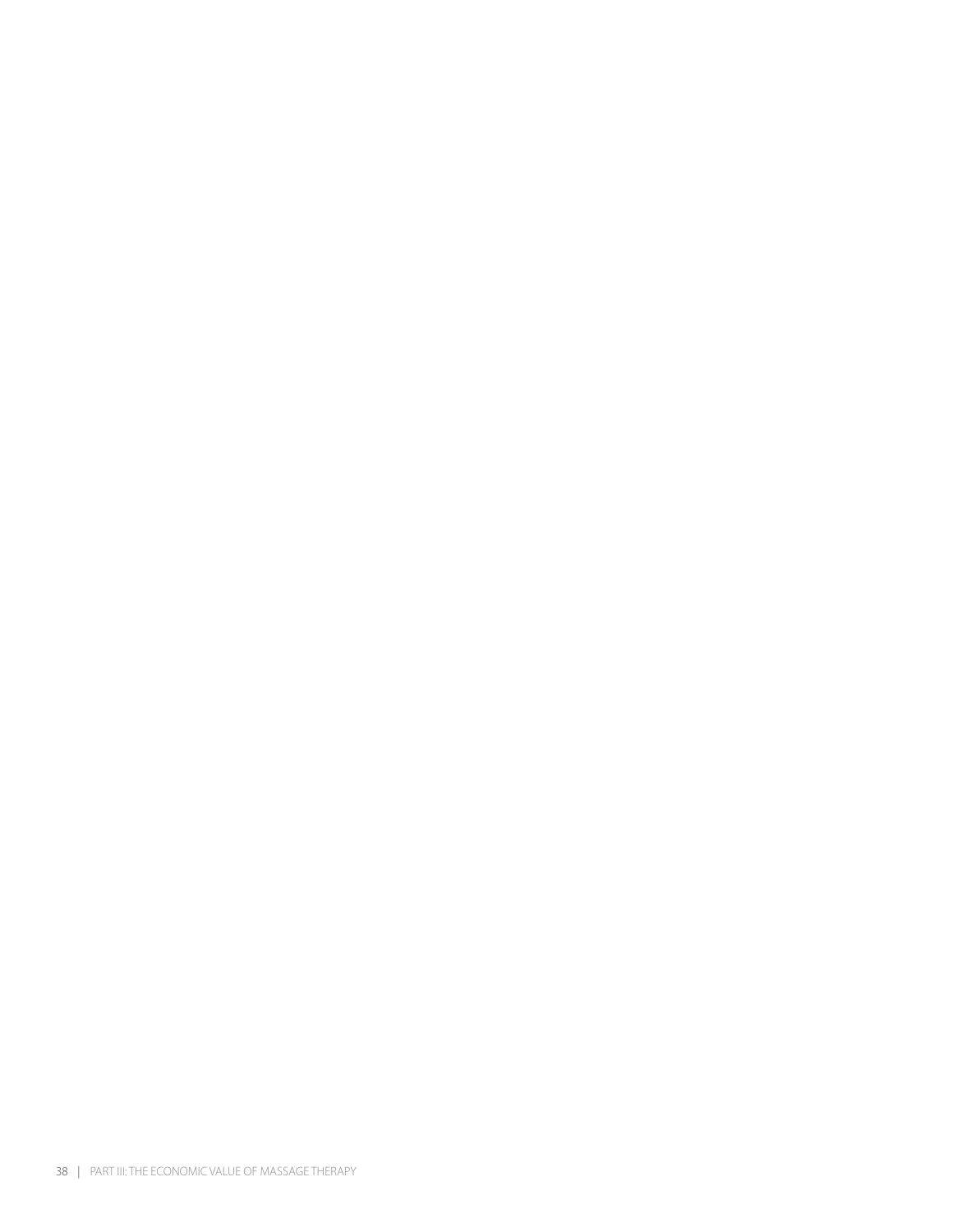## **Methodology**

Data for The Economic Value of Massage Therapy is compiled from several sources, including the Center for Medicare and Medicaid Services (CMS), U.S. Census Bureau's "American Community Survey", as well as a phone survey conducted by John Dunham and Associates.

Patient and Treatment estimates—Numbers of treatments as well as coverage rates are based off data from CMS's "Medicare Provider Charge Data" for both inpatient and outpatient treatments. Inpatient treatments are listed according to diagnosis-relatedgrouping (DRG) and are broken down to the hospital level.23 Outpatient treatments are listed according to their ambulatory payment classifications (APC) and are likewise compiled at the hospital level.<sup>24</sup> Facility data is then aggregated to state level figures, such that each DRG or APC is associated with a single discharge count and a statewide average coverage charge for each of the fifty states, plus D.C.

Massage Therapy—The laws and standards regulating massage therapy coverage are complex and vary state-to-state. A series of phone calls were made to state Medicaid offices, as well as other government sources, to determine the policy of massage therapy insurance coverage. The large majority of states do not offer coverage for massage therapy. Those states where there was no clear policy or where a representative could not provide a clear policy answer were assumed to not permit coverage. In the end, there were five states, including DC, that have some policy allowing coverage of massage.

**Demographic and Additional Data**—In order to control for various non-massage related elements, state-level data on age, ethnicity, educational attainment, marital status, and numerous other factors were compiled from the U.S. Census Bureau's "Occupational Employment Statistics Survey." The number of massage therapists (per capita) is taken from the Bureau of Labor Statistics' "State and Area Employment Numbers," and the numbers of hospitals and clinics is taken from Hoovers. The same demographic data categories were used in each of the regressions.

**Statistical Analysis**—Multiple linear regression models were run based on the demographic data, per capita clinic counts, and dummy variables related to Medicaid coverage of massage and other complementary medicines. The coefficient on the massage therapy variable reflects the dollar increase or decrease correlated with massage coverage, controlling for all other variables. In the case of the outpatient services examined, 16 of the 19 services are associated with a negative coefficient for massage therapy coverage. This means that switching from massage therapy non-coverage to massage therapy coverage would result in decreased costs of care in these 16 services.

The statistical results are presented in Table 5 (page 40-41), Table 6 (page 42-43) and Table 7 (page 44-45).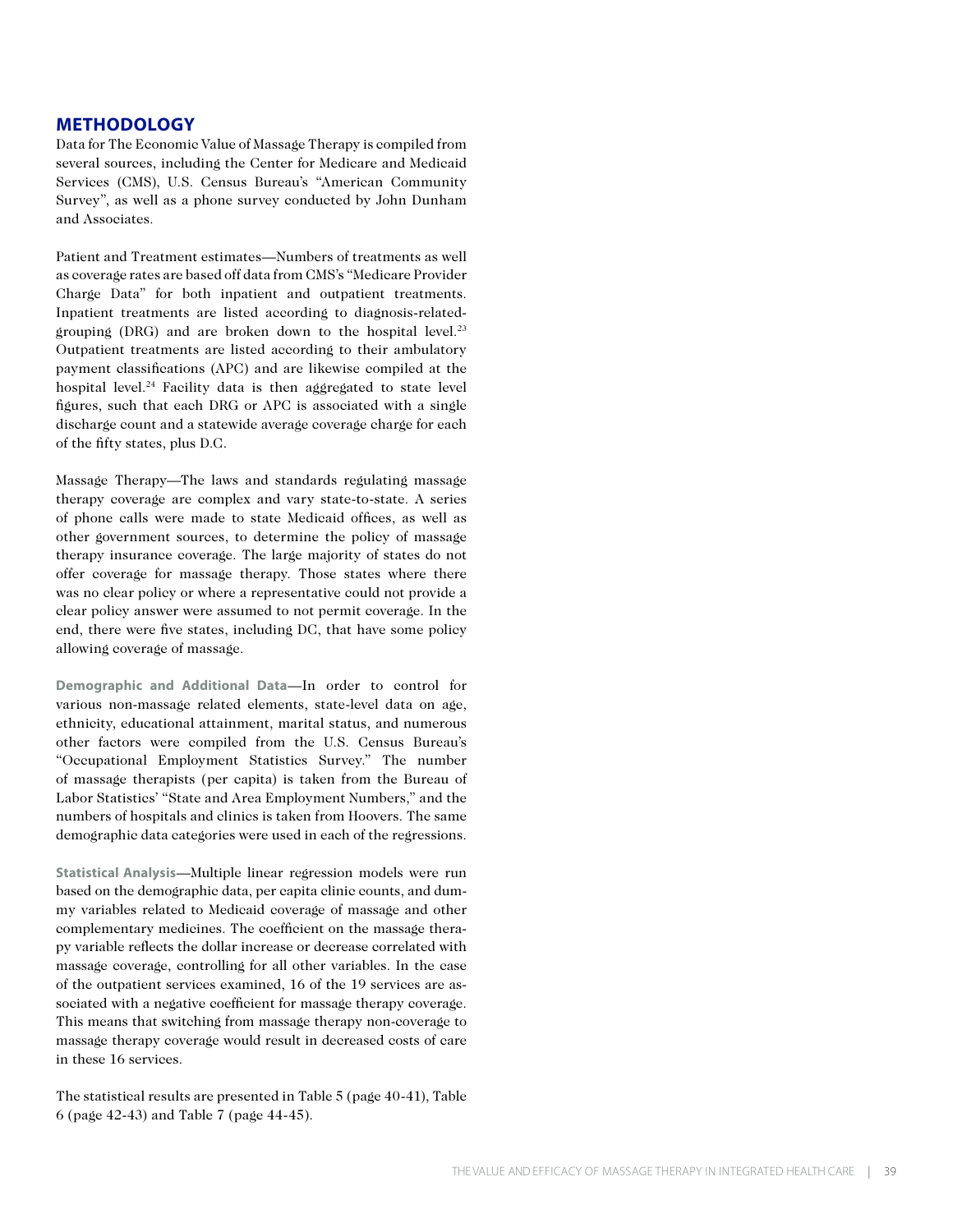|                                           | <b>Level I</b>         |      | <b>Level II</b>        |                | <b>Level IV</b>         |      |
|-------------------------------------------|------------------------|------|------------------------|----------------|-------------------------|------|
|                                           | <b>Excision/Biopsy</b> |      | <b>Excision/Biopsy</b> |                | <b>Nerve Injections</b> |      |
|                                           | Coefficient            | D    | Coefficient            | $\overline{p}$ | Coefficient             |      |
| <b>ChDummy</b>                            | 808.78                 | 0.15 | 469.38                 | 0.18           | 251.85                  | 0.81 |
| <b>PTDummy</b>                            | $-506.62$              | 0.45 | $-391.57$              | 0.36           | 2616.84                 | 0.06 |
| <b>AcDummy</b>                            | $-83.4$                | 0.88 | $-43.46$               | 0.9            | 48.05                   | 0.97 |
| <b>MTDummy</b>                            | $-531.59$              | 0.35 | $-144.55$              | 0.68           | 455.64                  | 0.68 |
| <b>Massage + Hosp per Capita</b>          | 2449874                | 0.76 | 3186446                | 0.53           | -5150903                | 0.75 |
| Pct65Plus                                 | 27301.85               | 0.72 | 31713.94               | 0.5            | 32151.66                | 0.83 |
| <b>Male</b>                               | 104.05                 | 0.9  | 395.34                 | 0.44           | 2891.6                  | 0.09 |
| <b>Median age (years)</b>                 | $-144$                 | 0.64 | $-366.1$               | 0.07           | $-608.4$                | 0.32 |
| <b>Black or African American</b>          | 73.31                  | 0.19 | 44.7                   | 0.19           | 66.21                   | 0.53 |
| <b>Asian</b>                              | $-320.62$              | 0.15 | 96.25                  | 0.47           | $-371.24$               | 0.38 |
| Now married, except separated             | $-46.65$               | 0.81 | 28.28                  | 0.82           | $-98.71$                | 0.8  |
| <b>Widowed</b>                            | $-55.99$               | 0.97 | 589.34                 | 0.53           | 2403.98                 | 0.42 |
| <b>Divorced</b>                           | 413.91                 | 0.32 | 592.74                 | 0.03           | 110.8                   | 0.89 |
| <b>Separated</b>                          | $-73.91$               | 0.94 | 131.79                 | 0.82           | 712.49                  | 0.69 |
| Less than high school graduate            | $-78.39$               | 0.73 | $-182.49$              | 0.21           | $-687.77$               | 0.14 |
| High school graduate, GED, or alternative | $-65.43$               | 0.61 | $-154.05$              | 0.07           | $-640.26$               | 0.02 |
| Some college or associate's degree        | $-26.68$               | 0.89 | $-340.62$              | 0.01           | $-771.6$                | 0.05 |
| <b>Civilian veteran</b>                   | $-56.06$               | 0.87 | $-10.95$               | 0.96           | $-224.04$               | 0.74 |
| <b>With any disability</b>                | 35.27                  | 0.93 | $-304.4$               | 0.25           | 876.13                  | 0.29 |
| <b>Employed</b>                           | $-123.88$              | 0.54 | $-110.44$              | 0.39           | 183.76                  | 0.64 |
| <b>Percent of civilian labor force</b>    | 76.51                  | 0.84 | 134.96                 | 0.57           | 760.97                  | 0.32 |
| <b>Mean earnings (dollars)</b>            | 0.14                   | 0.28 | 0.08                   | 0.31           | 0.15                    | 0.55 |
| <b>Median gross rent (dollars)</b>        | $-3.73$                | 0.64 | $-5.87$                | 0.25           | $-11.09$                | 0.48 |
| <b>Right To Work State</b>                | 466.28                 | 0.48 | 529.13                 | 0.21           | 1468.27                 | 0.26 |
| gov cost multiplier                       | $-675.46$              | 0.85 | $-1542.21$             | 0.5            | $-2141.92$              | 0.77 |
| const                                     | $-665.92$              | 0.99 | 5047.05                | 0.87           | $-111793.9$             | 0.24 |

## *Table 5* **MEDICAID COVERAGE ANALYSIS**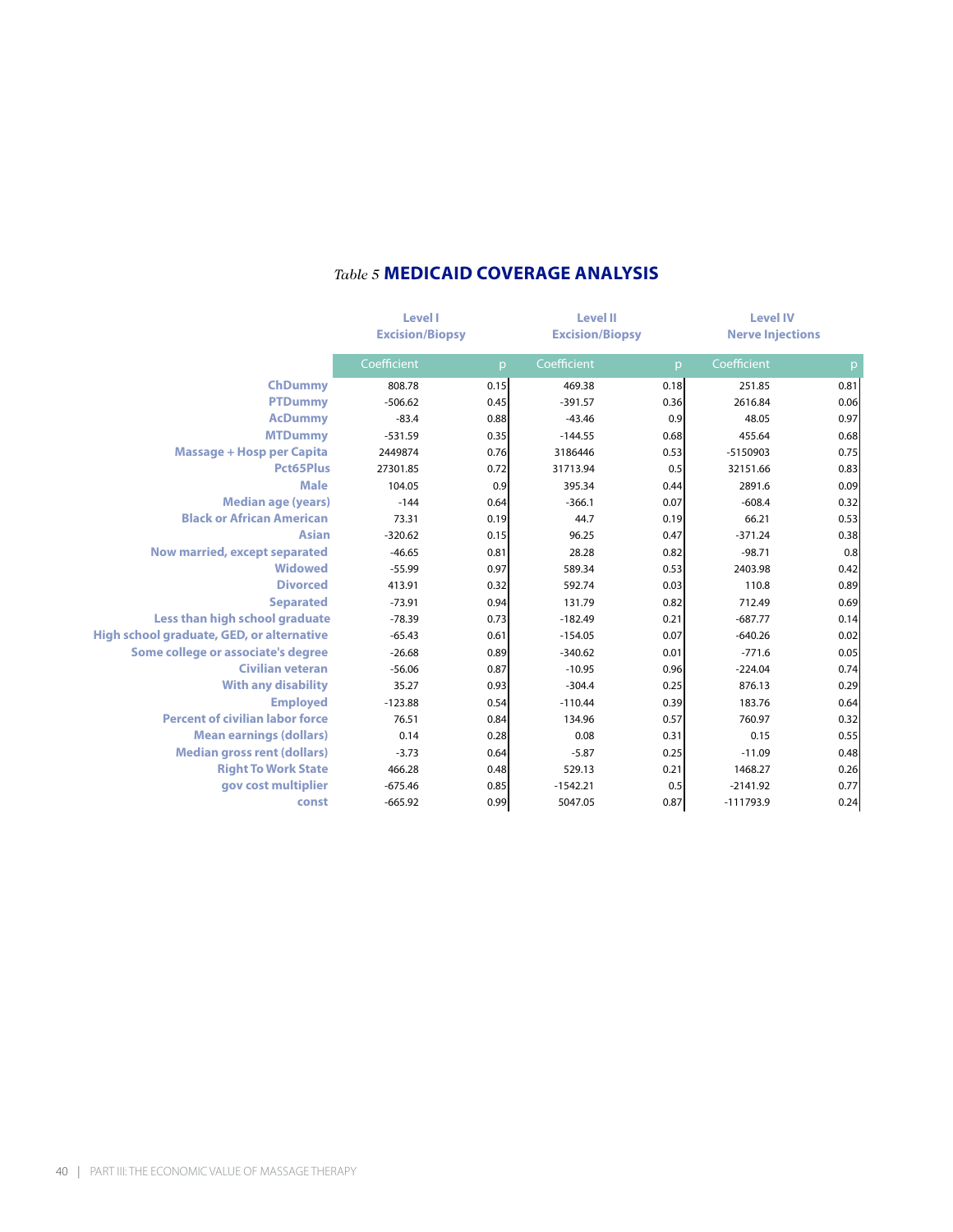| <b>Level I</b><br><b>Nerve Injections</b> |              | <b>Level II</b><br><b>Nerve Injections</b> |              | <b>Level III</b><br><b>Nerve Injections</b> |              | <b>Level II Extended</b><br><b>EEG, Sleep, and</b><br><b>Cardiovascular Studies</b> |      |
|-------------------------------------------|--------------|--------------------------------------------|--------------|---------------------------------------------|--------------|-------------------------------------------------------------------------------------|------|
| Coefficient                               | $\mathsf{p}$ | Coefficient                                | $\mathsf{p}$ | Coefficient                                 | $\mathsf{p}$ | Coefficient                                                                         |      |
| 97.46                                     | 0.57         | 200.28                                     | 0.41         | 203.9                                       | 0.42         | $-146.06$                                                                           | 0.66 |
| $-109.98$                                 | 0.6          | 23.18                                      | 0.94         | 108.25                                      | 0.73         | 319.92                                                                              | 0.44 |
| $-61.03$                                  | 0.73         | $-143.06$                                  | 0.58         | $-21.19$                                    | 0.94         | $-41.87$                                                                            | 0.91 |
| $-285.64$                                 | 0.12         | $-137.48$                                  | 0.58         | $-154.89$                                   | 0.56         | 166.35                                                                              | 0.64 |
| 225685.9                                  | 0.93         | $-494811$                                  | 0.89         | 590736.7                                    | 0.88         | $-3613698$                                                                          | 0.47 |
| 7226.61                                   | 0.76         | 10286.32                                   | 0.76         | $-20269$                                    | 0.56         | 33368.58                                                                            | 0.47 |
| 89.39                                     | 0.73         | 304.5                                      | 0.41         | $-227.51$                                   | 0.55         | 816.36                                                                              | 0.12 |
| $-136.47$                                 | 0.16         | $-94.14$                                   | 0.49         | 98.61                                       | 0.49         | $-157.96$                                                                           | 0.41 |
| $-6.04$                                   | 0.72         | 18.25                                      | 0.45         | $-7.94$                                     | 0.75         | 13.58                                                                               | 0.68 |
| $-43.58$                                  | 0.52         | 75.41                                      | 0.43         | 28.95                                       | 0.77         | 218.29                                                                              | 0.11 |
| $-3.48$                                   | 0.96         | $-74.26$                                   | 0.4          | $-75.83$                                    | 0.41         | $-33.47$                                                                            | 0.78 |
| 227.44                                    | 0.63         | $-34.97$                                   | 0.96         | 199.24                                      | 0.78         | $-252.99$                                                                           | 0.79 |
| 178.46                                    | 0.17         | 66.71                                      | 0.71         | 415.37                                      | 0.04         | 157.07                                                                              | 0.53 |
| $-158.56$                                 | 0.58         | $-25.61$                                   | 0.95         | 735.2                                       | 0.09         | 705.48                                                                              | 0.22 |
| 23.47                                     | 0.74         | $-58.03$                                   | 0.56         | $-87.98$                                    | 0.41         | $-84.79$                                                                            | 0.55 |
| 3.54                                      | 0.93         | $-12.16$                                   | 0.83         | $-13.99$                                    | 0.81         | $-2.18$                                                                             | 0.98 |
| $-66.78$                                  | 0.26         | $-81.25$                                   | 0.33         | $-16.65$                                    | 0.85         | $-171.63$                                                                           | 0.15 |
| 70.63                                     | 0.51         | 13.74                                      | 0.93         | $-146.1$                                    | 0.36         | $-19.93$                                                                            | 0.93 |
| 9.65                                      | 0.94         | 58.38                                      | 0.75         | $-314.59$                                   | 0.12         | 105.5                                                                               | 0.68 |
| 98.09                                     | 0.14         | 30.99                                      | 0.73         | $-192.92$                                   | 0.05         | 117.21                                                                              | 0.35 |
| 221.92                                    | 0.08         | 76.28                                      | 0.65         | $-258.91$                                   | 0.16         | 208.18                                                                              | 0.38 |
| 0.03                                      | 0.4          | $\mathbf{0}$                               | 0.94         | 0.07                                        | 0.26         | 0.05                                                                                | 0.54 |
| $-0.97$                                   | 0.7          | 0.32                                       | 0.93         | $-4.29$                                     | 0.26         | $-2.8$                                                                              | 0.57 |
| 369.94                                    | 0.08         | 262.94                                     | 0.37         | 386.31                                      | 0.21         | 363.89                                                                              | 0.37 |
| 1186.32                                   | 0.31         | $-1309.7$                                  | 0.42         | $-615.29$                                   | 0.72         | $-1502$                                                                             | 0.51 |
| $-11622.14$                               | 0.44         | $-8371.13$                                 | 0.69         | 28397.5                                     | 0.21         | $-39828.35$                                                                         | 0.19 |
|                                           |              |                                            |              |                                             |              |                                                                                     |      |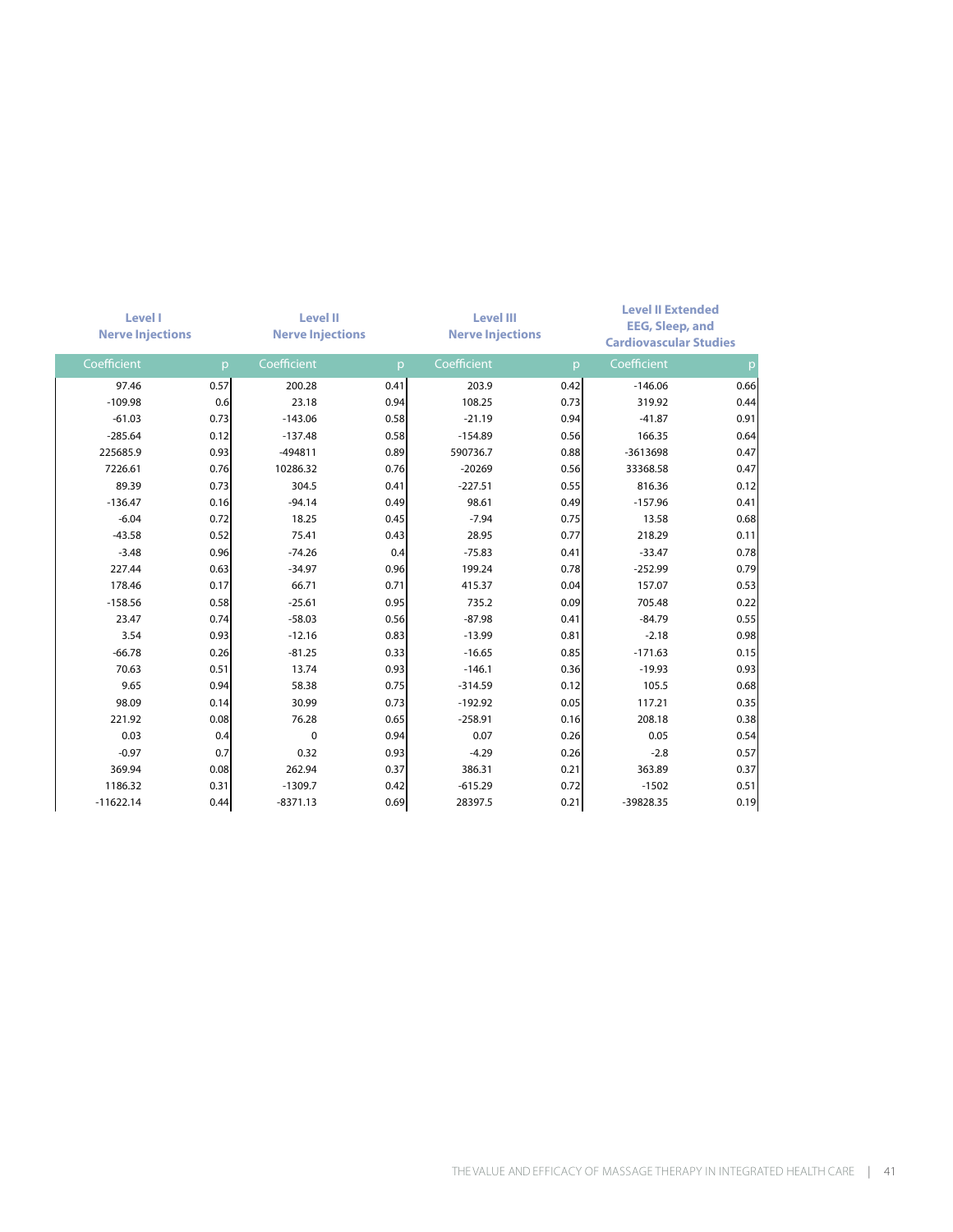|                                                  | <b>Level I Diagnostic and</b><br><b>Screening Ultrasound</b> | <b>Level III Diagnostic and</b><br><b>Screening Ultrasound</b> |             | <b>Level II Echocardiogram</b><br><b>Without Contrast</b> |             |      |
|--------------------------------------------------|--------------------------------------------------------------|----------------------------------------------------------------|-------------|-----------------------------------------------------------|-------------|------|
|                                                  | Coefficient                                                  | D                                                              | Coefficient | $\mathsf{D}$                                              | Coefficient |      |
| <b>ChDummy</b>                                   | 20.81                                                        | 0.71                                                           | 103.11      | 0.3                                                       | 79.41       | 0.59 |
| <b>PTDummy</b>                                   | 39.11                                                        | 0.58                                                           | 55.43       | 0.65                                                      | 242.68      | 0.2  |
| <b>AcDummy</b>                                   | $-49.88$                                                     | 0.41                                                           | $-113.68$   | 0.29                                                      | $-299.74$   | 0.07 |
| <b>MTDummy</b>                                   | $-24.11$                                                     | 0.68                                                           | $-129.42$   | 0.22                                                      | $-64.29$    | 0.68 |
| <b>Massage + Hosp per Capita</b>                 | $-560372.4$                                                  | 0.51                                                           | -719885.7   | 0.63                                                      | 332553      | 0.88 |
| Pct65Plus                                        | 4254.64                                                      | 0.59                                                           | 9628.65     | 0.48                                                      | 40553       | 0.06 |
| <b>Male</b>                                      | 31.56                                                        | 0.71                                                           | 142.04      | 0.35                                                      | 339.16      | 0.15 |
| <b>Median age (years)</b>                        | $-33.01$                                                     | 0.31                                                           | $-41.6$     | 0.46                                                      | $-170.51$   | 0.06 |
| <b>Black or African American</b>                 | $-4.36$                                                      | 0.44                                                           | $-4.01$     | 0.68                                                      | 16.97       | 0.26 |
| <b>Asian</b>                                     | $-4.55$                                                      | 0.84                                                           | 31.26       | 0.43                                                      | 36.28       | 0.54 |
| Now married, except separated                    | $-28.05$                                                     | 0.19                                                           | $-56.8$     | 0.13                                                      | $-12.52$    | 0.82 |
| <b>Widowed</b>                                   | 3.03                                                         | 0.99                                                           | $-86.22$    | 0.75                                                      | $-408.31$   | 0.33 |
| <b>Divorced</b>                                  | 59.3                                                         | 0.18                                                           | 111.57      | 0.15                                                      | 242.53      | 0.04 |
| <b>Separated</b>                                 | 107.47                                                       | 0.26                                                           | 286.46      | 0.1                                                       | 557.08      | 0.04 |
| Less than high school graduate                   | $-31.43$                                                     | 0.2                                                            | $-62.08$    | 0.15                                                      | $-8.07$     | 0.9  |
| <b>High school graduate, GED, or alternative</b> | $-12.34$                                                     | 0.36                                                           | $-24.03$    | 0.31                                                      | 12.28       | 0.73 |
| Some college or associate's degree               | $-28.83$                                                     | 0.15                                                           | $-69.81$    | 0.05                                                      | $-90.07$    | 0.09 |
| <b>Civilian veteran</b>                          | $-20.56$                                                     | 0.57                                                           | $-29.43$    | 0.64                                                      | $-37.51$    | 0.69 |
| <b>With any disability</b>                       | $-26.11$                                                     | 0.55                                                           | $-36.13$    | 0.63                                                      | $-53.76$    | 0.64 |
| <b>Employed</b>                                  | $-8.81$                                                      | 0.68                                                           | $-16.47$    | 0.65                                                      | 36.23       | 0.52 |
| <b>Percent of civilian labor force</b>           | 9.78                                                         | 0.81                                                           | 1.7         | 0.98                                                      | 133.35      | 0.21 |
| <b>Mean earnings (dollars)</b>                   | 0.01                                                         | 0.38                                                           | 0.02        | 0.48                                                      | 0.06        | 0.11 |
| <b>Median gross rent (dollars)</b>               | $-0.79$                                                      | 0.35                                                           | $-1.56$     | 0.29                                                      | $-3.46$     | 0.13 |
| <b>Right To Work State</b>                       | 69.13                                                        | 0.32                                                           | 145.3       | 0.23                                                      | $-97.6$     | 0.59 |
| gov cost multiplier                              | $-262.03$                                                    | 0.5                                                            | $-9.53$     | 0.99                                                      | $-203.95$   | 0.84 |
| const                                            | 2646.76                                                      | 0.6                                                            | 1081.19     | 0.9                                                       | $-16288.51$ | 0.23 |

## *Table 6* **MEDICAID COVERAGE ANALYSIS**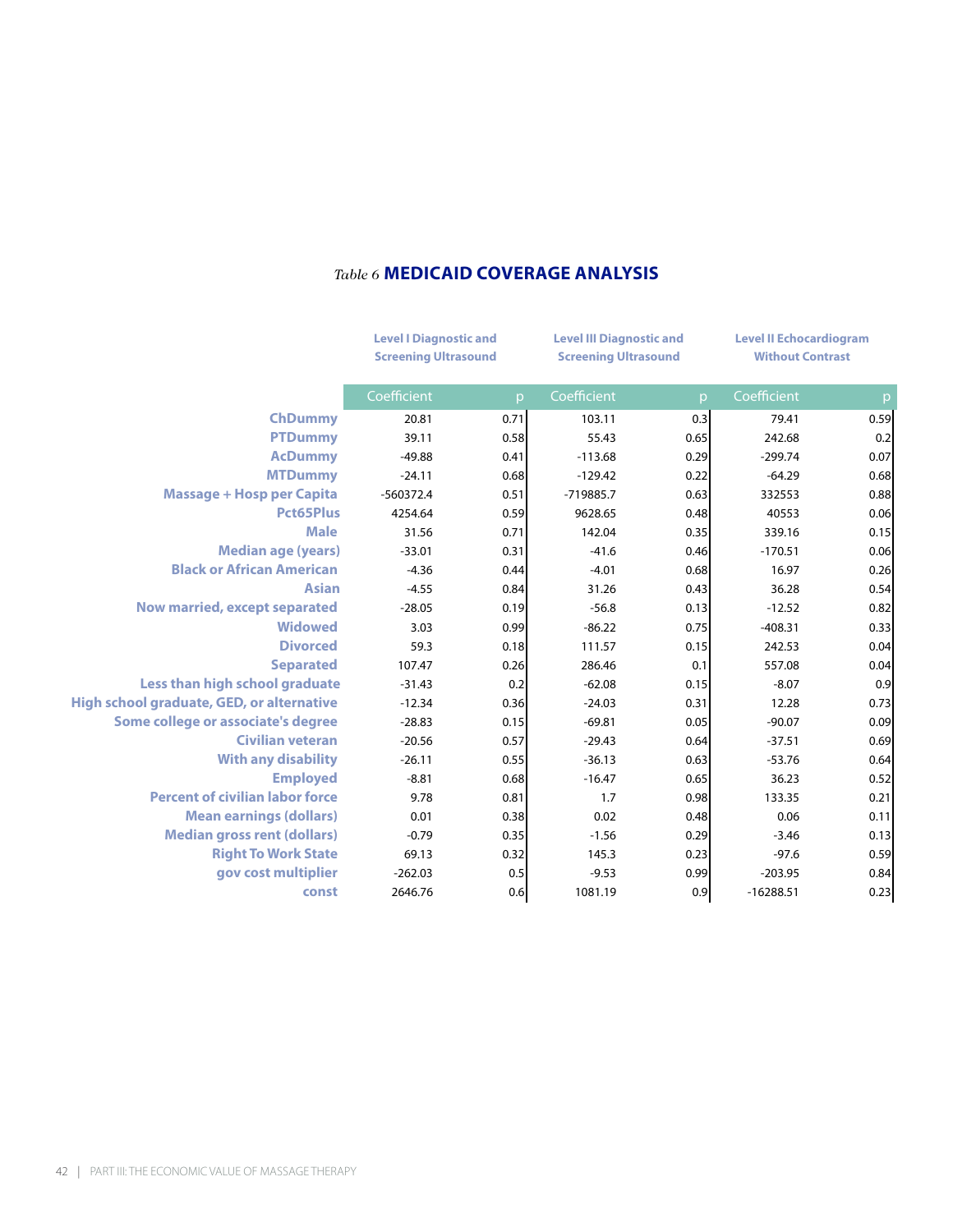| <b>Level III Echocardiogram</b><br><b>Without Contrast</b> |      | <b>MRI and MRA Without Contrast</b> |              | Level 1<br><b>Hospital Clinic Visits</b> |      | <b>Level 2</b><br><b>Hospital Clinic Visits</b> |              |
|------------------------------------------------------------|------|-------------------------------------|--------------|------------------------------------------|------|-------------------------------------------------|--------------|
| Coefficient                                                |      | Coefficient<br>D                    | $\mathsf{p}$ | Coefficient                              | - p  | Coefficient                                     | $\mathsf{p}$ |
| 275.65                                                     | 0.37 | 155.05                              | 0.58         | 6.23                                     | 0.65 | $-4.31$                                         | 0.73         |
| 496.67                                                     | 0.2  | 182.24                              | 0.6          | 0.6                                      | 0.97 | $-12.47$                                        | 0.43         |
| $-84.66$                                                   | 0.79 | $-77.26$                            | 0.79         | $-5.3$                                   | 0.71 | $-5.53$                                         | 0.68         |
| $-226.94$                                                  | 0.48 | $-238.24$                           | 0.41         | $-15.17$                                 | 0.3  | $-40.39$                                        | 0.01         |
| -5243209                                                   | 0.26 | 390616.6                            | 0.92         | $-185935.8$                              | 0.37 | $-154634$                                       |              |
| 34198.61                                                   | 0.42 | $-3052.5$                           | 0.94         | $-1336.95$                               | 0.48 | 162.58                                          |              |
| 431.03                                                     | 0.36 | 68.1                                | 0.87         | 19.81                                    | 0.34 | 5.26                                            |              |
| $-146.72$                                                  | 0.4  | 39.56                               | 0.8          | $-1.48$                                  | 0.85 | $-5.65$                                         |              |
| 2.61                                                       | 0.93 | $-1.97$                             | 0.94         | $-0.11$                                  | 0.94 | $-0.3$                                          |              |
| 107.53                                                     | 0.38 | $-13.04$                            | 0.91         | 4.12                                     | 0.45 | 7.04                                            |              |
| $-211.91$                                                  | 0.07 | $-38.74$                            | 0.7          | $-0.03$                                  |      | $-0.9$                                          |              |
| $-345.58$                                                  | 0.69 | 216.89                              | 0.78         | 65.88                                    | 0.1  | 45.66                                           |              |
| 320.63                                                     | 0.18 | 230.69                              | 0.28         | 18.48                                    | 0.09 | 30.7                                            |              |
| 711.47                                                     | 0.18 | 403.91                              | 0.39         | 3.61                                     | 0.87 | 35.91                                           |              |
| $-123.81$                                                  | 0.34 | $-21.16$                            | 0.86         | $-5.15$                                  | 0.37 | $-11.87$                                        |              |
| 34.81                                                      | 0.63 | $-30.96$                            | 0.64         | $-4.88$                                  | 0.14 | $-6.39$                                         |              |
| $-62.57$                                                   | 0.55 | $-52.98$                            | 0.58         | $-1.39$                                  | 0.77 | $-6.55$                                         |              |
| $-50.34$                                                   | 0.79 | $-97.37$                            | 0.58         | $-9.14$                                  | 0.3  | $-9.24$                                         |              |
| $-78.46$                                                   | 0.74 | $-182.73$                           | 0.4          | $-2$                                     | 0.85 | $-17.75$                                        |              |
| 17.33                                                      | 0.88 | $-25$                               | 0.81         | $-0.28$                                  | 0.96 | $-5.04$                                         |              |
| 38.43                                                      | 0.86 | 23.47                               | 0.9          | $-2.99$                                  | 0.75 | $-8.07$                                         |              |
| 0.09                                                       | 0.25 | 0.04                                | 0.53         | $\mathbf 0$                              | 0.79 | $\overline{\mathbf{0}}$                         |              |
| $-5.56$                                                    | 0.23 | $-2.47$                             | 0.55         | 0.14                                     | 0.48 | $-0.09$                                         |              |
| 345.72                                                     | 0.35 | 248.9                               | 0.46         | 17.84                                    | 0.29 | 16.84                                           |              |
| $-1185.93$                                                 | 0.57 | $-824.55$                           | 0.66         | 57.69                                    | 0.53 | 44.04                                           |              |
|                                                            | 0.75 | 1703.04                             |              | $-901.15$                                | 0.46 | 769.35                                          |              |
| $-8628.39$                                                 |      |                                     | 0.94         |                                          |      |                                                 |              |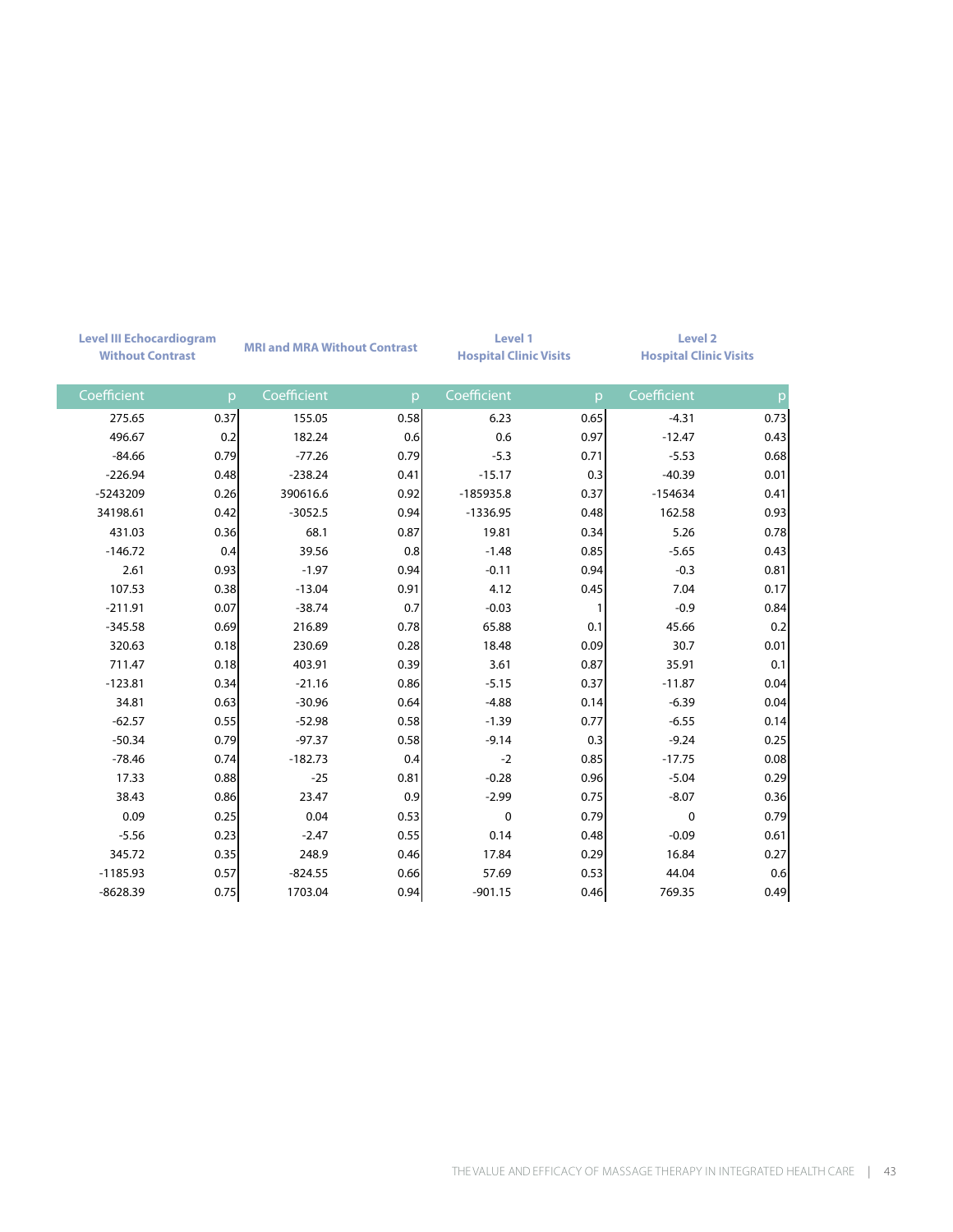## *Table 7* **MEDICAID COVERAGE ANALYSIS**

|                                           | Level 3<br><b>Hospital Clinic Visits</b> |              | Level 4     | <b>Hospital Clinic Visits</b> |  |  |
|-------------------------------------------|------------------------------------------|--------------|-------------|-------------------------------|--|--|
|                                           | Coefficient                              | $\mathsf{D}$ | Coefficient |                               |  |  |
| <b>ChDummy</b>                            | $-3$                                     | 0.9          | 6.56        | 0.84                          |  |  |
| <b>PTDummy</b>                            | $-3.01$                                  | 0.92         | 7.01        | 0.86                          |  |  |
| <b>AcDummy</b>                            | $-51.5$                                  | 0.06         | $-39.37$    | 0.26                          |  |  |
| <b>MTDummy</b>                            | $-42.72$                                 | 0.11         | $-69.19$    | 0.05                          |  |  |
| <b>Massage + Hosp per Capita</b>          | $-431250.2$                              | 0.25         | -338901.7   | 0.48                          |  |  |
| <b>Pct65Plus</b>                          | 4796.02                                  | 0.17         | 958.94      | 0.83                          |  |  |
| <b>Male</b>                               | 37.09                                    | 0.33         | 19.18       | 0.69                          |  |  |
| <b>Median age (years)</b>                 | $-35.07$                                 | 0.02         | $-24.02$    | 0.19                          |  |  |
| <b>Black or African American</b>          | 1.18                                     | 0.63         | $-6.35$     | 0.06                          |  |  |
| <b>Asian</b>                              | 1.87                                     | 0.85         | $-5.86$     | 0.64                          |  |  |
| Now married, except separated             | $-3.83$                                  | 0.67         | $-30.61$    | 0.02                          |  |  |
| <b>Widowed</b>                            | $-8.57$                                  | 0.9          | 3.8         | 0.97                          |  |  |
| <b>Divorced</b>                           | 41.38                                    | 0.04         | 11.65       | 0.63                          |  |  |
| <b>Separated</b>                          | 27.33                                    | 0.51         | 41.44       | 0.44                          |  |  |
| Less than high school graduate            | $-13.7$                                  | 0.2          | $-4.62$     | 0.73                          |  |  |
| High school graduate, GED, or alternative | $-3.89$                                  | 0.51         | 6.62        | 0.38                          |  |  |
| Some college or associate's degree        | $-11.93$                                 | 0.17         | 1.51        | 0.89                          |  |  |
| <b>Civilian veteran</b>                   | $-10.01$                                 | 0.52         | 11.26       | 0.58                          |  |  |
| <b>With any disability</b>                | 13.61                                    | 0.48         | 15.57       | 0.53                          |  |  |
| <b>Employed</b>                           | 7.54                                     | 0.42         | 13.64       | 0.26                          |  |  |
| <b>Percent of civilian labor force</b>    | 14.73                                    | 0.4          | 23.59       | 0.3                           |  |  |
| <b>Mean earnings (dollars)</b>            | 0.01                                     | 0.22         | $\mathbf 0$ | 0.75                          |  |  |
| <b>Median gross rent (dollars)</b>        | $-0.27$                                  | 0.45         | 0.13        | 0.77                          |  |  |
| <b>Right To Work State</b>                | 36.25                                    | 0.23         | 58.58       | 0.14                          |  |  |
| gov cost multiplier                       | $-26.22$                                 | 0.88         | $-54.75$    | 0.8                           |  |  |
| const                                     | $-1476.22$                               | 0.5          | $-256.37$   | 0.93                          |  |  |
|                                           |                                          |              |             |                               |  |  |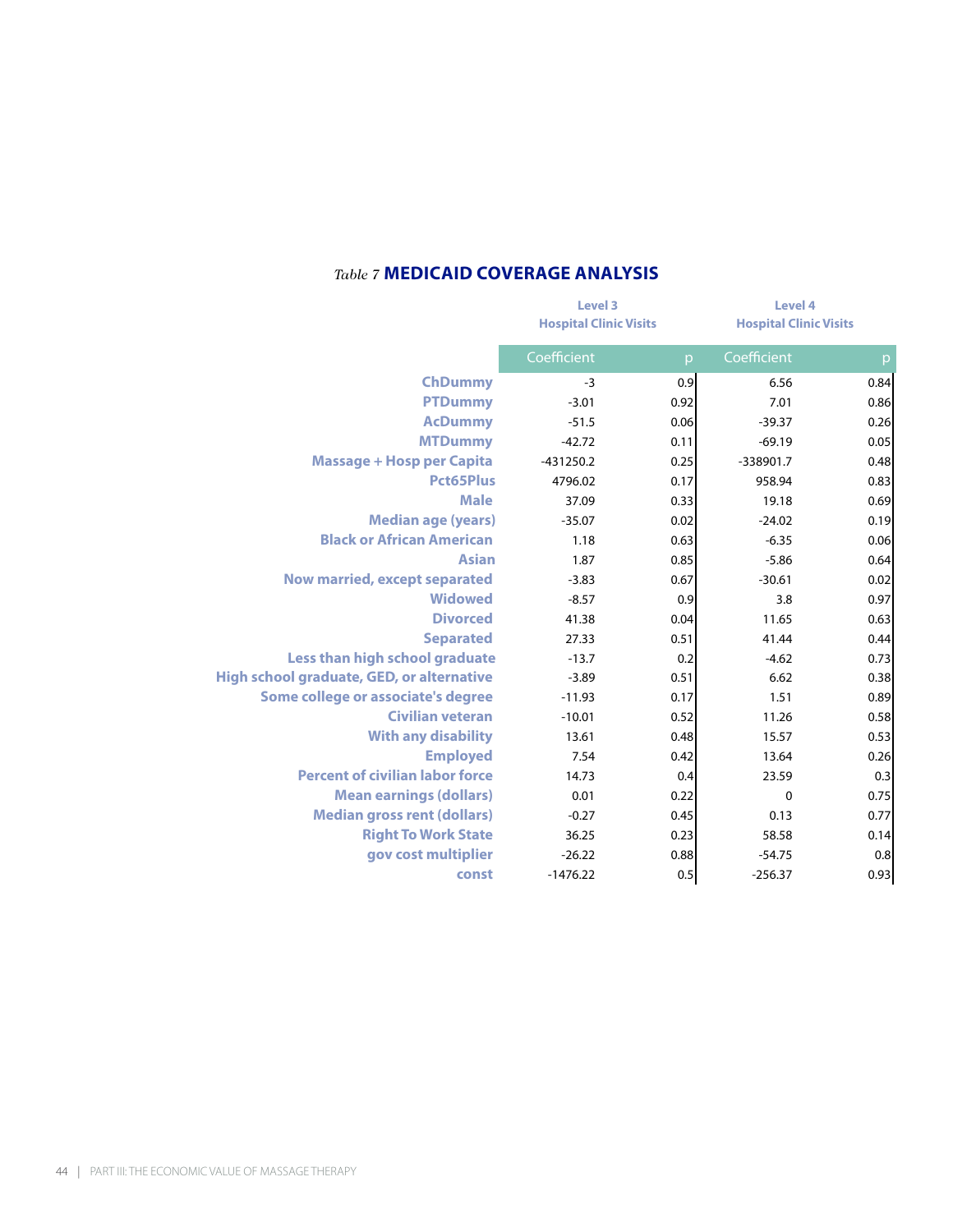| Level 5<br><b>Hospital Clinic Visits</b> |                | <b>Level I Electronic</b><br><b>Analysis of Devices</b> |              | <b>Level II Electronic</b><br><b>Analysis of Devices</b> |      |
|------------------------------------------|----------------|---------------------------------------------------------|--------------|----------------------------------------------------------|------|
| Coefficient                              | p.             | Coefficient                                             | $\mathsf{D}$ | Coefficient                                              | p    |
| 32.31                                    | 0.72           | 32.27                                                   | 0.34         | $-51.13$                                                 | 0.7  |
| 4.33                                     | 0.97           | 51.92                                                   | 0.22         | 89.83                                                    | 0.59 |
| $-59.29$                                 | 0.53           | $-39.87$                                                | 0.27         | $-112.34$                                                | 0.43 |
| $-31.6$                                  | 0.73           | $-40.37$                                                | 0.25         | 34.42                                                    | 0.81 |
| $-1117594$                               | 0.4            | $-859678$                                               | 0.1          | 1647439                                                  | 0.41 |
| 7477.05                                  | 0.55           | 1925.82                                                 | 0.68         | 1012.13                                                  | 0.96 |
| 105.92                                   | 0.43           | 77                                                      | 0.14         | 159.54                                                   | 0.44 |
| $-37.44$                                 | 0.46           | 3.96                                                    | 0.83         | $-11.83$                                                 | 0.88 |
| $-3.75$                                  | 0.67           | 2.94                                                    | 0.38         | $-13.49$                                                 | 0.32 |
| 22.57                                    | 0.52           | 9.61                                                    | 0.47         | 12.85                                                    | 0.81 |
| $-42.56$                                 | 0.2            | $-18.74$                                                | 0.14         | 22.11                                                    | 0.65 |
| $-112.08$                                | 0.65           | $-50.24$                                                | 0.59         | 246.07                                                   | 0.51 |
| 23.92                                    | 0.72           | 46.82                                                   | 0.08         | 60.02                                                    | 0.55 |
| 167.22                                   | 0.27           | 54.25                                                   | 0.33         | 164.05                                                   | 0.47 |
| $-11.71$                                 | 0.75           | $-28.94$                                                | 0.05         | $-21.38$                                                 | 0.7  |
| 12.55                                    | 0.55           | $-9.19$                                                 | 0.25         | $-67.19$                                                 | 0.05 |
| $-0.06$                                  | $\overline{1}$ | $-18.02$                                                | 0.13         | $-116.57$                                                | 0.02 |
| 6.5                                      | 0.91           | $-18.18$                                                | 0.39         | $-104.15$                                                | 0.23 |
| 58.9                                     | 0.39           | $-26.77$                                                | 0.3          | 16.7                                                     | 0.87 |
| 60.7                                     | 0.08           | $-25.76$                                                | 0.05         | 65.46                                                    | 0.2  |
| 86.57                                    | 0.18           | $-24.22$                                                | 0.31         | 144.42                                                   | 0.14 |
| 0.01                                     | 0.71           | 0.01                                                    | 0.26         | $\mathbf 0$                                              | 0.99 |
| $-0.29$                                  | 0.82           | $-0.89$                                                 | 0.08         | $-1.22$                                                  | 0.54 |
| 55.35                                    | 0.61           | 73.59                                                   | 0.08         | 219.94                                                   | 0.19 |
| $-1322.93$                               | 0.04           | $-115.16$                                               | 0.61         | $-185.51$                                                | 0.84 |
|                                          |                |                                                         |              |                                                          | 0.48 |
| $-7195.23$                               | 0.36           | 111.66                                                  | 0.97         | $-8337.17$                                               |      |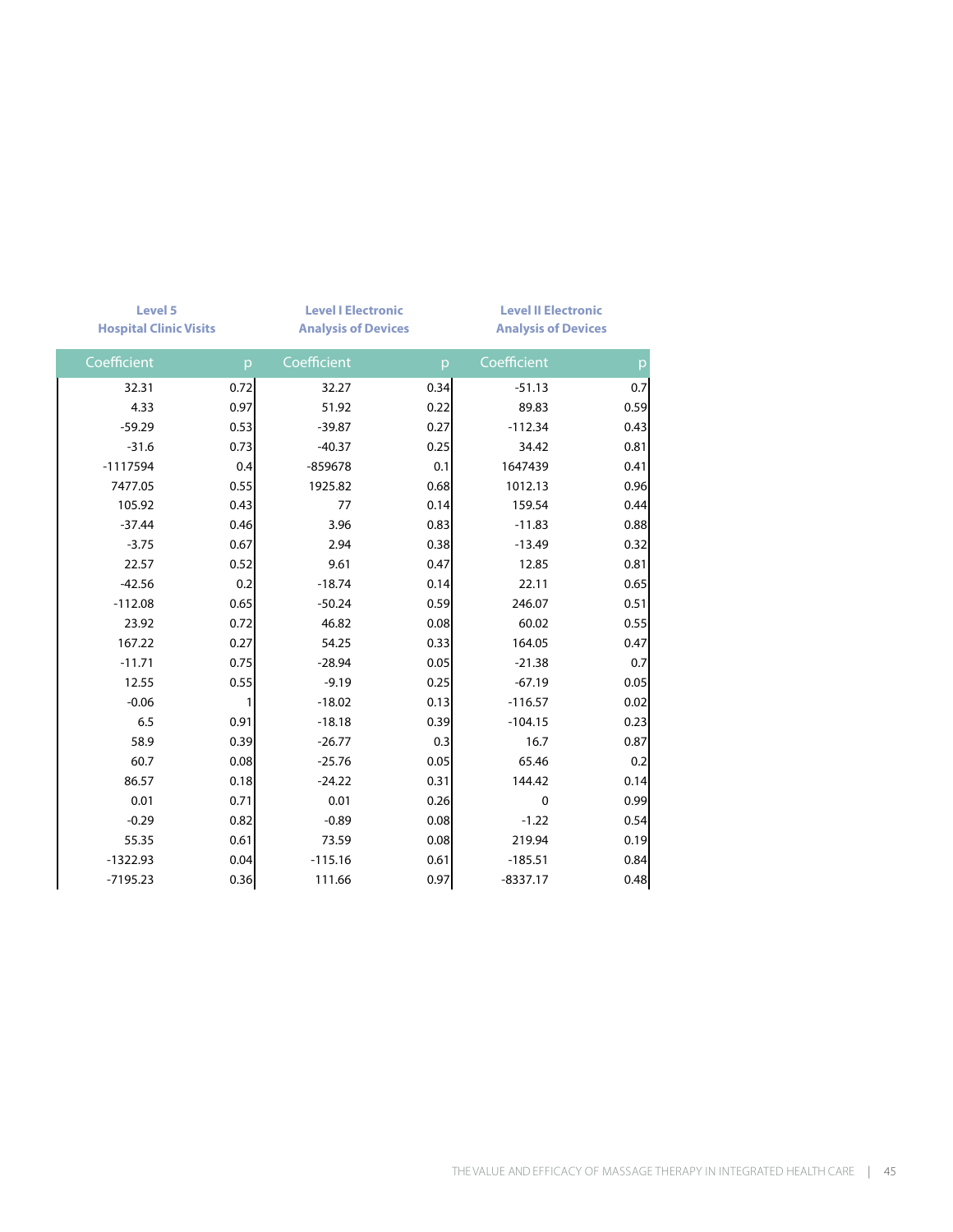#### **BIBLIOGRAPHY**

- 1. Albert NM, Gillinov AM, Lytle BW, Feng J, Cwynar R, Blackstone EH (2009) A randomized trial of massage therapy after heart surgery. Heart Lung 28: 480-490.
- 2. Ananth S (2011) 2010 complementary and alternative medicine survey of hospitals. Samueli Institute report.
- 3. Bauer BA, Cutshall SM, Wentworth LJ, Engen D, Messner PK, Wood CM, Brekke KM, Kelly RF, Sundt TM 3rd (2010) Effect of massage therapy on pain, anxiety and tension after cardiac surgery: a randomized study. Complement Ther Clin Pract 16: 70-75.
- 4. Beider S (2005) An ethical argument for integrated palliative care. Evidence-Based Comp Alt Med. 2:227-231.
- 5. Bertelli DF, de Oliveira P, Gimenes, AS, Moreno MA (2013) Postural drainage and manual lymphatic drainage for lower limb edema in women with morbid obesity after bariatric surgery: a randomized controlled trial. Am J Phys Med Rehabil 92: 697- 703.
- 6. Berwick DM, Nolan TW, Whittington J (2008) The triple aim: care, health, and cost. Health Affairs 27: 759-769.
- 7. Black S, Jacques K, Webber A, Spurr K, Carey E, Hebb A, Gilbert R (2010). Chair massage for treating anxiety in patients withdrawing from psychoactive drugs. J Altern Complement Med 16:979-87.
- 8. Buyukyilmaz F. Asti T (2013) The effect of relaxation techniques and back massage on pain and anxiety in Turkish total hip or knee arthroplasty patients. Pain Manag Nurs 14: 143-154.
- 9. Brattberg G (1999) Connective tissue massage in the treatment of fibromyalgia. Eur J Pain 3: 235-244.
- 10. Brooks M, Hamm M, Erkan B, Thompson DL, Pfaff K (2013) Evidence-informed massage therapy: the research supporting massage therapy is an integral component in the affordable care act's health benefits. Report to the Washington State Office of the Insurance Commissioner. American Massage Therapy Association – Washington State Chapter.
- 11. Brummitt J (2008) The role of massage in sports performance and rehabilitation: current evidence and future direction. Nor Amer J Sports Phys Ther 3:7-22
- 12. CareCore National (2013) Muskuloskeletal benefit management for massage services. Issued October 1, 2013. Downloaded http://www.carecorenational.com/content/pdf/33/3E6B44F-5698B494A8A18EE7B1068853F.pdf
- 13. Cassileth BR, Keefe FJ (2010) Integrative and behavioral approaches to the treatment of cancer-related neuropathic pain. The Oncologist 15:19-23
- 14. Cassileth BR, Vickers AJ (2004) Massage therapy for symptom control: outcome study at a major cancer center. J Pain Symptom Manage 28:244-249
- 15. Cherkin DC, Eisenberg D, Sherman KJ, Barlow W, Kaptchuk TJ, Street J, Deyo RA (2001) Randomized trial comparing traditional chinese medical acupuncture, therapeutic massage, and

self-care education for chronic low back pain. Arch Intern Med. 161:1081-8

- 16. Cherkin DC, Sherman KJ, Kahn J, Wellman R, Cook AJ, Johnson E, Erro J, Delaney K, Deyo R (2011) A comparison of the effects of 2 types of massage and usual care on chronic low back pain: a randomized controlled trial. Ann Intern Med 155: 1-9.
- 17. Chou R, Qaseem A, Snow V, Casey D, Cross JT Jr, Shekelle P, Owens DK; Diagnosis and treatment of low back pain: a joint clinical practice guideline from the American College of Physicians and the American Pain Society. Ann Intern Med. 2007 Oct 2;147(7):478-91. Clinical Efficacy Assessment Subcommittee of the American College of Physicians; American College of Physicians; American Pain Society Low Back Pain Guidelines Panel.
- 18. CMS Hospital Value-Based Purchasing Program Fact Sheet, http:// www.cms.gov/Outreach-and-Education/Medicare-Learning-Network-MLN/MLNProducts/downloads/Hospital\_VBPurchasing\_ Fact\_Sheet\_ICN907664.pdf.
- 19. Collinge W, Khan J, Soltysik R (2012) Promoting reintegration of National Guard veterans and their partners using a self-directed program of integrative therapies: a pilot study. Mil Med 177:1477- 1485.
- 20. Commonwealth Fund Commission on a High Performing Health System (2011) Why not the best? Results from the National Scorecard on U.S. Health System Performance.
- 21. Corbin, Lisa, Safety and Efficacy of Massage Therapy for Patients With Cancer, Cancer Control, July 2005.
- 22. Crane JD, Ogborn DI, Cupido C, Melov S, Hubbard A, Bourgeois JM, Tarnopolsky MA (2012) Massage therapy attenuates inflammatory signaling after exercise-induced muscle damage. Sci Transl Med 4: 119ra13
- 23. Culpepper-Richards K (1998) Effect of a back massage and relaxation intervention on sleep in critically ill patients. Am. J. Crit. Care. 7: 288-299
- 24. Cutshall SM, Wentworth LJ, Engen D, Sundt TM, Kelly RF, Bauer BA (2010) Effect of massage therapy on pain, anxiety and tension in cardiac surgical patients who received standard care. Complement Ther Clin Pract 16: 92-95.
- 25. Dayes IS, Whelan TJ, Julian JA, Parpia S, Pritchard KI, D'Souza DP, Kligman L, Reise D, Leblanc L, McNeely ML, Manchul L, Wiernikowski J, Levine MN (2013) Randomized trial of decongestive lymphatic therapy for the treatment of lymphedema in women with breast cancer. J Clin Oncol PMID:24043733
- 26. Department of Labor (2013). EEOIPCA Bulletin 13-01, issued Jan 2, 2013.

http://www.dol.gov/owcp/energy/regs/compliance/Policyand-Procedures/finalbulletinshtml/EEOICPABulletin13-01.htm

- 27. Dion L, Rodgers N, Cutshall SM, Cordes ME, Bauer B, Cassivi SD, Cha S (2011) Effect of massage on pain management for thoracic surgery patients. Int J Ther Massage Bodywork 4: 1-5
- 28. Doughman A (2011) For Somali women, health program eases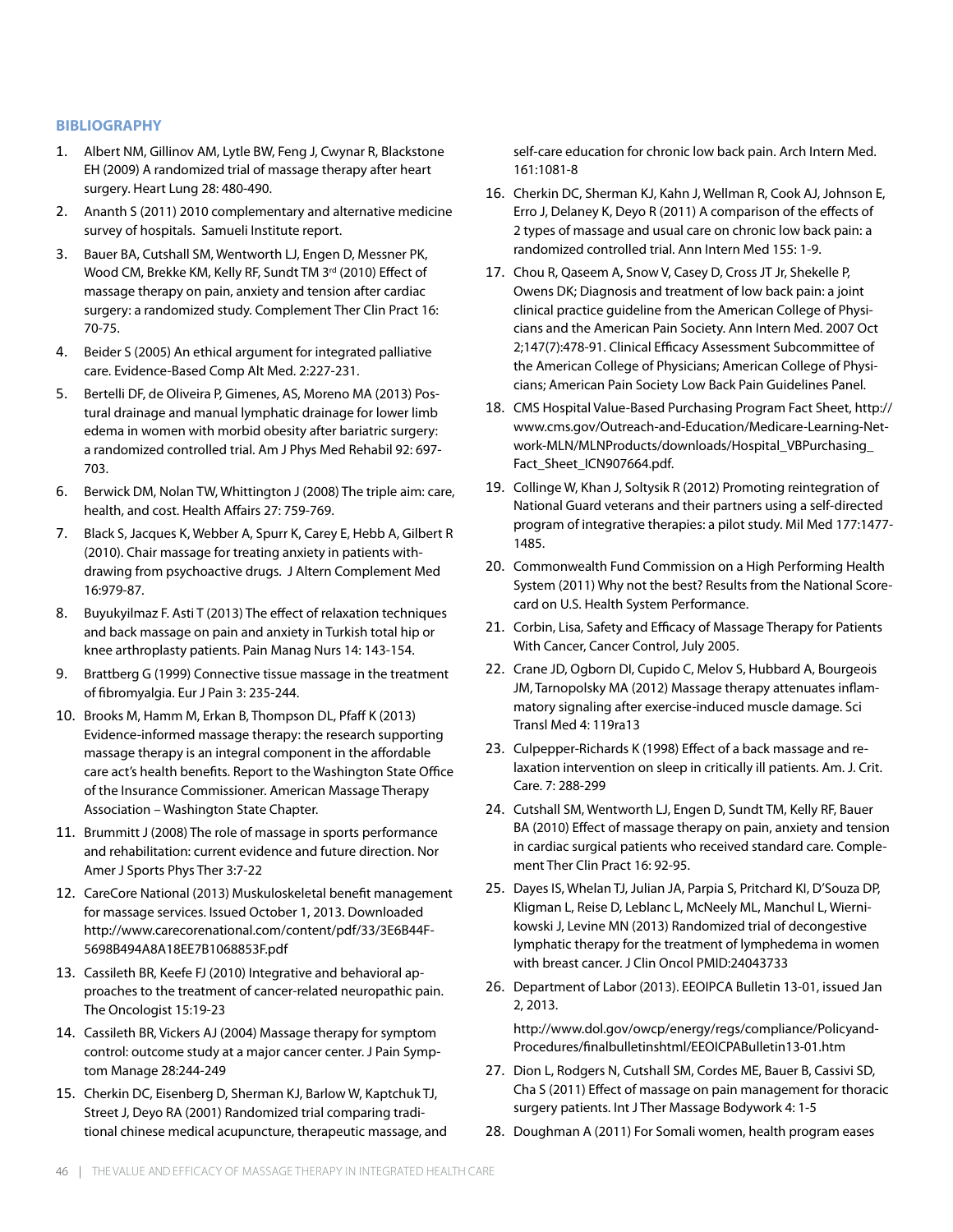the pain of war, exile. Seattle Times. April 10, 2011. Available online at http://seattletimes.com/html/health/2014740317\_somaliyoga11.html

- 29. Drackley NL, Deqnim AC, Jakub JW, Cutshall SM, Thomley BS, Brodt JK, Vanderlei LK, Case JK, Bungum LD, Cha SS, Bauer BA, Boughey JC (2012) Effect of massage therapy for postsurgical mastectomy recipients. Clin J Oncol Nurs 16: 121-124.
- 30. Ebert JR, Joss B, Jardine B, Wood DJ (2013) Randomized trial investigating the efficacy of manual lymphatic drainage to improve early outcome after total knee anthroplasty. Arch Phys Med Rehabil. 94: 2103-2111.
- 31. Engen DJ, Wahner Roedler DL, Vincent A, Chon TY, Cha SS, Luedtke CA, Loehrer LL, Dion LJ, Rodgers NJ, Bauer BA (2012) Feasibility and effect of chair massage offered to nurses during work hours on stress-related symptoms: a pilot study. Complement Ther Clin Pract 18:212-215.
- 32. Ezzo J, Haraldsson BG, Gross AR, Myers C, Morien A, Goldsmith CH, Bronfort G, Peloso PM, The Cervical Overview Group (2007) Massage for mechanical neck disorders: A systematic review. Spine 32:353-362.
- 33. Ferrell-Torry AT, Glick OJ (1993) The use of therapeutic massage as a nursing intervention to modify anxiety and the perception of cancer pain. Cancer Nurs 16: 93-101.
- 34. Field T (2010) Pregnancy and labor massage. Exp Rev Obstet Gynecol 5:177-181.
- 35. Field T, Diego M, Hernandez-Reif M, Medina L, Delgado J, Hernandez A (2012) Yoga and massage therapy reduce prenatal depression and prematurity. J Bodyw Mov Ther 16:204-209.
- 36. Field T, Diego M, Delgado J, Garcia D, Funk CG (2011) Hand pain is reduced by massage therapy. Comp Ther Clin Prac 17: 226-229.
- 37. Field, T., Quintino, O., Henteleff, T., Wells-Keife, L. & Delvecchio-Feinburg, G. Job stress reduction therapies. Alternative Therapies in Health and Medicine. 1997 3, 54-56.
- 38. Forchuk C, Baruth, P, Prendegrast M, Holiday R, Brimner S, Schulz, V, Chan YC, Yammine N (2004) Postoperative arm massage: a support for women with lymph node dissection. Cancer Nurs*.*  27: 25-33.
- 39. Furlan AD, Yazdi F, Tsertsvande A, Gross A, Van Tulder M, Santaguida L, Gagnier J, Ammendolia C, Dryden T, Doucette S, Skidmore B, Daniel R, Ostermann T, Tsouros S (2012) A systematic review and meta-analysis of efficacy, cost-effectiveness, and safety of selected complementary and alternative medicine for neck and low-back pain. Evidence-Based Comp Alt Med 2012:1- 61, Article ID 953139.
- 40. Galloway SD, Watt JM (2004) Massage provision by physiotherapists at major athletic events between 1987-1998. Br J Sports Med 38:235-237.
- 41. Gilland RP, Talavera F, Foye PM, Lorenzo CT (2013) Rehabilitation and fibromyalgia. Medscape

http://emedicine.medscape.com/article/312778-overview?src=wnl\_edit\_specol&uac=74941CX#showall

- 42. Ginsburg P, Hughes M, Adler L, Burke S, Hoagland G W, Jennings C, and Lieberman S (2013) What is driving U.S. health care spending: America's unsustainable health care cost growth. Bipartisan Policy Center report. Downloaded 2014 http://bipartisanpolicy. org/sites/default/files/BPC%20Health%20Care%20Cost%20Drivers%20Brief%20Sept%202012.pdf
- 43. Hou WH, Chiang PT, Hsu TY, Chiu SY, Yen YC (2010). Treatment effects of massage therapy in depressed people: a meta-analysis. J Clin Psych 71:894-901.
- 44. Hollinghurst S, Sharp D, Ballard K, Barnett J, Beattie A, Evans M, Lewith G, Middleton K, Oxford F, Webley F, Little P (2008) Randomised controlled trial of Alexander technique lessons, exercise, and massage (ATEAM) for chronic and recurrent back pain: economic evaluation. BMJ 337:a2656 1-8.
- 45. Jane SW, Wilkie DJ, Gallucci BB, Beaton RD, Huang HY (2009) Effects of a full-body massage on pain intensity, anxiety, and physiological relaxation in Taiwanese patients with metastatic bone pain: a pilot study. J Pain Symptom Manage 37: 754-763.
- 46. Karagozoglu, S., Kahve, E (2013) Effects of back massage on chemotherapy-related fatigue and anxiety: supportive care and therapeutic touch in cancer nursing. Appl Nurs Res 26: 210-217.
- 47. Keller G (2012) The effects of massage therapy after decompression and fusion surgery of the lumbar spine: a case study. Int J Ther Massage Bodywork 5: 3-8.
- 48. Keller SR, Engen DJ, Bauer BA, Holmes DR Jr, Rihal CS, Lennon RJ, Loehrer LL, Wahner-Roedler DL (2012) Feasibility and effectiveness of massage therapy for symptom relief in cardiac catheter laboratory staff: a pilot study. Comp Ther Clin Pract 18: 4-9
- 49. Khiewkhern S, Promthet S, Sukprasert A, Eunhpinitpong W, Bradshaw S (2013) Effectiveness of aromatherapy with light Thai massage for cellular immunity improvement in colorectal cancer patients receiving chemotherapy. Asian Pacific J Cancer Prev 14: 3903-3907.
- 50. Kong LJ, Zhan HS, Cheng YW, Yuan WA, Chen B, Fang M (2013) Massage therapy for neck and shoulder pain: a systematic review and meta-analysis. Evid Based Complement Alternat Med Epub. PMCID: PMC3600270.
- 51. Korn L, Logsdon R, Polissar N, Gomez-Beloz A, Waters T, Rÿser R (2009) A randomized trial of a CAM therapy for stress reduction in American Indian and Alaskan Native family caregivers. Gerontologist 49: 368-377.
- 52. Kumar S, Beaton K, Hughes T (2013) The effectiveness of massage therapy for the treatment of nonspecific low back pain: a systematic review of systematic reviews. Int J Gen Med 6: 733-741.
- 53. Lafferty WE, Tyree PT, Bellas AS, Watts CA, Lind BK, Sherman KJ, Cherkin DC, Grembowski DE (2006) Insurance coverage of subsequent utilization of complementary and alternative medicine providers. Am J Manag Care 12: 387-404.
- 54. Lawler SP, Cameron LD (2006) A randomized, controlled trial of massage therapy as a treatment for migraine. Behav Med 32: 50-59.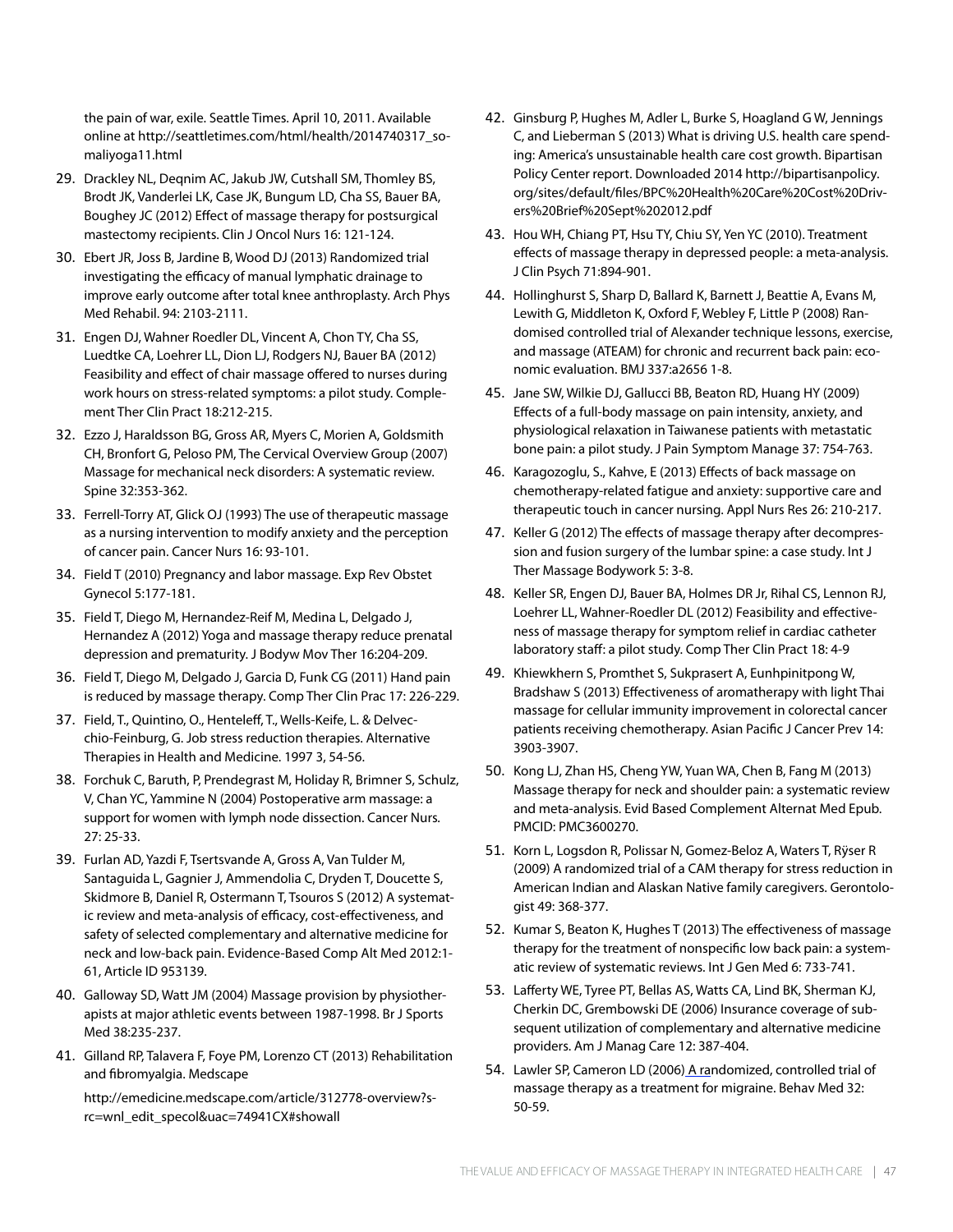- 55. Leduc O, Crasset V, Pastouret F, Wilputte F, Leduc A (2011) Impact of manual lymphatic drainage on hemodynamic parameters in patients with heart failure and lower limb edema. Lymphology 44: 13-20.
- 56. Lin C-W C, Haas M, Maher CG, Machado LAC, van Tulder MW (2011) Cost-effectiveness of guideline-endorsed treatments for low back pain. Eur Spine J 20:1024-1038.
- 57. Lind BK, Lafferty WE, Tyree PT, Diehr PK, Grembowski DE (2007) Use of complementary and alternative medicine providers by fibromyalgia patients under insurance coverage. Arthritis Rheum 57: 71-76.
- 58. Lind BK, Lafferty WE, Tyree PT, Diehr PK (2010) Comparison of health care expenditures among insured users and nonusers of complementary and alternative medicine in Washington State: a cost minimization analysis. J Alt Complementary Med 16:411-417.
- 59. Lindsay RQ, Robinson M, Hadlock TA (2010) Comprehensive facial rehabilitation improves function in people with facial paralysis: a 5-year experience at the Massachusetts Eye and Ear Infirmary. Phys Ther 90: 391-397.
- 60. Maizes V, Rakel D, Nieniec JD (2009) Integrative medicine and patient-centered care. EXPLORE 5: 277-289.
- 61. Martin BI, Gerkovich MN, Deyo RA, Sherman KJ, Cherkin DC, Lind BK, Goertz CM, Lafferty WE (2012) The association of complementary and alternative medicine use and health expenditures for back and neck problems. Med Care 50: 1029-1036.
- 62. Martinez Rodriguez R, Galan del Rio F (2013) Mechanistic basis of manual therapy in myofascial injuries. Sonoelastographic evolution control. J Bodyw Mov Ther 17: 221-34.
- 63. McGlynn EA, Asch SM, Adams J, Keesey J, Hicks J, DeCristofaro A, Kerr EA (2003) The quality of health care delivered to adults in the United States. N Engl J Med 348:2635-2645.
- 64. Molski P, Kruczynski J, Molski A, Molski S (2013) Manual lymphatic drainage improves the quality of life in patients with chronic venous disease: a randomized controlled trial. Arch Med Sci*.* 9: 452-458.
- 65. Moraska A, Chandler C (2009) Changes in psychological parameters in patients with tension-type headache following massage therapy: a pilot study. J Man Manip Ther 17: 86-94.
- 66. Moraska A, Chandler C, Edmiston-Schaetzel A, Franklin G, Calenda EL, Enebo B (2008) Comparison of a targeted and general massage protocol on strength, function, and symptoms associated with carpal tunnel syndrome: A randomized pilot study. J Alt Complementary Med. 15: 259-267.
- 67. Moraska A, Pollini RA, Boulanger K, Brooks MZ, Teitlebaum L (2008) Physiological adjustments to stress measures following massage therapy: A review of the literature. Evidence-based Com Alt Med doi: 10.1093/ecam/nen029.
- 68. Morien A (2014) Understanding a patient's surgical journey: what joint replacement surgery entails and the role massage therapy plays in pre- and post- surgery. Mass Ther J 66-78.
- 69. Moyer CA, Rounds J, Hannum JW (2004) A meta-analysis of massage therapy research. Psych Bull 130: 3–18.Myers CD, Walton T, Small BJ (2008) the value of massage therapy in cancer care. Hematol Oncol Clin North Am 22:649-660.
- 70. Myers CD, Walton T, Small BJ (2008) the value of massage therapy in cancer care. Hematol Oncol Clin North Am 22:649-660.
- 71. National Quality Forum (2010) Prioritization of high-impact Medicare conditions and measure gaps. May 2010 Measure prioritization advisory committee report. Downloaded 11/7/13 at http:// www.qualityforum.org/projects/prioritization.aspx
- 72. NIMH (2013) Fact sheet on stress. Downloaded 10/7/2013. http:// www.nimh.nih.gov/health/publications/stress/stress\_factsheet\_ ln.pdf
- 73. Oldendick, R, Coker A, Wieland, D., Raymond J, Probst J (2000) Population-based survey of complementary and alternative medicine usage, patient satisfaction, and physician involvement South Med J 92: 375-381.
- 74. Olney CM (2005) The effect of therapeutic massage in hypertensive persons: a preliminary study. Biol Res Nurs 7: 98-105.
- 75. Perlman AI, Ali A, Njike VY, Hom D, Davidi A, Gould-Fogerite S, Milak C, Katz DL (2012) Massage therapy for osteoarthritis of the knee: a randomized dose-finding trial. PLoS One 7: PMID: 22347369
- 76. Poland RE, Gertsik L, Favreau JT, Smith SI, Mirocha JM, Rao U, Daar ES (2013) Open-label, randomized, parallel-group controlled clinical trial of message for treatment of depression in HIV-infected subjects. J Altern Complement Med 19: 334-340.
- 77. Preyde, M (2000) Effectiveness of massage therapy for subacute low-back pain: A randomized controlled trial. CMAJ 162:1815-20.
- 78. Price C (2007) Dissociation reduction in body therapy during sexual abuse recovery. Complement Ther Clin Pract 13: 116-128.
- 79. Quality Performance Standards Narrative Measure Specifications, http://www.cms.gov/Medicare/Medicare-Fee-for-Service-Payment/sharedsavingsprogram/Downloads/ACO-NarrativeMeasures-Specs.pdf
- 80. Roh, YS., Cho, H. Oh JO., Yoon, CJ (2007) Effects of skin rehabilitation massage therapy on pruritus, skin status, and depression in burn survivors. Taehan Kanho Hakhoe Chi. 37:221-6.
- 81. Sanchez-Lite A, Garcia M, Domingo R, Angel Sebastian M (2013) Novel ergonomic postural assessment method (NERPA) using product-process computer aided engineering for ergonomic workplace design. PLoS One 16: e72703. PMID: 23977340.
- 82. Sherman KJ, Ludman EJ, Cook AJ, Hawkes RJ, Roy-Byrne PP, Bentley S, Brooks MZ, Cherkin DC (2010) Effectiveness of therapeutic massage for generalized anxiety disorder: a randomized controlled trial. Depress Anxiety 27:441-450.
- 83. Sherman KJ, Dixon DW, Thompson D, Cherkin DC (2006) Development of a taxonomy to describe massage treatments for musculoskeletal pain. BMC Complement Altern Med 6:24.
- 84. Shulman KR, Jones GE (1996) The effectiveness of massage therapy intervention on reducing anxiety in the workplace. J Applied Behav Sci. 32: 160-173.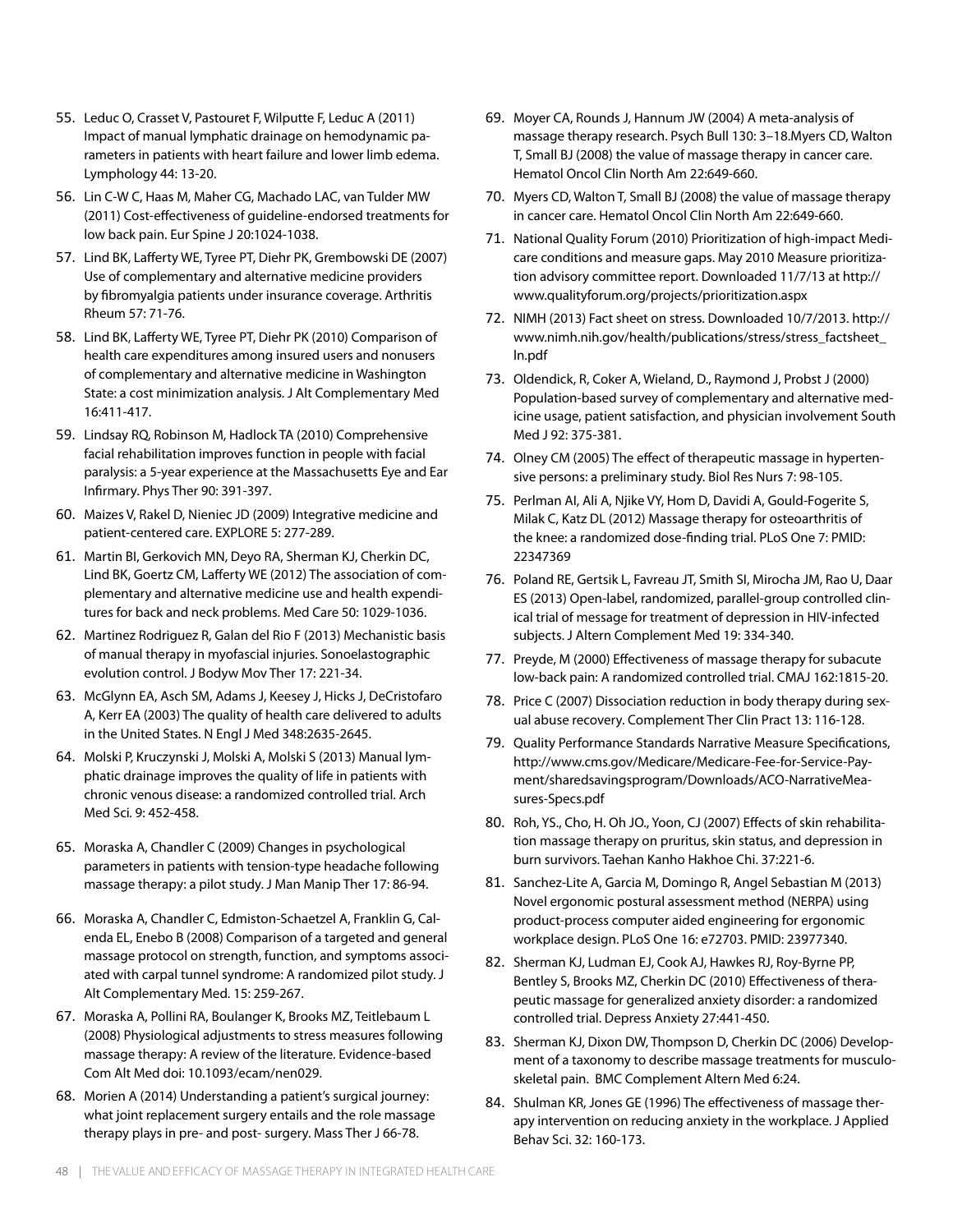- 85. Sierpina VS, Dalen JE (2013) The future of integrative medicine. Am J Med 126: 661-662.
- 86. Silva Gallo RB, Santana LS, Jorge Ferreira CH, Marcolin AC, Polineto OB, Duarte G, Quintana SM (2013) Massage reduced severity of pain during labour: a randomised trial. J Physiother 59:109-116
- 87. Stacey D, Bennet CL, Barry MJ, Col NF, Eden KB, Holmes-Rovner M, Llewellyn-Thomas H, Lyddiatt A, Legare F, Thomas R (2014) Decision aids for people facing health treatment or screening decisions. Cochrane Database Syst 1: Art. No.: CD001431
- 88. Sunshine W, Field TM, Quintino O, Fierro K, Kuhn C, Burman I, Schanberg S (1996) Fibromyalgia benefits from massage therapy and transcutaneous electrical stimulation. J Clin Rheumatol 2:18-22.
- 89. Supa'at I, Zakaria Z, Maskon O. Amminudin A, Nordin NA (2013) Effects of Swedish massage therapy on blood pressure, heart rate, and inflammatory markers in hypertensive women. Evid Based Complement Alternat Med 2013, PMCID:PMC3759268
- 90. Taspinar F, Bas Aslan U, Sabir N, Cavlak U (2013) Implementation of matrix rhythm therapy and conventional massage in young females and comparison of their acute effects on circulation. J Alternat Complement Med 19: 1-7.
- 91. Teixeira LJ, Valbuza JS, Prado GF (2012) Physical therapy for Bell's palsy (idiopathic facial paralysis). The Cochrane Collaboration. The Cochrane Library 2012, Issue 2.
- 92. Van Tilburg MA, Palsson OS, Levy RL, Feld AD, Turner MJ, Drossman DA, Whitehead WE (2008) Complementary and alternative medicine use and cost in functional bowel disorders: A six month prospective study in a large HMO. BMC Compl Alt Med 8:46-52
- 93. Wang L, He JL, Zhang XH (2013) The efficacy of massage on preterm infants: a meta-analysis. Am J Perinatol 30: 731-738.
- 94. Watkins L, Koch GG, Sherwood A, Blumental JA, Davidson JRT, O'Connor C, Sketch MH Jr (2013) Association of anxiety and depression with all-cause mortality in individuals with coronary heart disease. J Amer Heart Assoc PMID: 23537805
- 95. Weerapong P, Hume PA, Kolt GS (2005). The mechanisms of massage and effects on performance, muscle recovery and injury prevention. Sports Medicine 35: 235–256.
- 96. Wentworth LJ, Brisee LJ, Timimi FK, Sanvick CL, Bartel DC, Cutshall SM, Tilbury RT, Lennon R, Bauer BA (2009) Massage therapy reduces tension, anxiety, and pain awaiting invasive cardiovascular procedures. Prog Cardiovascular Nurs 24: 155-161.
- 97. Youssef EF, Shanb A-S A (2013) Mobilization versus massage therapy in the treatment of cervicogenic headache: a clinical study J Back Musculoskelet Rehabil 26: 17-24.
- 98. Yuan SLK, Bersanetti AA, Marques AP (2013) Effects of shiatsu in the management of fibromyalgia symptoms: a controlled pilot study. J Manipulative Physiol Ther 36: 436-443.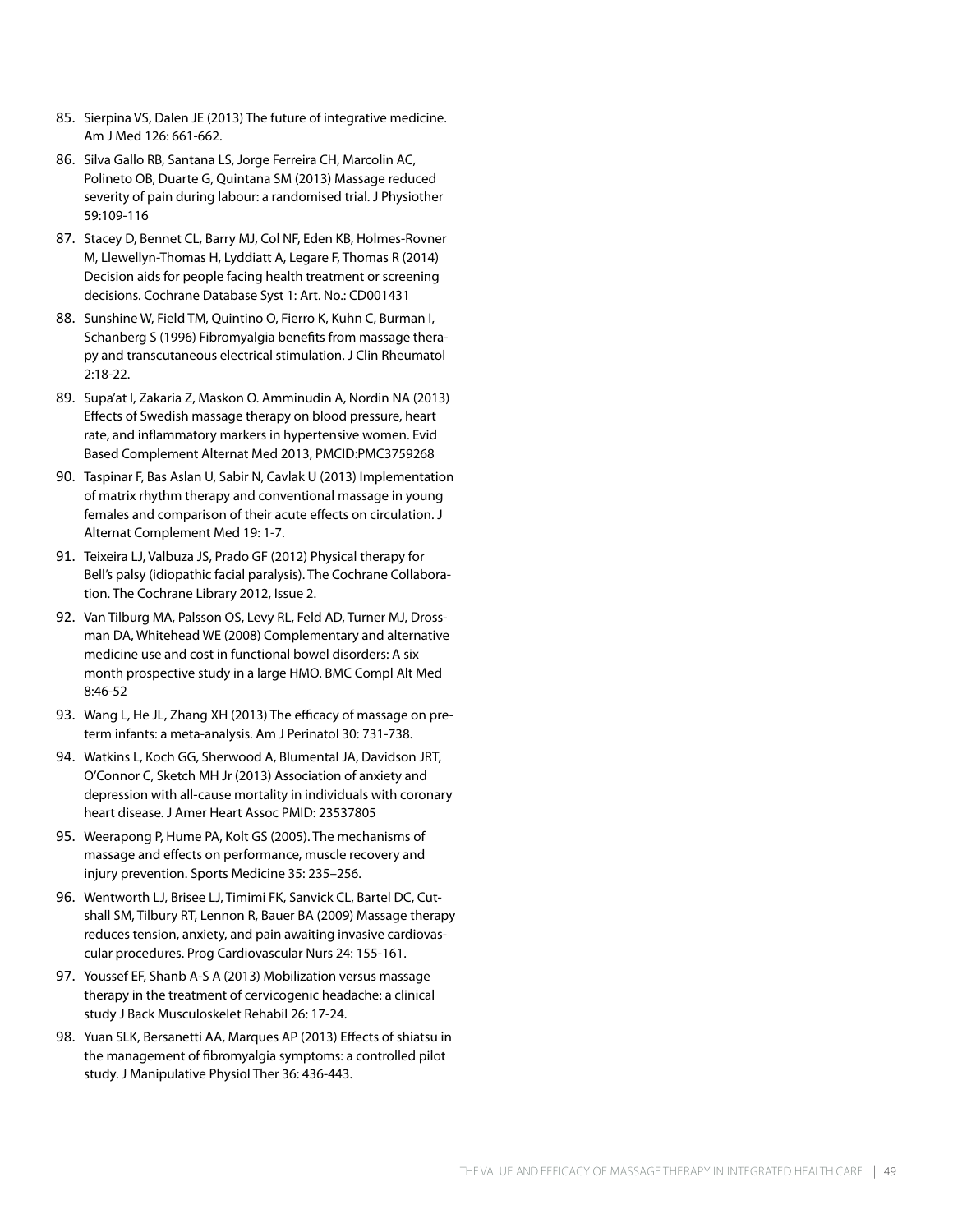# About our Contributors

## **Discern Health**

Discern Health is a consulting firm that works with clients across the private and public sectors to improve health and health care. Their focus is enhancing the value of health care services through quality-based payment and delivery models. These models align performance with incentives by rewarding doctors, hospitals, suppliers, and patients for working together to improve health outcomes and health care processes, while lowering total costs.

## **John Dunham and Associates**

John Dunham and Associates (JDA) is a leading New York City based economic consulting firm specializing in the economics of fast moving issues. JDA is an expert at translating complex economic concepts into clear, easily understandable messages that can be transmitted to any audience. The company's clients include a wide variety of businesses and organizations, including some of the largest Fortune 500 companies in America.

## **Brent Bauer, MD**

Dr. Brent Bauer is Board-Certified in internal medicine, a professor of medicine and has been on staff at Mayo Clinic for 19 years. His research interest is the scientific evaluation of complementary and alternative medicine (CAM). He has authored numerous book chapters and papers and is the medical editor of the Mayo Clinic Book of Alternative Medicine. His work is at the forefront of integrative medicine—combining the best of conventional medicine with the best of evidence-based complementary therapies.

## **Basmaa Ali, MD**

Dr. Ali is a Board Certified Internal Medicine Physician and a Clinical Instructor of Internal Medicine at Harvard Medical School. She founded Zanjabee Integrative Medicine in June 2010 and is a co-founder of Appropria Medical Solutions, which develops medical technologies for developing countries. She attended medical school at King Edward Medical College and did her Internal Medicine residency at University of Illinois at Chicago. She has an MBA from MIT Sloan School of Management and is a certified yoga teacher from Kripalu School of Yoga in Stockbridge, Massachusetts.

## **Christine Bechtel**

Ms. Bechtel is founder and president of Bechtel Health Advisory Group, a mission-driven organization focused on accelerating innovation and implementation of patient and family engagement and patient-centered care. She has worked as a senior leader and strategic planner in consumer organizations such as the National Partnership for Women & Families and AARP. In 2009, she was appointed by the Government Accountability Office (GAO) to serve as a consumer representative on the federal Health IT Policy Committee, which she continues today. She chairs its Consumer Empowerment Work Group, and also co-chairs the Patients, Families and Consumers Center of the non-profit Patient-Centered Primary Care Collaborative.